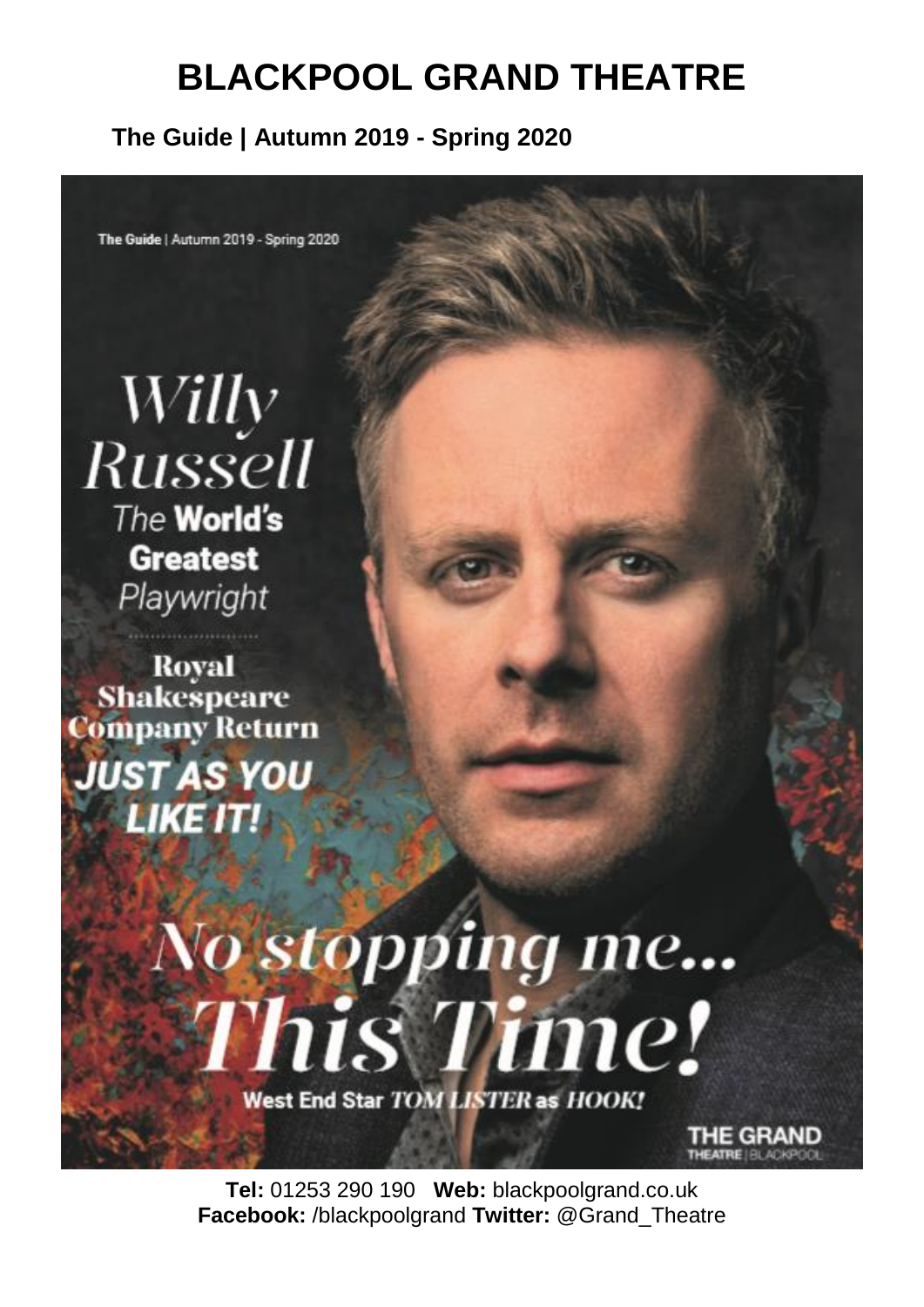### **Theatre Tours and Talks**

### **Theatre Tours**

See the secrets of the great stage and take in Blackpool's hidden gem, learn about flamboyant architect Frank Matcham and explore the warren of staircases that lead to the stars, dressing rooms and beyond.

### **Theatre Talks**

Book one of our theatre talks for your group. • History of The Grand • Stars of The Grand 1894 to 1981 • Behind the Scenes • The Grands 125 Years

A full list of Theatre Tours and Play Readings are available on our website, visit blackpoolgrand.co.uk or call 01253 290190.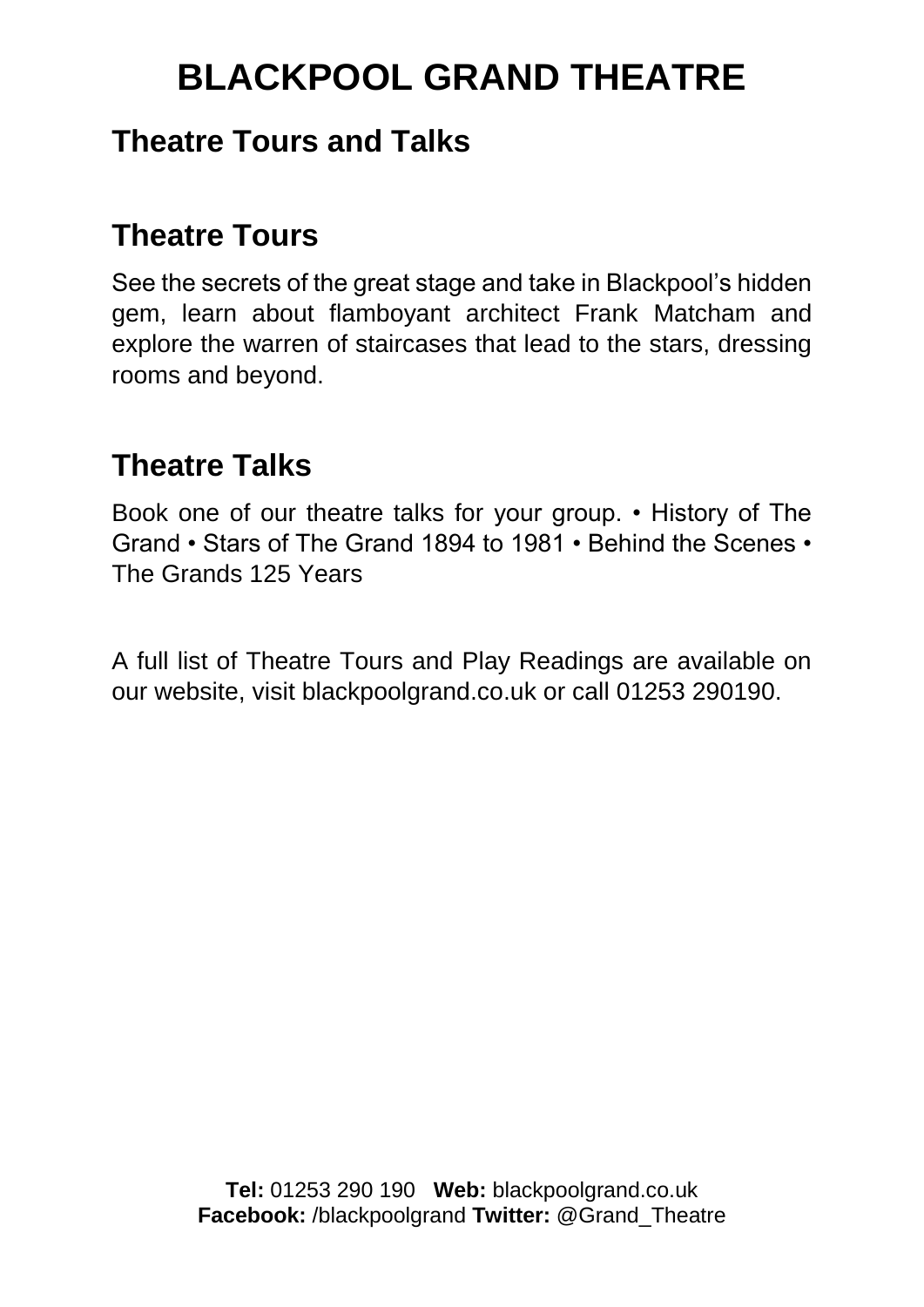### **Ruth Eastwood**

Well, it's been a pretty exciting year so far, what with our anniversary celebrations, commissioning and creating our own summer show and, to top it all, hosting a royal visit from the Countess of Wessex!

Now we're racing towards the Christmas season and looking well into the new year. You'll find comedy, drama, music and dance to tempt you out in the following pages. With a triple bill from the Royal Shakespeare Company and the return of Breakin' Convention, we're looking forward to welcoming as diverse a set of artists as you, our lovely audiences. We are still raising money to mend our beautiful dome, any help you can give us will be gratefully received.

Ruth Eastwood, Chief Executive [www.blackpoolgrand.co.uk/donate](http://www.blackpoolgrand.co.uk/donate)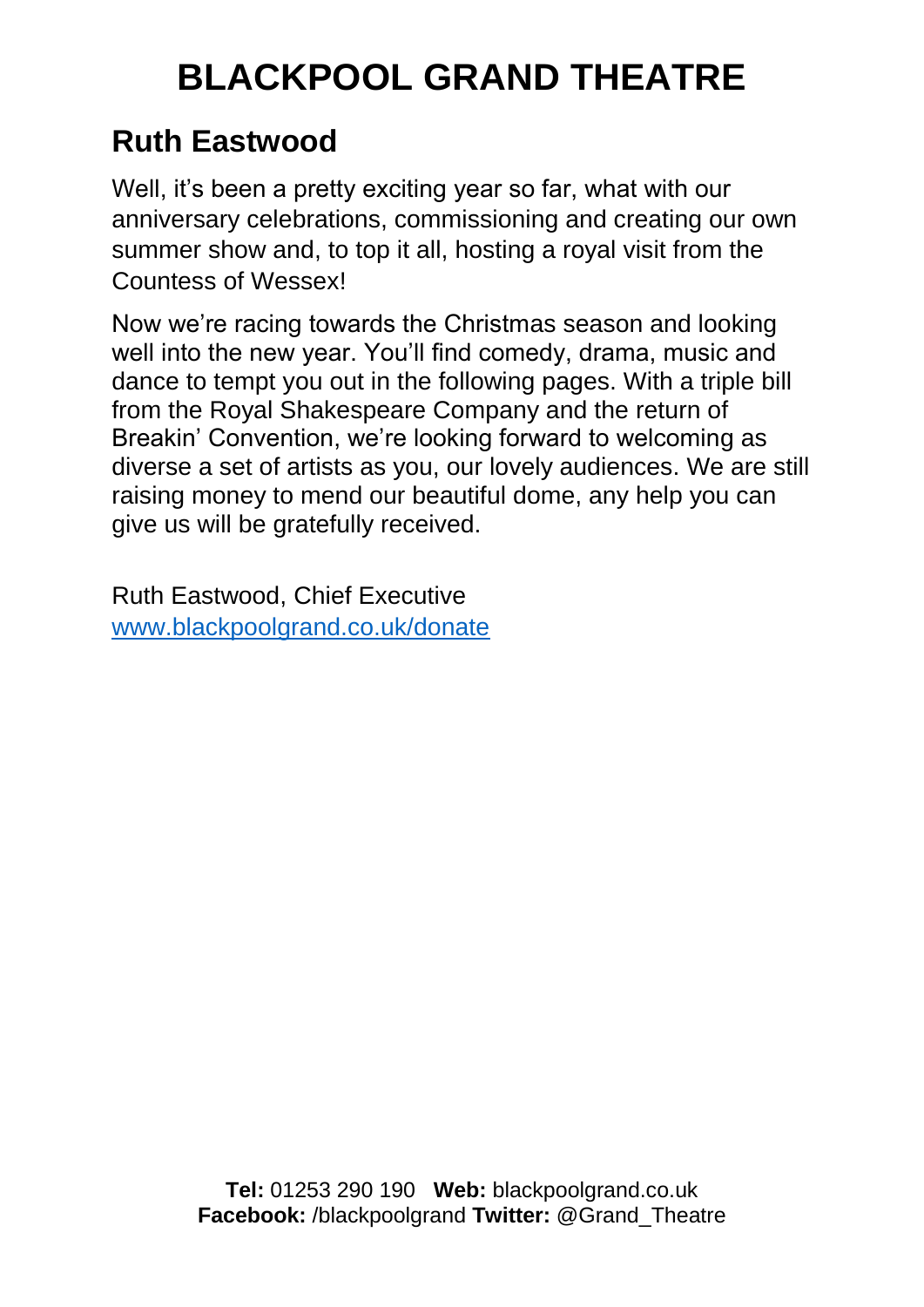Angela Browne Ltd in association with Tabs Productions presents

### **Dangerous Obsession**

It's a sunny afternoon in the Home Counties... Sally Driscoll is watering her plants in the conservatory of her luxurious home after an afternoon sunbathing. A peaceful scene – until a bespectacled, suited man suddenly appears at the door. John Barrett is not selling double glazing... it becomes clear that he is there looking for someone to take the blame for his wife's accident.

Dangerously obsessed and determined to seek retribution, Barrett strips away the conflicting secrets of the Driscoll's apparently perfect lives, until his twisted revenge climaxes in the devastating conclusion of this compulsive psycho thriller.

'Dangerous Obsession sizzles with tension.' London Theatre Guide

'Terrific piece of theatre. Highly recommended.' Nottingham Post

'An 'edge of the seat' piece of theatre with twists that you don't see coming.' Theatre Reviews

'With the pedigree of script, story and acting all wonderfully delivered by just a cast of three this play really does stand the test of time.' It's Much More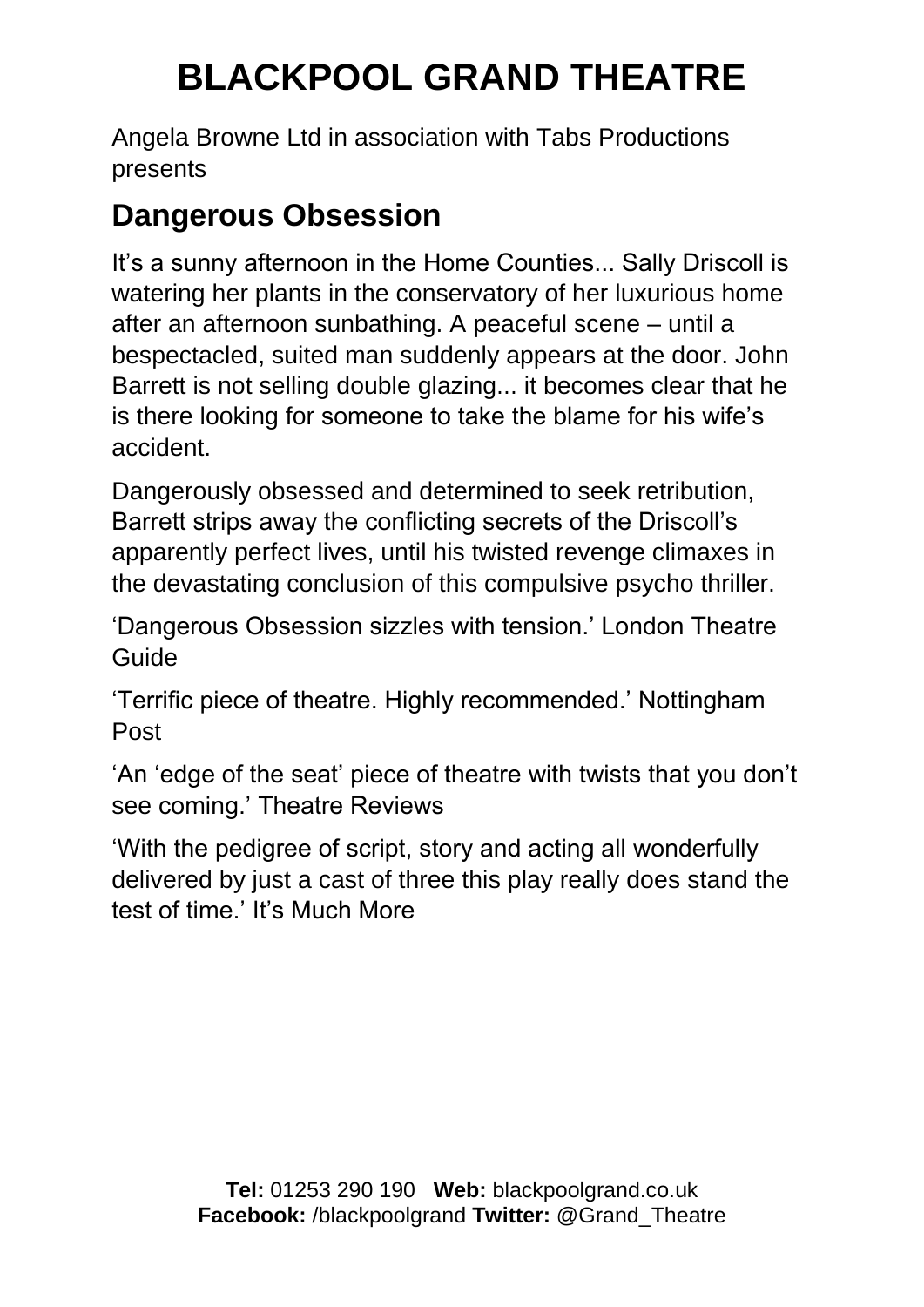#### **Date:**

Tue 12 to Sat 16 Nov

### **Time:**

Evenings 7:30pm Wed and Sat Matinees 2pm

### **Tickets:**

£18.50 to £25

Concessions (Tue to Thu) £3 Off

Friends of The Grand £5 Off (Opening Night)

[www.angelabrowneltd.co.uk](http://www.angelabrowneltd.co.uk/) @DangerousObbses1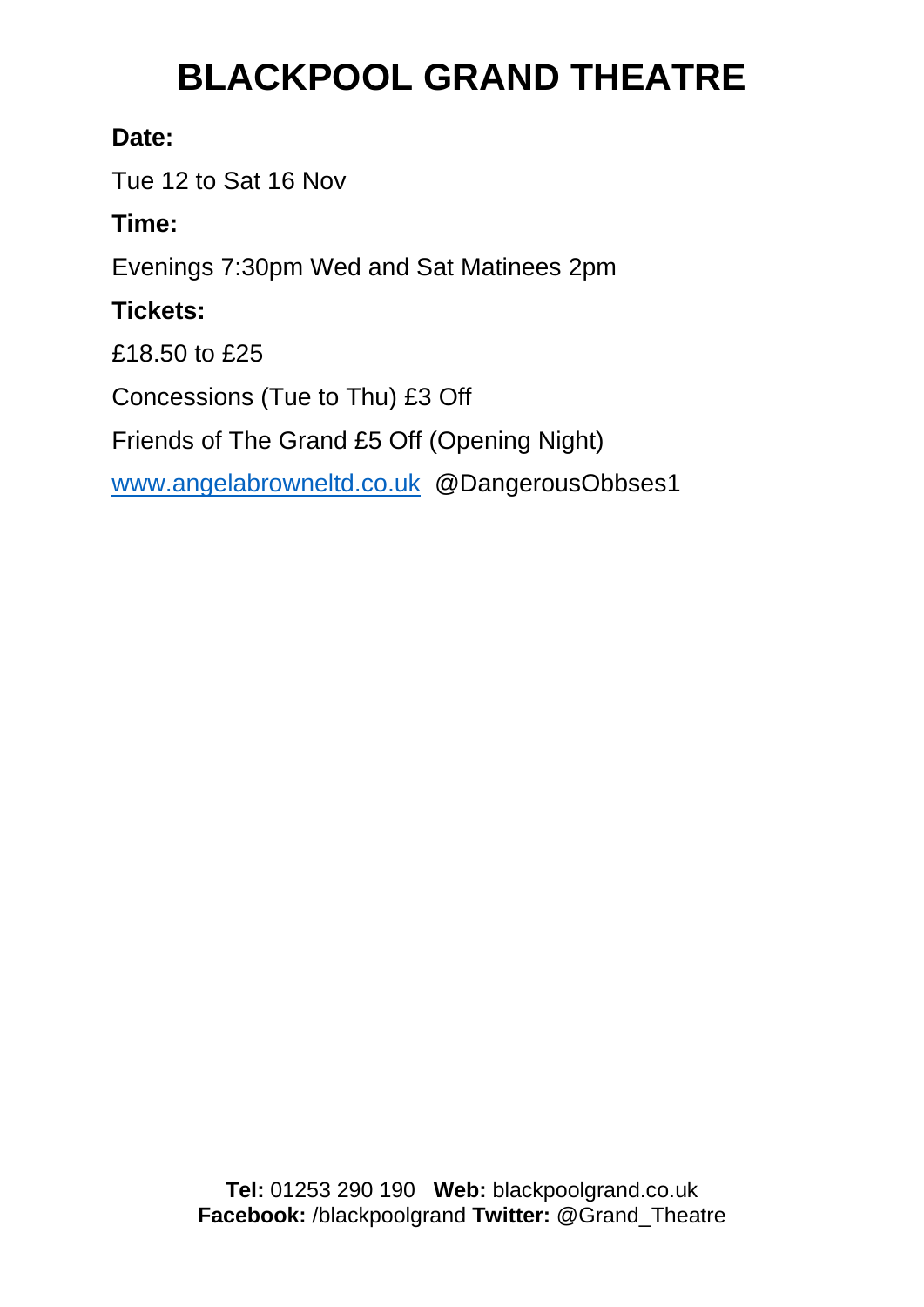Middle Ground Theatre Company Ltd presents

### **Agatha Christie's**

### **A Murder is Announced**

Adapted for the stage by Leslie Darbon. Directed and designed by Michael Lunney.

Middle Ground Theatre Company Ltd is delighted to present their acclaimed production of a classic Miss Marple mystery.

The residents of Chipping Cleghorn are astonished to read an advert in the local newspaper that a murder will take place this coming Friday at Little Paddocks, the home of Letitia Blacklock.

Unable to resist, the group gather at the house at the appointed time, when the lights go out and a gun is fired. Enter Miss Marple, who must unravel a complex series of relationships and events to solve the mystery of the killer...

Now in it's fourth year of touring, this lavish production has delighted packed audiences across the UK and Ireland and is brought to you by the company and director who produced the critically acclaimed courtroom thriller The Verdict.

Starring Sarah Thomas (Last Of The Summer Wine), Kazia Pelka (Heartbeat, World's End, Family Affairs), Tom Butcher (The Bill, Doctors), Jenny Funnell (As Time Goes By), Lucy Evans (Coronation Street) and Tom Gibbons (Johnny Phillips in The Archers).

'The packed audience loved every minute.' Liverpool Echo

'The magic of Miss Marple - Show of the week.' Irish Mail on Sunday

'A blissful couple of hours of whodunit fun.' The Scotsman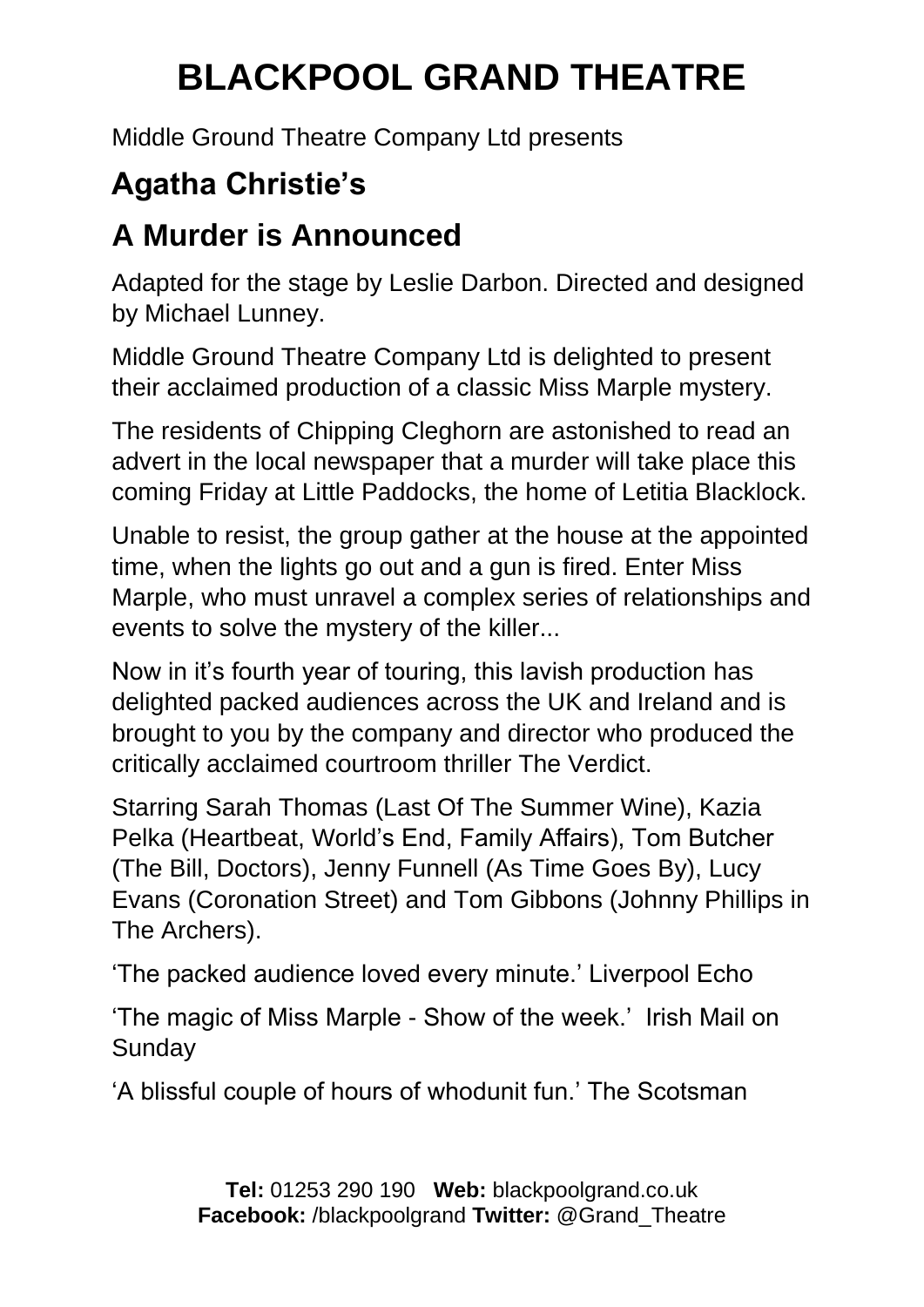#### **Date:**

Tue 26 to Sat 30 Nov

#### **Time:**

Evenings 7:30pm

Wed and Sat Matinees 2:30pm

#### **Tickets:**

Evenings £24 to £32

Matinees £24

Concessions (Tue to Thu) £3 Off

Friends of The Grand £5 Off (Opening Night)

[www.middlegroundtheatre.co.uk](http://www.middlegroundtheatre.co.uk/) @MGTheatreCo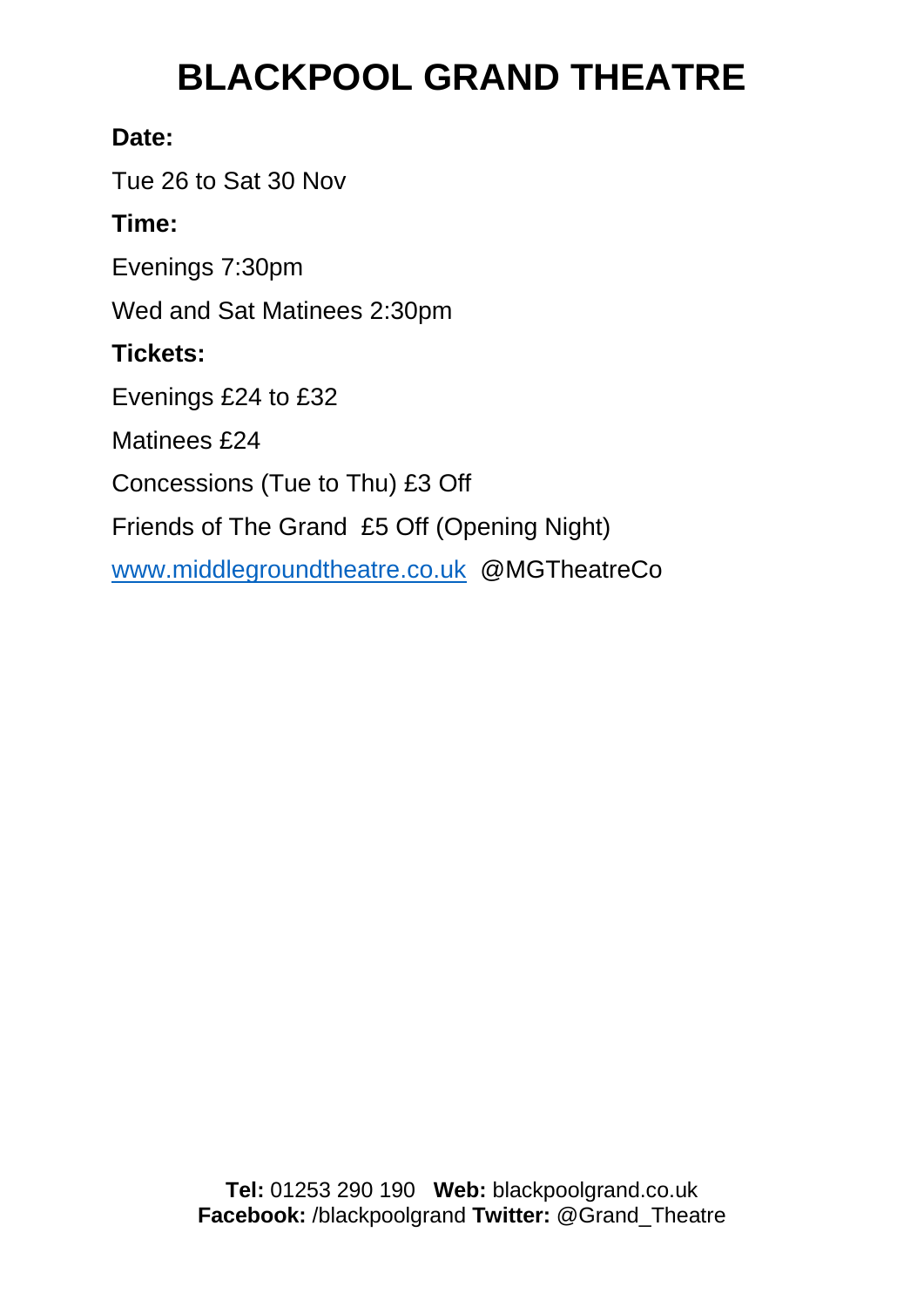### **Educating Rita**

The best British comedy ever comes to Blackpool!

When married hairdresser Rita enrols on a university course to expand her horizons, little does she realise where the journey will take her.

Her tutor Frank is a frustrated poet, brilliant academic and dedicated drunk, who's less than enthusiastic about taking Rita on, but the two soon realise how much they have to teach each other.

This hilarious and heat-warming comedy won the Olivier Award when it was produced in London's West End by the RSC and was adapted into the multi award-winning film which stared Julie Walters and Michael Caine.

Written by one of our greatest ever playwrights Willy Russell and starring one of our best loved actors Stephen Tompkinson as Frank and introducing Jessica Johnson as Rita.

Willy Russell's credits include the Olivier Award-winning Blood Brothers and Shirley Valentine. One of the UK's most celebrated writers, his works are constantly in production across the world.

Stephen Tompkinson's screen credits include Torvill & Dean, The Split, DCI Banks, Trollied, Wild at Heart, Drop the Dead Donkey (British Comedy Award Winner for Best TV Comedy Actor) and Ballykissangel and Brassed Off. Theatre work includes Spamalot, Rattle of a Simple Man and Arsenic and Old Lace in the West End.

Jessica Johnson's theatre credits include Call Me Mary Poppins, Goth Weekend, Kings and Queens, Each Piece and Anti-Gravity. Her television credits include Wire In The Blood (ITV), Coronation Street (ITV) and Cuckoo (Channel 4).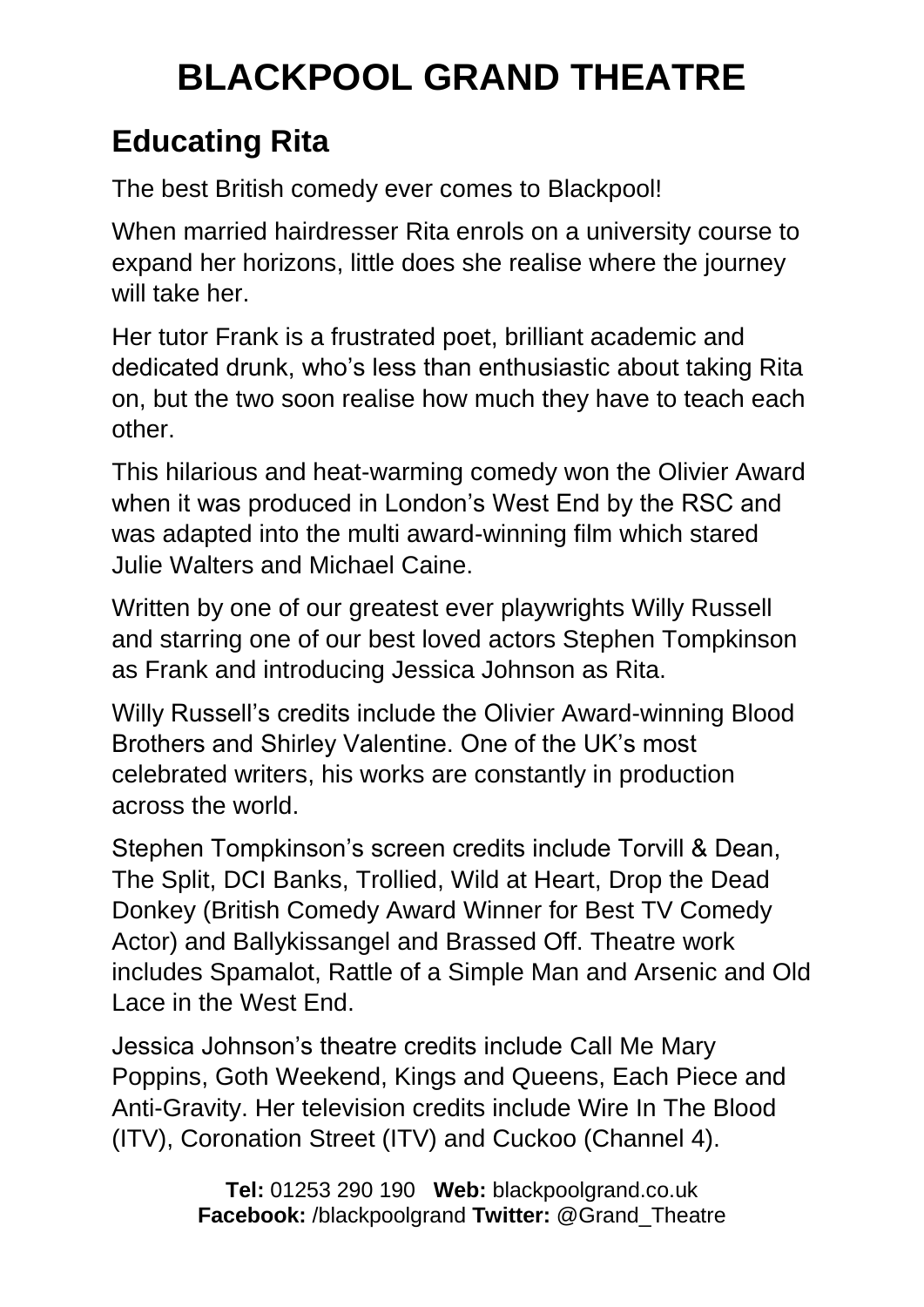#### **Date:**

Mon 16 to Sat 21 Mar

### **Time:**

Evenings 7:30pm Wed and Sat Matinees 2pm

### **Tickets:**

Evenings £24 to £32 Matinees £24

Concessions £3 Off (Mon to Thu)

Friends of The Grand £5 Off (Opening Night)

[www.educatingrita.co.uk](http://www.educatingrita.co.uk/) @EducatingRitaUK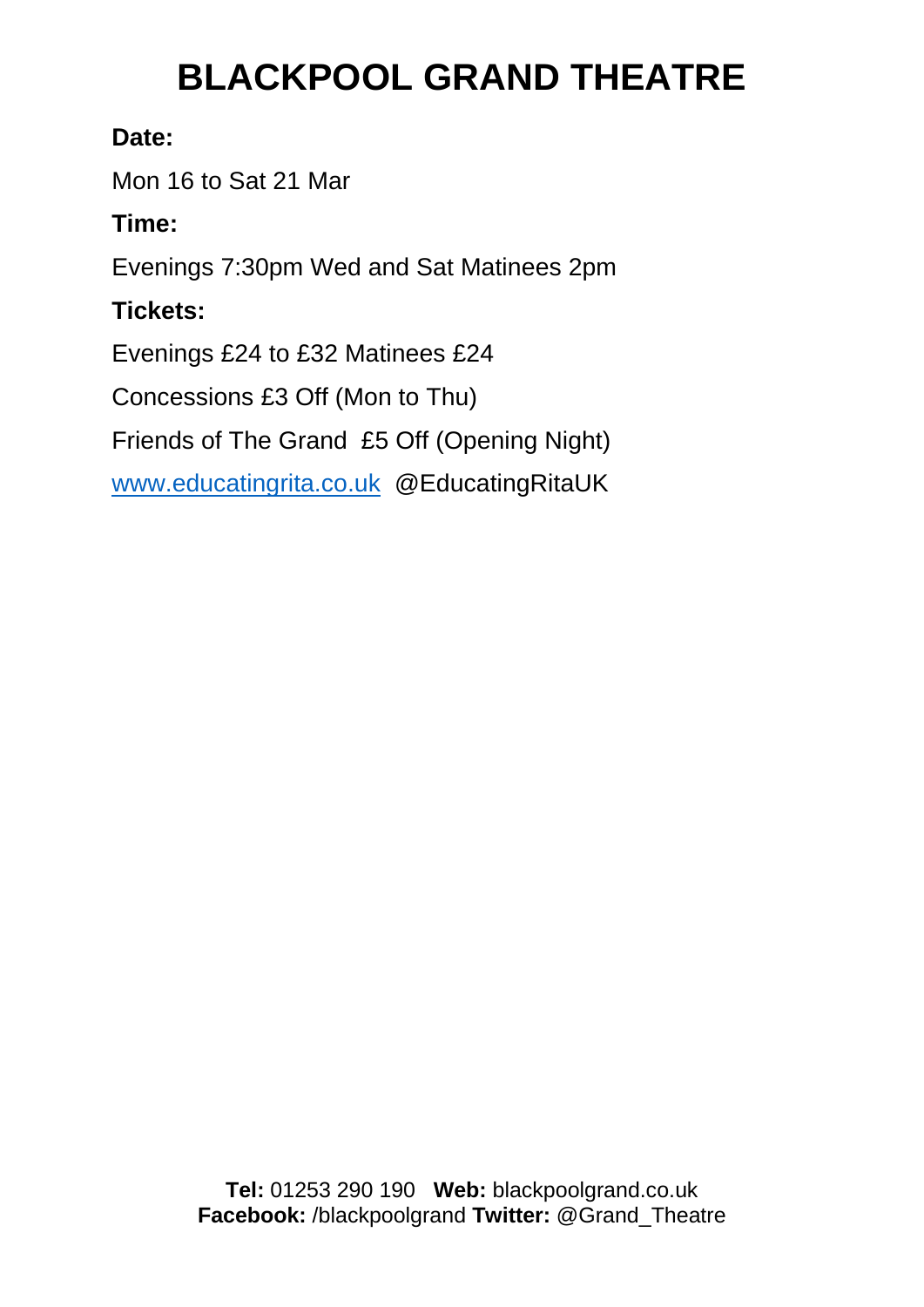The Royal Shakespeare Company presents

### **Measure For Measure**

### **As You Like It**

### **The Taming Of The Shrew**

For the first time in 2020, the Royal Shakespeare Company will present a triple bill at Blackpool's Grand Theatre, including; Measure for Measure, As You Like It and The Taming of The Shrew.

### **Measure for Measure**

When a young novice nun is compromised by a corrupt official, who offers to save her brother from execution in return for sex, she has no idea where to turn for help. When she threatens to expose him, he tells her that no one would believe her.

### **As You Like**

It Rosalind is banished, wrestling with her heart and her head. With her cousin by her side, she journeys to a world of exile where barriers are broken down and all can discover their deeper selves.

### **The Taming Of The Shrew**

Baptista Minola is seeking to sell off her sons Katherine and Bianco to the highest bidder. Cue an explosive battle of the sexes in this electrically charged love story.

Free Post Show Talks. Available Thu 26 Mar, Tue 31 Mar, Fri 3 Apr. Book with Box Office 01253 290 190.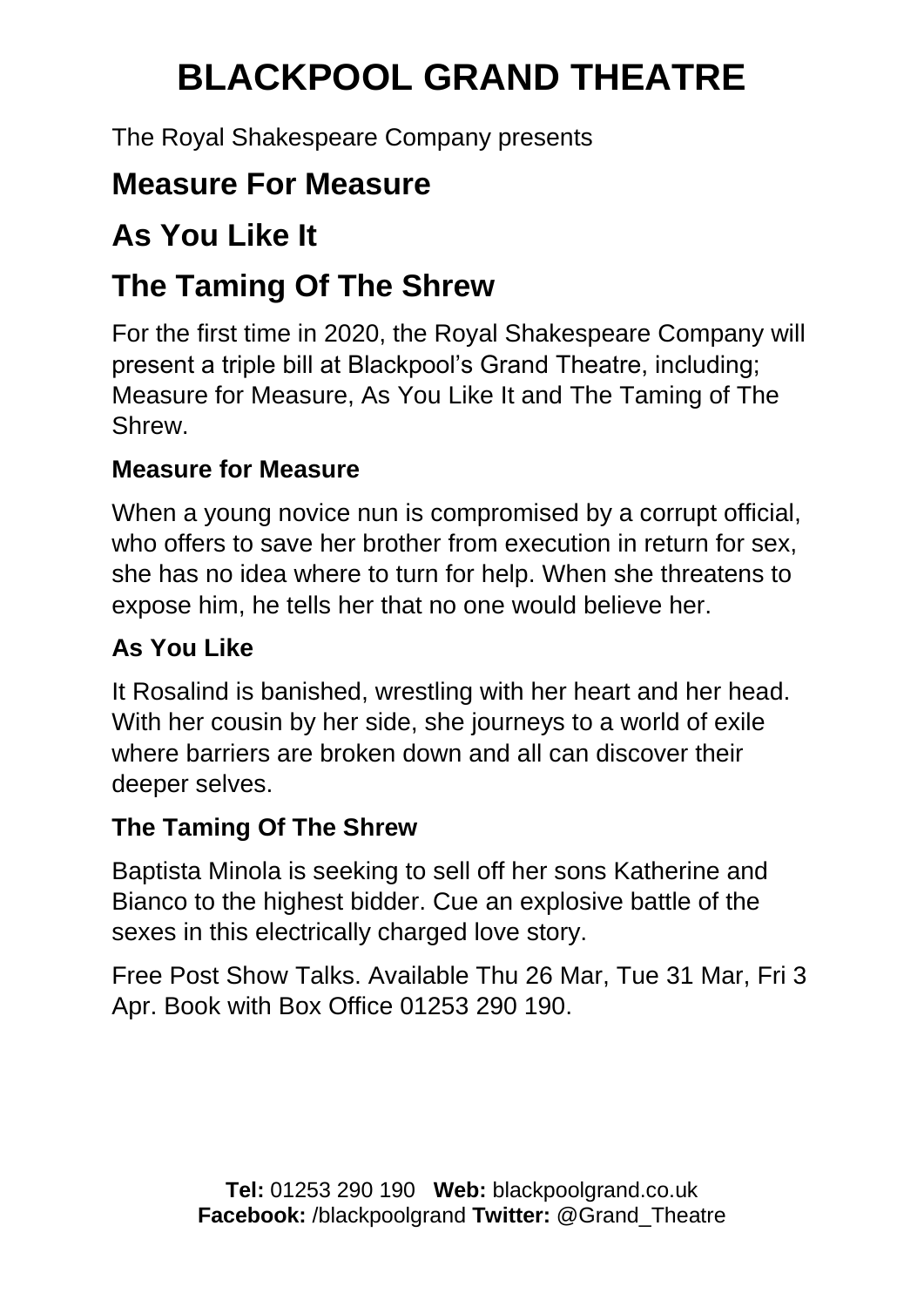#### **Date:**

Wed 25 Mar to Sat 4 Apr

### **Time:**

1:30pm and 7:30pm

### **Tickets:**

Evenings £20.50 to £25.50

Matinees £20

Concessions £3 Off

Under 18s £13.50

18 to 26s £13.50 (First 50 tickets, weekdays only; subject to availability)

Link Ticket: Two Shows

Evening £45

Matinees £34

Link Ticket: Three Shows

Evenings £61.50

Matinees £45

Schools (Tue to Fri) £11

Groups 10+ (Evenings) £4 Off

Groups 20+ (Evenings) £5 Off

[www.rsc.org.uk](http://www.rsc.org.uk/) @TheRSC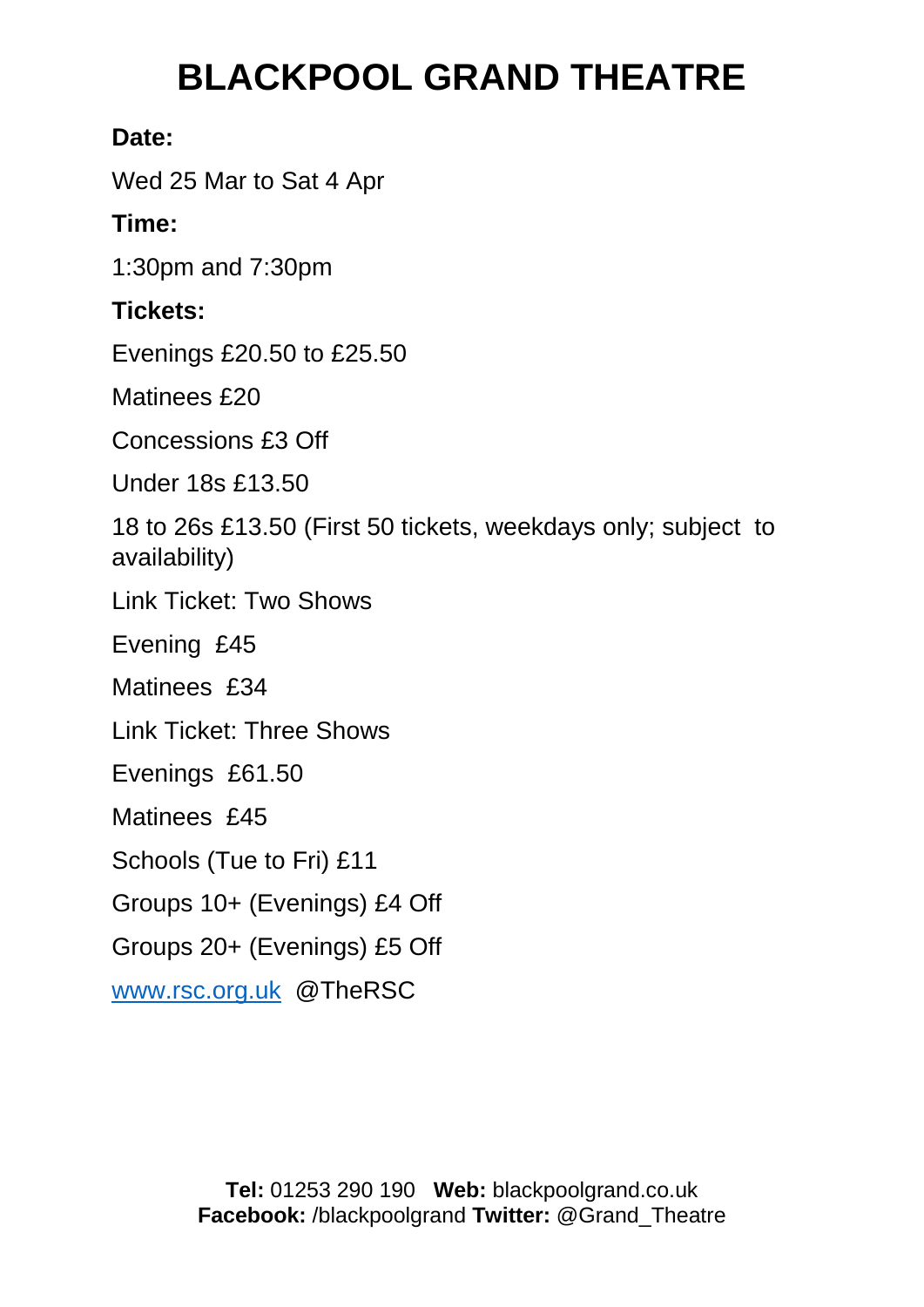### **Private Peaceful**

Divided by love. United by war.

'I've had nearly eighteen years of yesterdays and tomorrows, and tonight I must remember as many of them as I can. Tonight, more than any other night of my life, I want to feel alive!'

Private Peaceful relives the life of Private Tommo Peaceful, a young First World War soldier awaiting the firing squad at dawn. During the night, he looks back at his short but joyful past: his exciting first days at school; the accident in the forest that killed his father; his adventures with Molly, the love of his life; and the battles and injustices of war that brought him to the front line.

Age Guidance 8yrs+

**Date:** Wed 20 Nov

**Time:** 1:30pm and 7:30pm

**Tickets:** £19.50

Concessions £16

Family of Three £46.50 (Select 3 adult tickets and enter promo code PRIVATE3)

Family of Four £64 (Select 4 adult tickets and enter promo code PRIVATE4)

Schools and Groups 10+ £13.50

[www.nationalproductioncompany.com](http://www.nationalproductioncompany.com/) @NPC\_ltd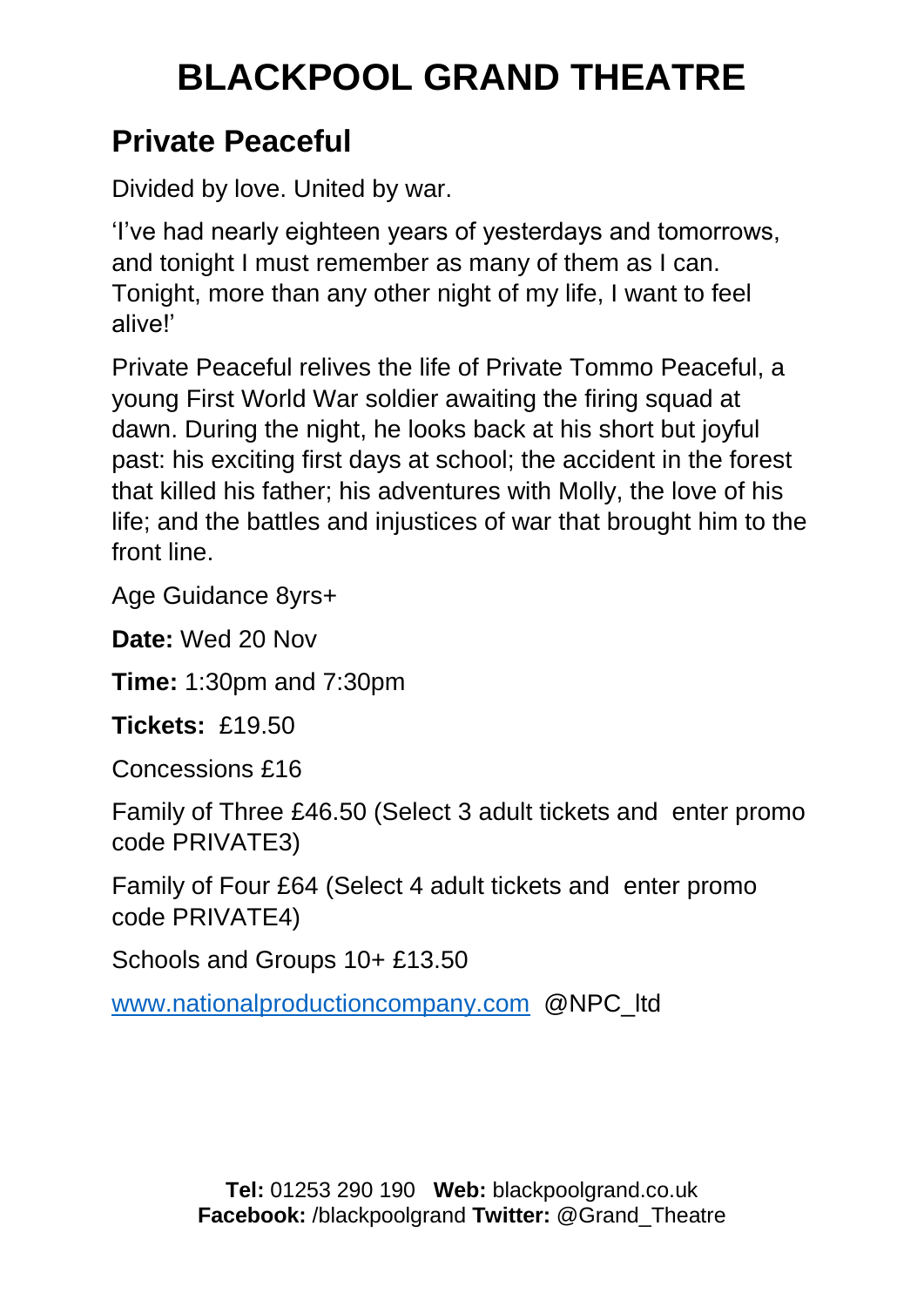Pulse Records Limited in association with Bill Elms presents the UK premiere tour of Helen Forrester's

### **By the Waters of Liverpool**

Adapted by Rob Fennah. Directed by Gareth Tudor Price.

Mark Moraghan, Sian Reeves, Parry Glasspool, Lucy Dixon and Eric Potts join Lynn Francis, Danny O'Brien, Roy Carruthers and Chloe McDonald. Adapted from Helen Forrester's million-selling book, ByThe Waters Of Liverpool is a stunning period drama set in the 1930s.

Helen is sixteen years old and fighting a bitter battle with her parents for the right to educate herself and go out to work. During the Great Depression, Helen's father lost his fortune when the stock market crashed and the family were suddenly thrown into poverty. Leaving behind the nannies, servants and comfortable middle-class life in the South West of England, the Forrester's chose Liverpool as the place to start over. Taken out of school to care for her younger brothers and sister, Helen is treated as an unpaid slave and desperate to escape. By 1939, now aged twenty and with Britain on the brink of war, she has still never been kissed by a man.

### **Date:**

Mon 11 to Wed 13 May

### **Time:**

Evenings 7:30pm Wed Matinee 2:30pm

**Tickets:** £25.50 to £31.50 Concessions £2 Off

Under 18s £2 Off Groups 10+ £3 Off

Groups 50+ £4 Off

[www.bythewatersofliverpool.com](http://www.bythewatersofliverpool.com/)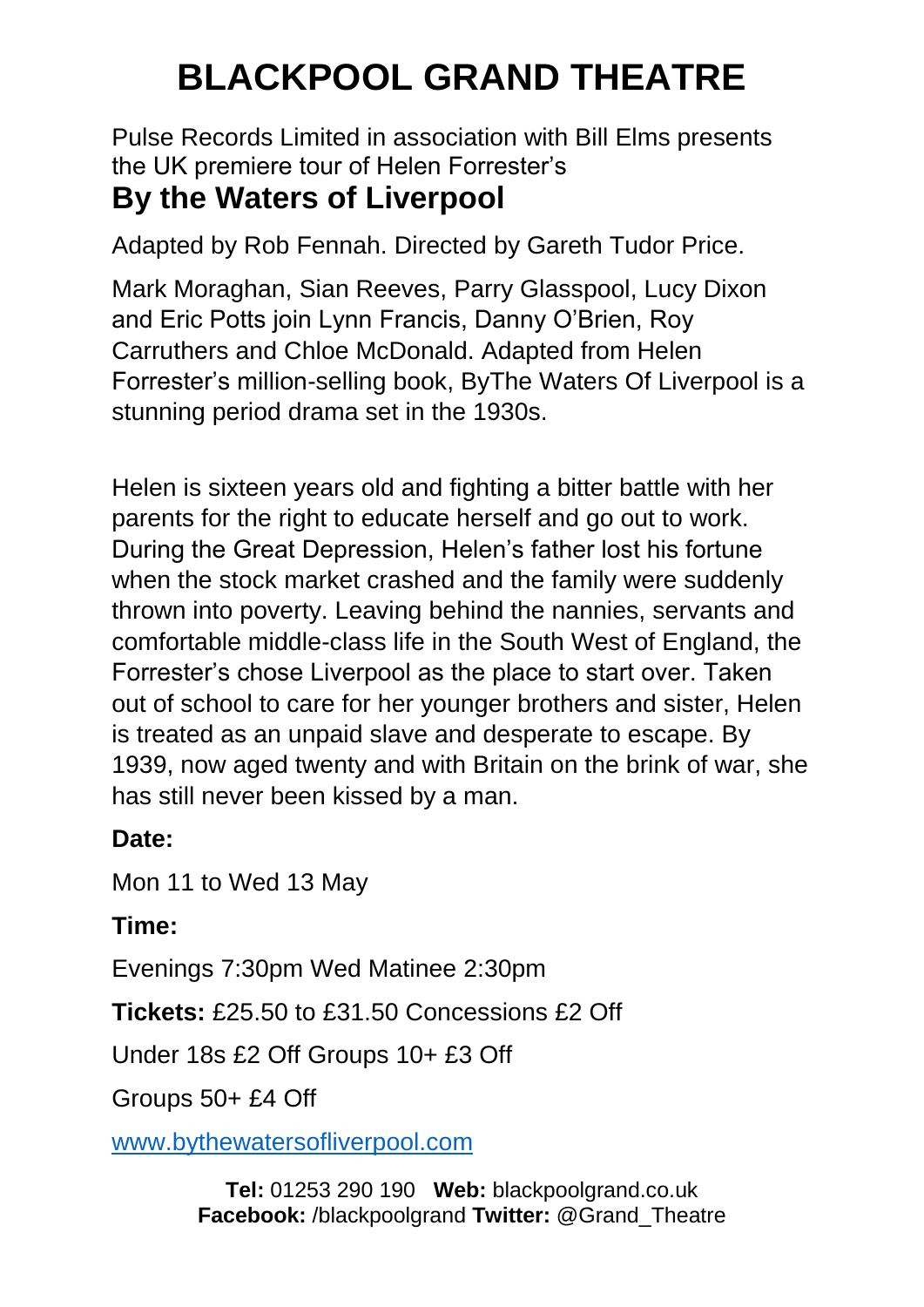Bill Kenwright presents

The Classic Thriller Theatre company in

### **The Cat and The Canary**

When the cat prowls, the flock takes fright...

Twenty years after the death of Mr. West, his descendants gather at a remote mansion to learn who will inherit his vast wealth and the hidden family jewels.

When the heir is revealed, the heritage hunters turn into prey and a chain of macabre events are set in motion; walls crack open, shadows loom and dark secrets are revealed. Will the heirs dare to face the haunting presence that plagues them?

Building on the phenomenal decade-long success of The Agatha Christie Theatre Company, The Classic Thriller Company presents their latest adaptation, a new adaptation of the murderous mystery, which inspired three classic movies starring Bob Hope, Honor Blackman and Olivia Hussey.

### **Date:**

Mon 1 to Sat 6 Jun

### **Time:**

Evenings 7:30pm Wed and Sat Matinees 2:30pm

### **Tickets:**

Evenings £24 to £32 Matinees £24

Concessions (Mon to Thu) £3 Off

Friends of The Grand £5 Off (Opening Night)

[www.kenwright.com](http://www.kenwright.com/) @BKL\_Productions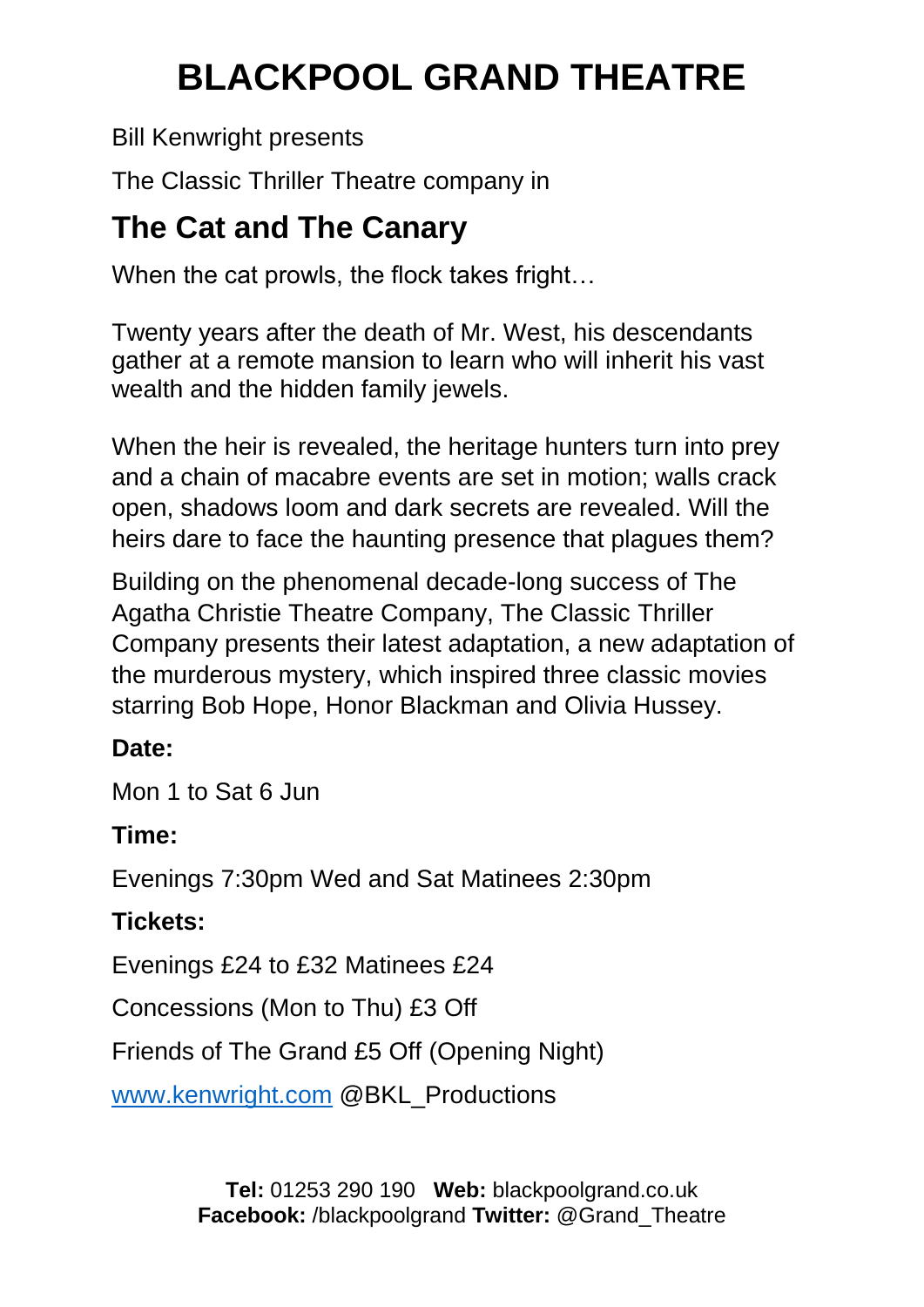Raymond Gubbay presents

### **Sleeping Beauty**

### **The Nutcracker**

### **Swan Lake**

Performed by The Russian State Ballet of Siberia.

Accompanied by The Russian State Ballet Orchestra.

### **Sleeping Beauty (Fri 17)**

Every child's favourite fairy tale, this is the classic story of love and innocence, mystery and magic set to Tchaikovsky's sublime score. Stunning choreography, sumptuous costumes and wonderful sets form the fantasy world in which the Lilac Fairy struggles against the evil Carabosse.

### **The Nutcracker (Sat 18)**

This fantasy ballet begins on Christmas Eve. When midnight strikes we are swept away to a fairy-tale world where nothing is quite as it seems, toy dolls spring to life, the Mouse-king and his mouse-army battle with the Nutcracker Prince and we travel through the Land of Snow to an enchanted place where the magic really begins...

### **Swan Lake (Sun 19)**

The greatest romantic ballet of all time is brought to life by Tchaikovsky's haunting and unforgettable score. From the impressive splendour of the Palace ballroom to the moon-lit lake, this compelling tale of tragic romance has it all. Join Odile, the temptress in black and swan queen Odette in one of ballet's most unmissable technical challenges.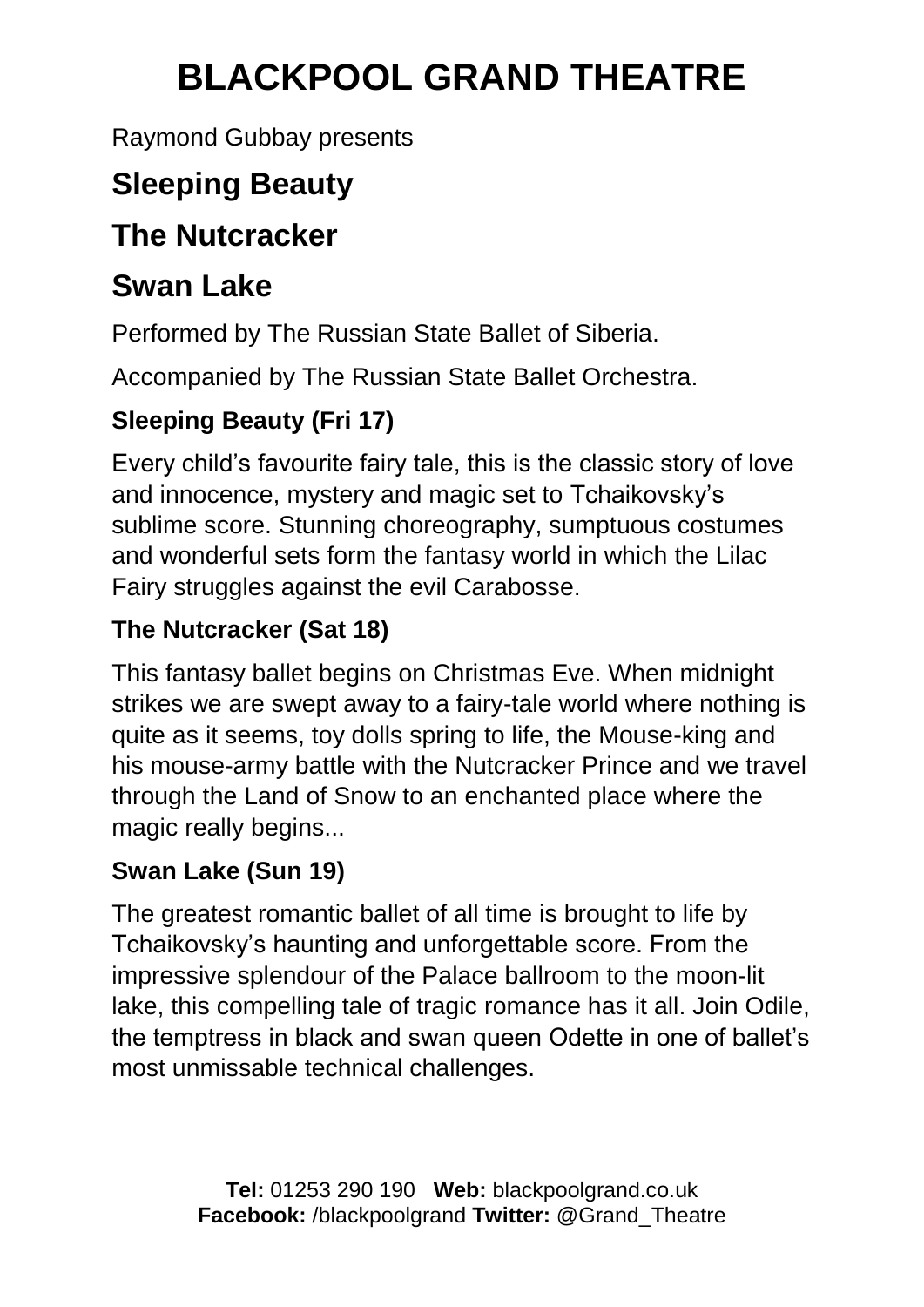#### **Date:**

Fri 17 to Sun 19 Jan

#### **Time:**

Evenings 7:30pm

Sat and Sun Matinees 2:30pm

#### **Tickets:**

£22.50 to £48

Concessions £2 Off

Under 18s Half Price (With full paying adult)

Groups 10+ £4 Off

Groups 50+ £5 Off

[www.raymondgubbay.co.uk](http://www.raymondgubbay.co.uk/) @RaymondGubbay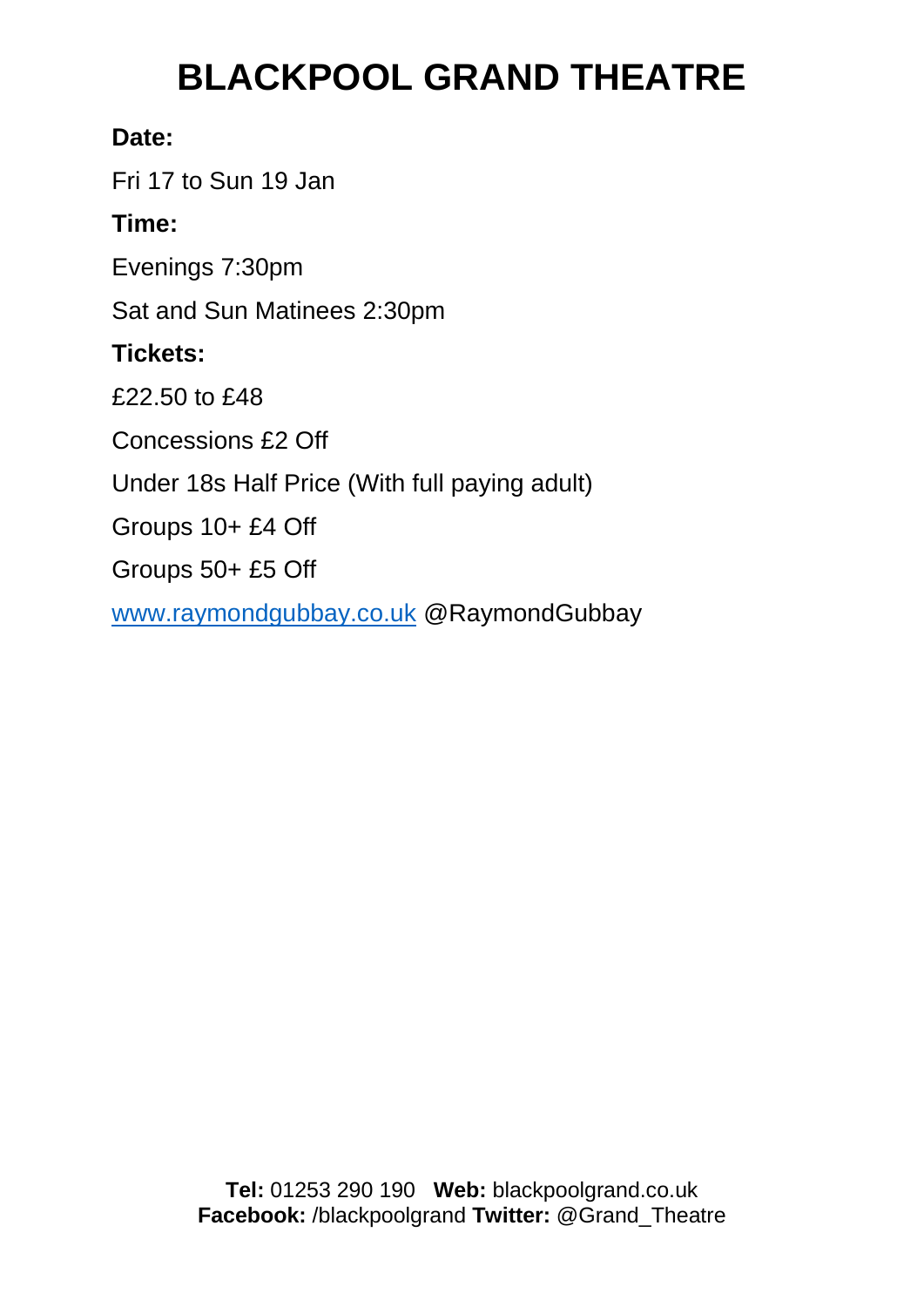Gary Clarke Company presents

### **Wasteland**

Marking 25 years since the demolition of Grimethorpe Colliery and 30 years since the rise of UK rave culture, WASTELAND, Gary Clarke's sequel to COAL, looks at how two generations coped in this era of radical upheaval. As one grinds to a halt, we follow the next into the 90s illegal rave scene, where derelict warehouses and abandoned work spaces became home for a new-found community of music and dance.

Bringing together Clarke's exceptional dancers, community singers, brass musicians, archive footage, powerful rave soundtrack and artwork by Jimmy Cauty (The KLF), WASTELAND dives head first into a gritty story of loss, hope, escapism and survival.

★★★★ 'Brilliant.' The Herald on Sunday (Scotland)

Age Guidance 14yrs+

Contains some strong language, strobe lighting, loud music and smoke effects

**Date:** Fri 8 Nov

**Time:** 7:30pm

**Tickets:** £15.50 to £21.50

Friends of The Grand £13.50

18 to 26s £12.50 (First 50 tickets, subject to availability)

Groups 10+ £13.50

[www.wastelandtour.co.uk](http://www.wastelandtour.co.uk/) @garyclarkeco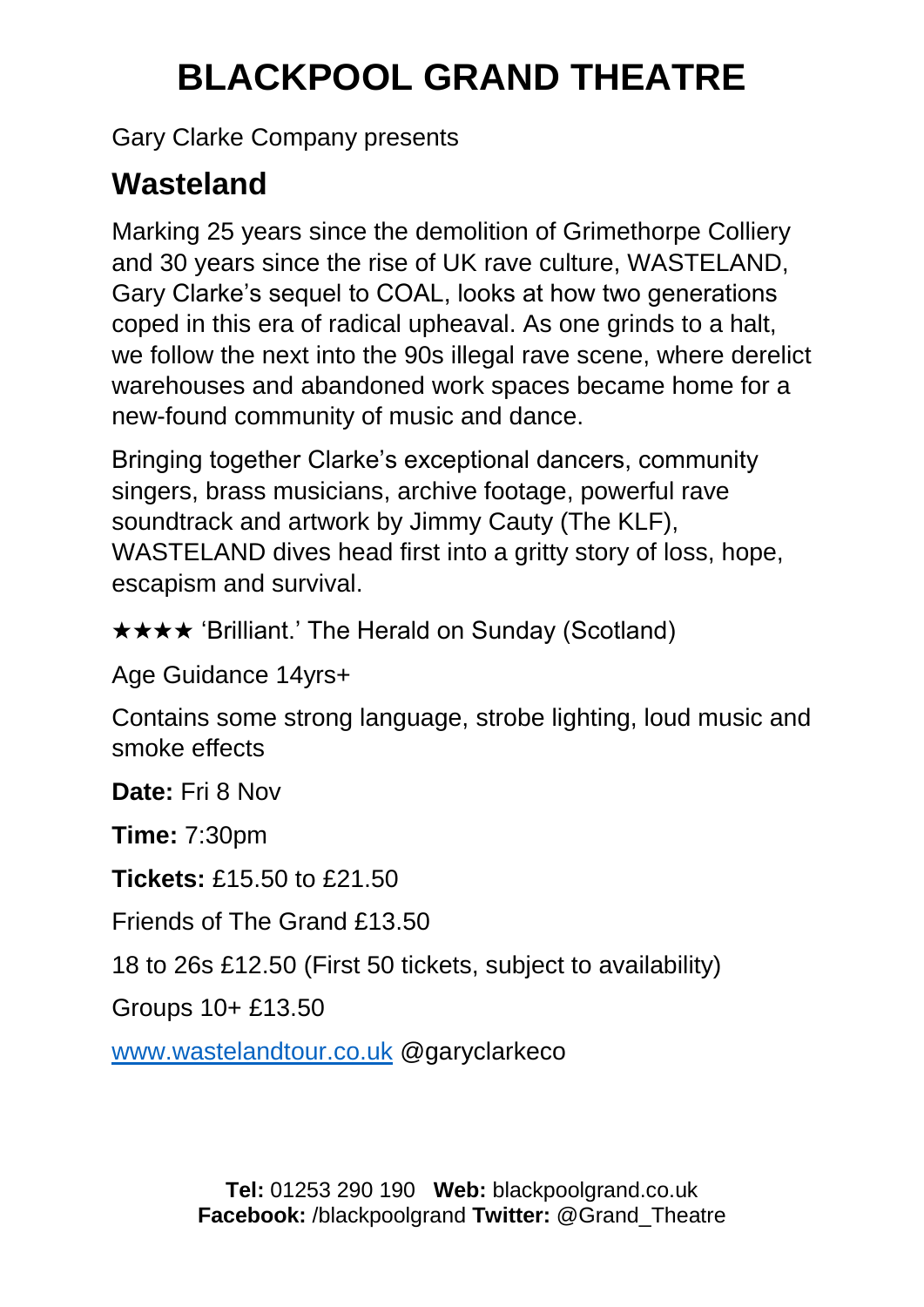German Cornejo's

### **Tango Fire**

The phenomenal, award-winning Tango Fire returns to the UK due to incredible popular demand.

Starring internationally renowned Argentinean tango superstars

German Cornejo and Gisela Galeassi, who are joined by a cast of extraordinary Tango dancers, including World Tango champions, this is a fiery and explosive journey through the history of authentic Argentine Tango.

Six incredible couples show off some of the speediest footwork and tightest twirling in the business while demonstrating their individual styles, accompanied by the astonishing Tango Fuego Quartet, playing live music on stage from tango's most famous composers, including Piazzolla, Pugliese and Gardel, this is a sizzling, sensual show guaranteed to make pulses race.

#### **Date:**

Sun 23 Feb

#### **Time:**

7:30pm

#### **Tickets:**

£33.50

[www.tango-fire.com](http://www.tango-fire.com/) @TangoFire1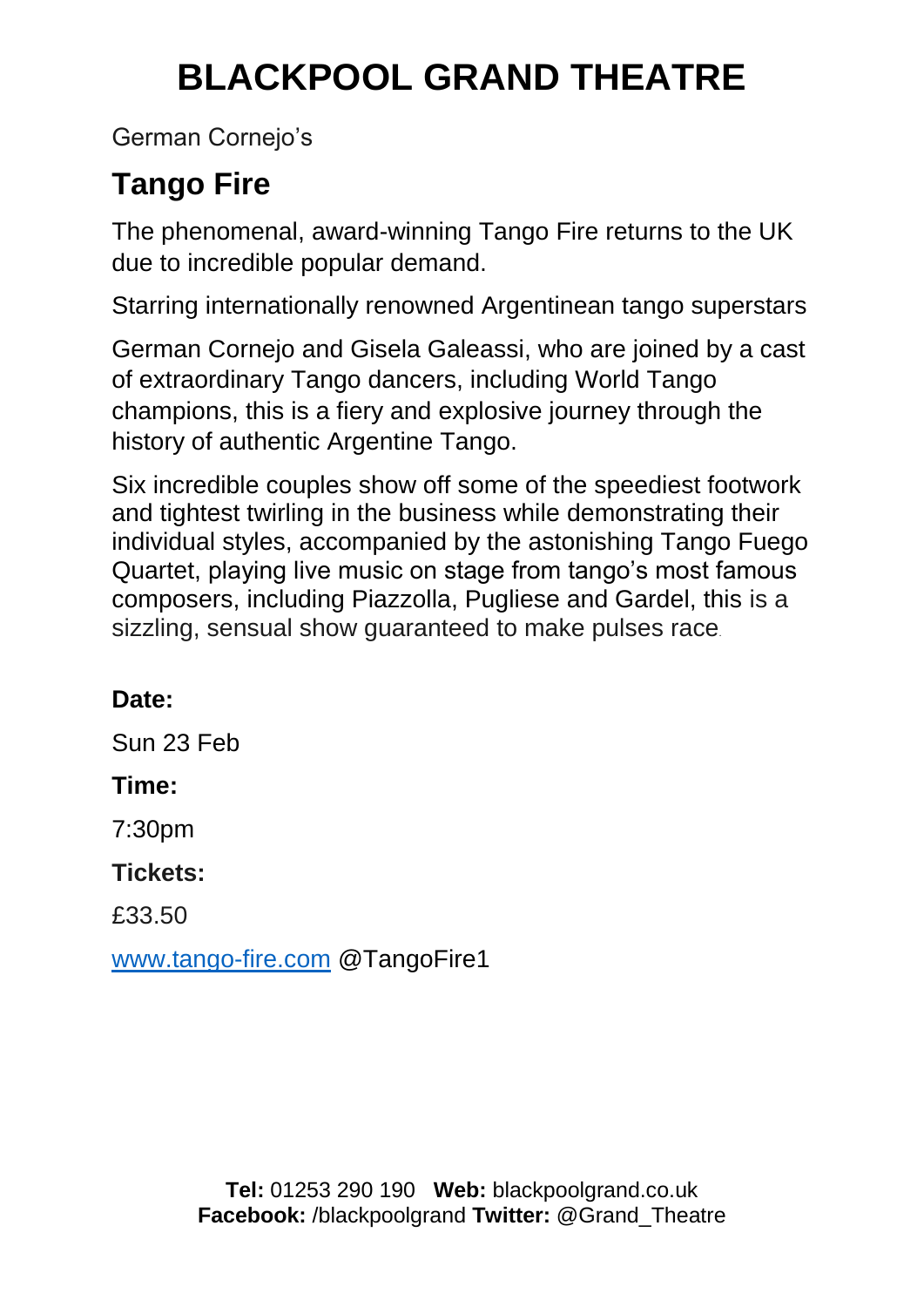BalletBoyz presents

### **Deluxe**

Following their recent, triumphant shows Them/Us, Fourteen Days, Young Men and Life, the multi-award winning BalletBoyz are back and celebrating their 20th anniversary year.

Deluxe fuses the work of some of the world's most exciting and innovative choreographers and composers. Chinese dancer and choreographer Xie Xin (TAO Dance Theatre, Sidi Larbi Cherkaoui's Eastman) creates a work set to an original score by composer Jiang Shao-feng, whilst Maxine Doyle (Punchdrunk) collaborates with jazz musician and composer Cassie Kinoshi, of the Mercury-nominated SEED Ensemble.

'It doesn't matter what they dance. The result is always the same — fantastic.' The Times

### **Date:**

Tue 10 Mar

### **Time:**

7:30pm

### **Tickets:**

£18.50 to £24.50

Concessions £3 Off

Co-produced by Sadler's Wells. Programme subject to change.

[www.balletboyz.com](http://www.balletboyz.com/) @BalletBoyz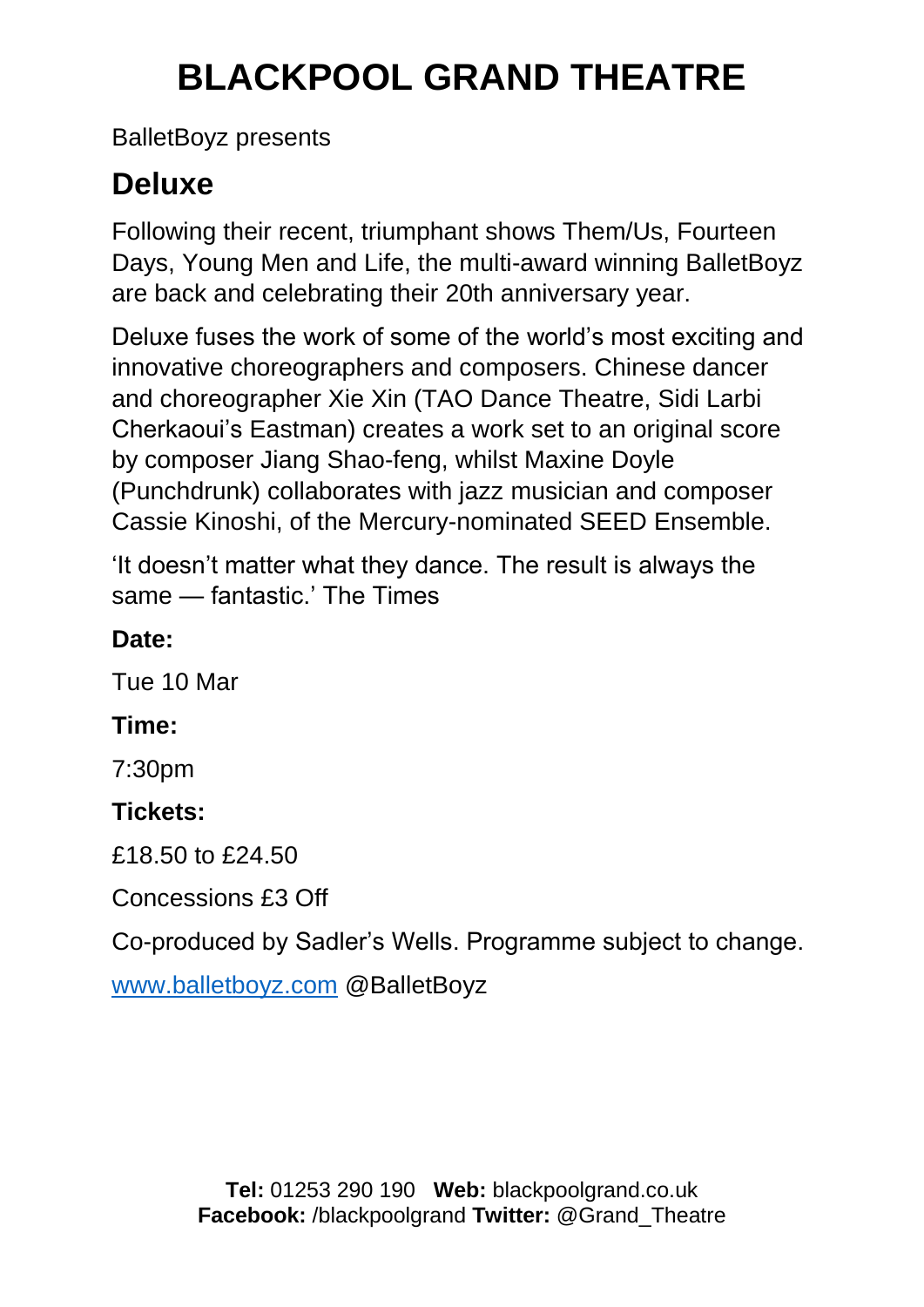### **Breakin' Convention**

Breakin' Convention, the world's ground-breaking festival of hip hop dance theatre, is back with a fresh new line up!

Expect jaw-dropping and inspiring performances from internationally celebrated poppers, lockers, b-boys and b-girls, including South Korea's acclaimed Jinjo Crew, France's Géométrie Variable and the UK's own Spoken Movement, in a festival that showcases local talent alongside global sensations.

Hosted and curated by UK hip hop theatre legend and Breakin' Convention Artistic Director Jonzi D, the festival also features DJs, graffiti artists and freestyle sessions taking place all over the building.

#### **Date:**

Sat 16 May

### **Time:**

7:30pm

### **Tickets:**

£12.50

Conc./ Under 26s £9.50

Family of Four £40 (Select 4 adult tickets and enter promo code DANCE4)

Groups 10+ £9.50

[www.breakinconvention.com](http://www.breakinconvention.com/) @BConvention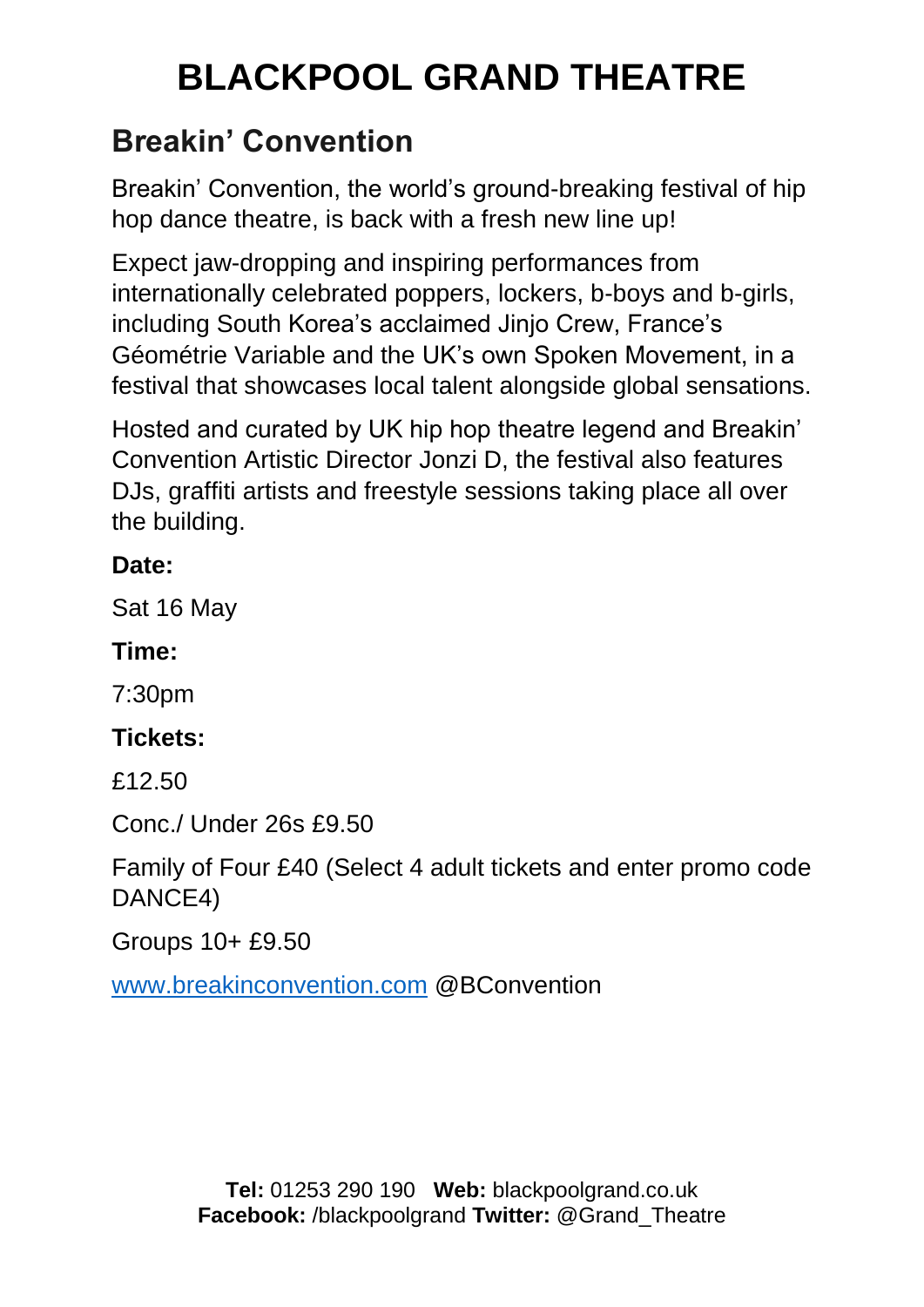The Russian State Opera presents

### **Aida and Carmen**

Featuring an impressive cast and accompanied by a live Orchestra numbering over 30 musicians

### **Aida (Tue 25)**

Verdi brings ancient Egypt to stage with an evolving love story. The princess of Ethiopia (Aida) falls in love with the Egyptian General (Radames) and he is also besotted by her. Radames is chosen to lead the war with Ethiopia by the king and Aida is left to choose between her lover or her father and her country. Aida is a gripping love story that will keep you on the edge of your seats until the very end.

### **Carmen (Wed 26)**

Carmen tells the story of the downfall of Don José, a naïve soldier who falls head over heels in love with Carmen, a seductive, freespirited femme fatale. The infatuated Don José abandons his childhood sweetheart and neglects his military duties, only to lose the fickle Carmen to the glamorous toreador **Escamillo** 

The rich and colourful vigour of the gypsies' scenes will have you on the edge of your seat, the vibrancy, enthusiasm and intensity of the performances will reverberate long after the final curtain has fallen.

**Date:** Tue 25 and Wed 26 Feb

**Time:** 7:30pm

**Tickets:** £32.50 to £35.50 Concessions £2.50 Off

18 to 26s £13 (First 50 tickets, subject to availability)

[www.amande-concerts.co.uk](http://www.amande-concerts.co.uk/) @AmandeConcert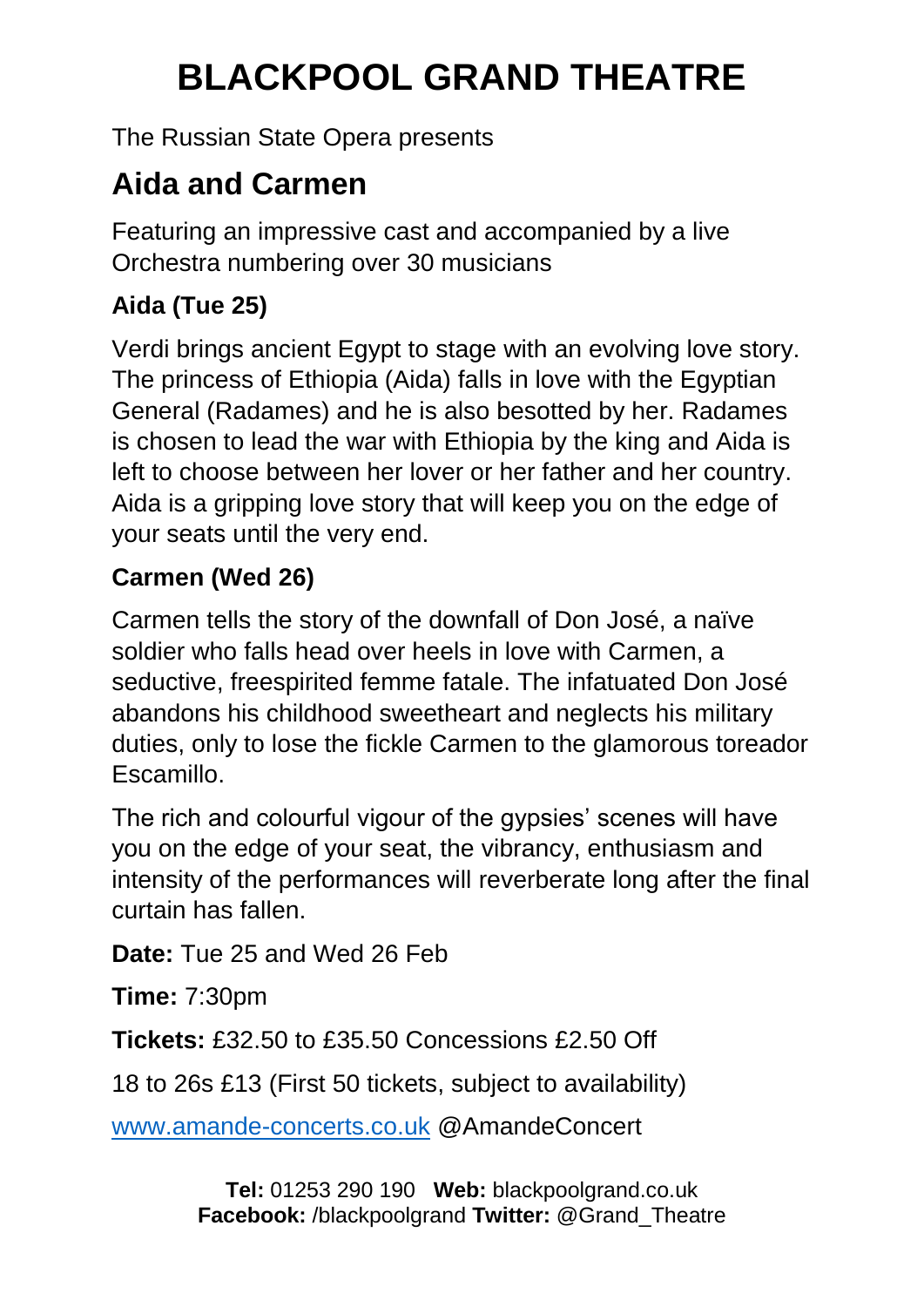Senbla by arrangement with Opera International presents An Ellen Kent Production of an

### **La Bohème and Madama Butterfly**

**La Bohème (Thu 16)** starring the Korean soprano Elena Dee† in her iconic role as Mimi and the international soprano Alyona Kistenyova with the celebrated mezzo soprano Maria Tonina returning as Musetta. La Bohème is one of the most romantic operas ever written. It tells the tragic tale of the doomed, consumptive Mimi and her love for a penniless writer. The set reflects the Bohemian art of the period and will include, a brass band, snow effects and Muzetta's dog will also make an entrance.

'Authentic, Tender and Passionate' Daily Telegraph

**Madama Butterfly (Fri 17)** welcomes back the fabulous Korean soprano Elena Dee† and the celebrated international soprano Alyona Kistenyova†. One of the world's most popular operas, Puccini's Madama. Butterfly tells the heart-breaking story of the beautiful young Japanese girl who falls in love with an American naval lieutenant – with dramatic results. Highlights include the melodic Humming Chorus, the moving aria One Fine Day and the unforgettable Love.

**Date:** Thu 16 and Fri 17 Apr

**Time:** 7:30pm

**Tickets:** £32.50 to £35.50

Early Bird £5 Off (Until 30 Nov)

18 to 26s £13 (First 50 tickets, subject to availability)

Link Ticket for La Boheme and Madama Butterfly £50 to £56

(Full price tickets only, excluding offers) Friends of The Grand £5 Off Cast subject to change.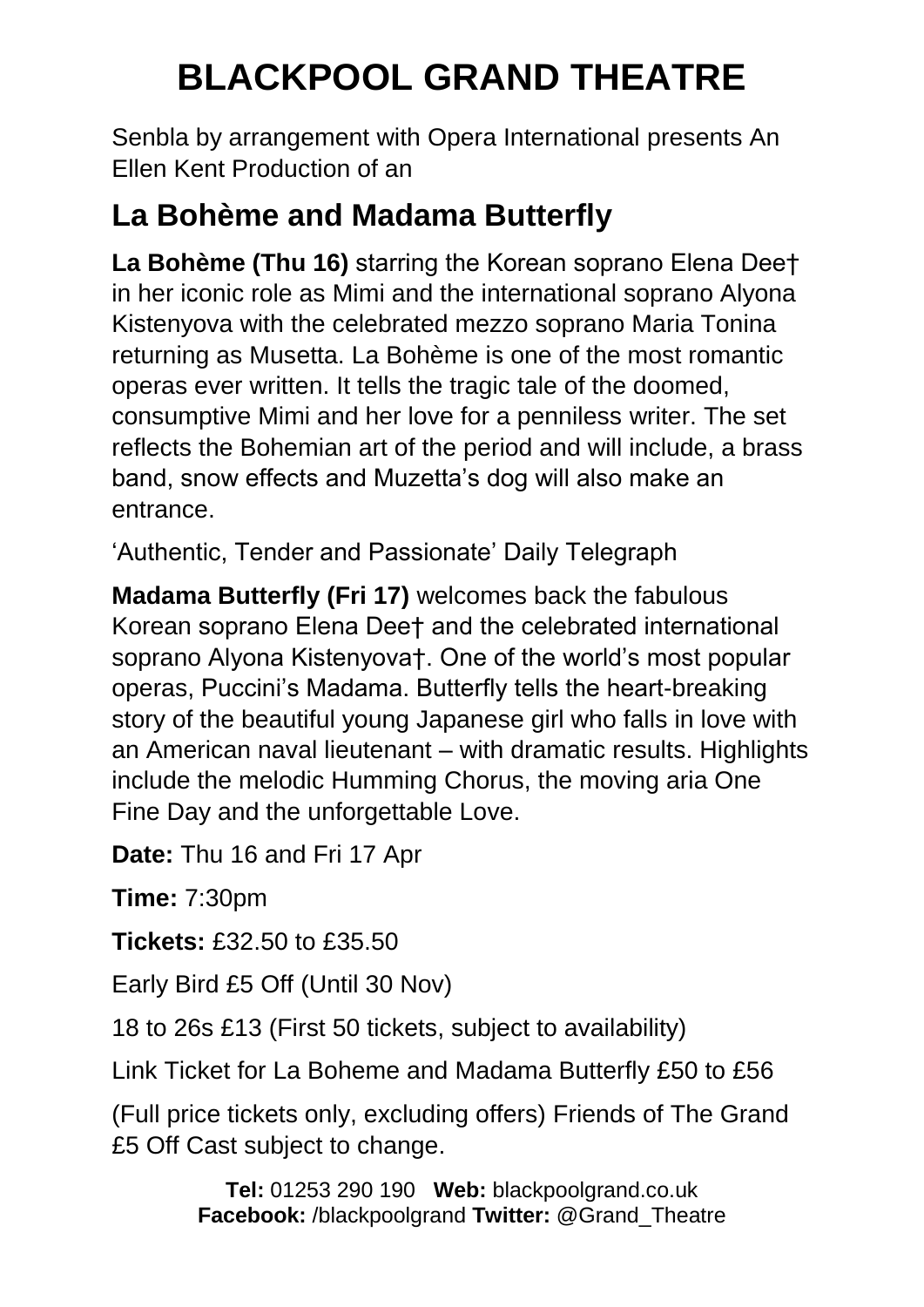Friday 6 December '19 to Sunday 5 January '20

### **Peter Pan**

Martin Dodd for UK Productions in association with Blackpool Grand Theatre proudly presents a swashbuckling pantomime spectacular for all the family.

Emmerdale and West End Star Tom Lister stars as the dastardly Captain Hook alongside multi-talented panto favourite Steve Royle (BBC Radio Lancashire) as his hapless sidekick Smee with Jack Heasman as Peter Pan – the boy who never grew up.

An unmissable family pantomime guaranteed to have you hooked!

### **Tickets:**

Adults Children

Band A: £24.99 £24.99

Band B: £24.99 £22.99

Band C: £19.99 £17.99

### **Concessions:**

No discounts for Band A or B performances

Price Band C £2 off top price adult tickets for concessions

Friends of The Grand All seats £15.99 – Band C only

Family Ticket (F/SP)£81\* Select 4 adult tickets then enter code

FAMILY4TKT Seniors Pass Ticket (F/SP)

£71\* Select 4 adult tickets then enter code SENIOR4TKT

Family/Senior tickets available for F/SP performances – see schedule opposite.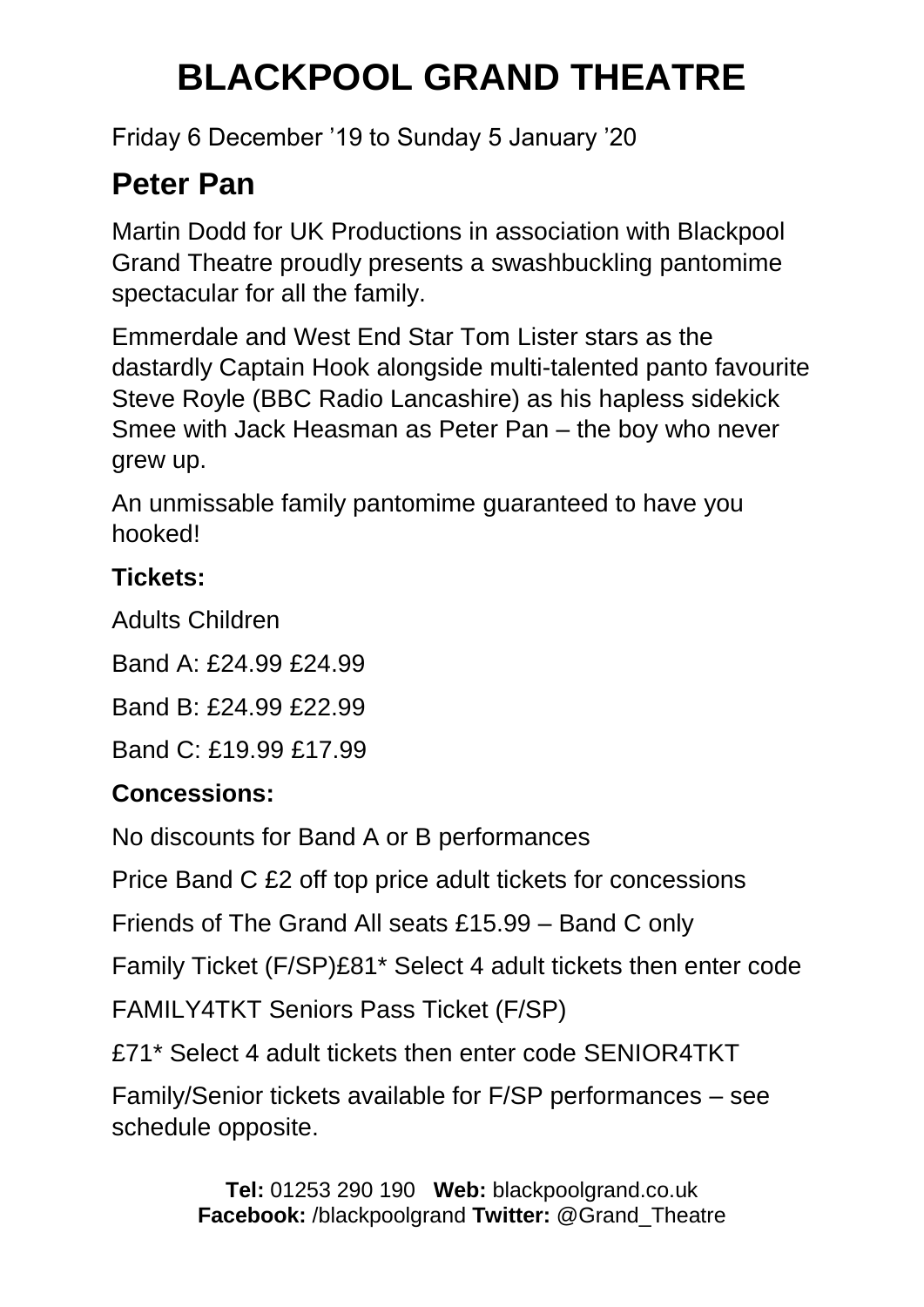\*Family/Seniors Pass tickets (1 or 2 adults/60+, remainder under 18 yrs).

#### **Groups and Schools (20+):**

No discounts for Band A performances

Price Band B: All tickets £18.

Pay in full by 31 Oct 2019 and you will qualify for a £2 per ticket discount.

Price Band C: All tickets £15.

Pay in full by 31 Oct 2019 and you will qualify for a £2 per ticket discount.

Schools: As group prices, plus 1 teacher's place free with every 10 tickets purchased.

All tickets prices include a booking fee.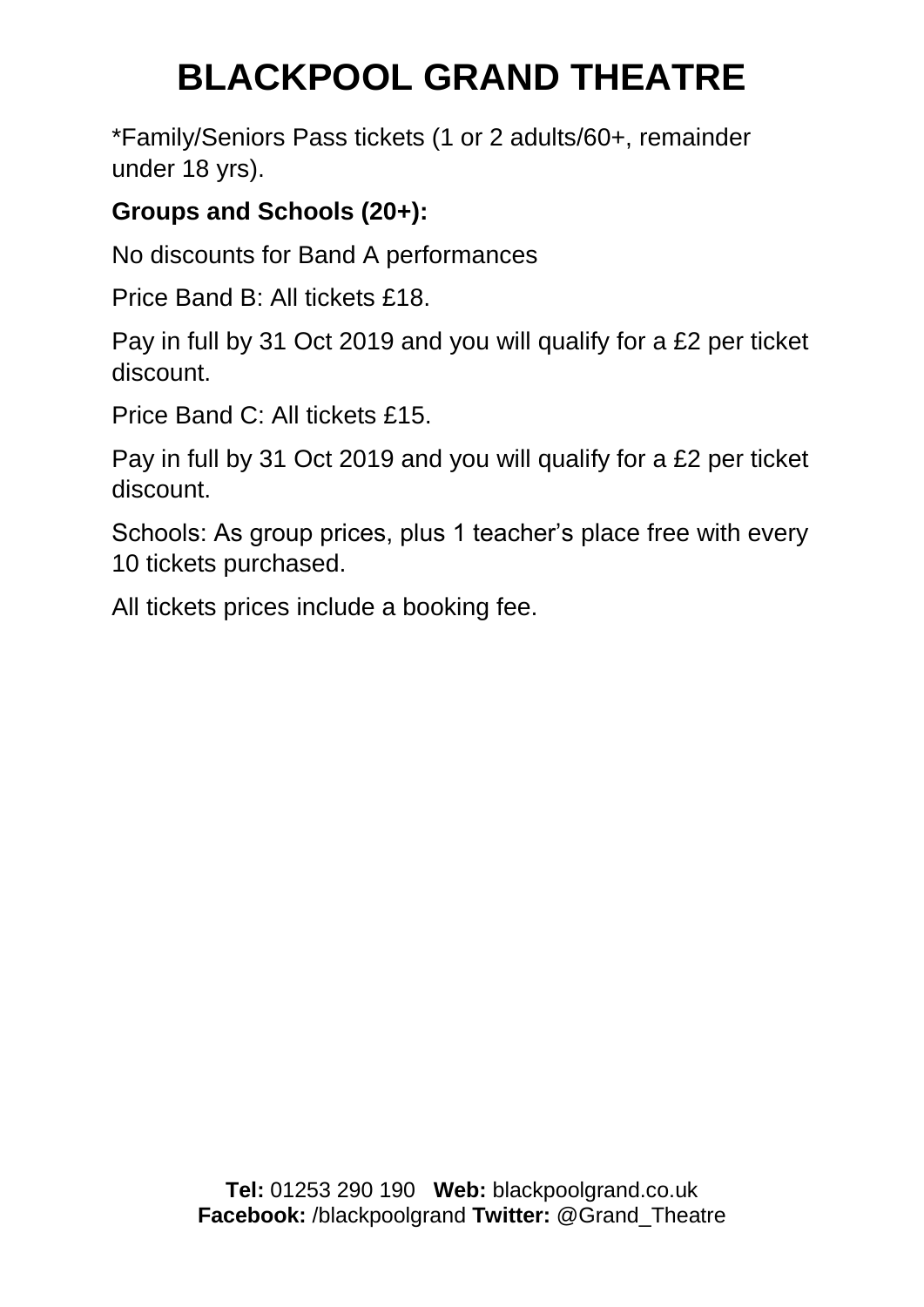### **December 2019**

Morning Matinee Evening Fri 6 7.00(C) Sat 7 2.00(C) 7.00(C) Sun 8 1.00(C) 5.00(C) Mon 9 No performances Tue 10 10.15(C) 1.30(C) Wed 11 10.15(C) 1.30(C) Thu 12 No performances Fri 13 1.30(C) 7.00(C) Sat 14 2.00(C)AD/SI 7.00(C) Sun 15 2.00(C) 7.00(C) Mon 16 10.15(C) 1.30(C) Tue 17 10.15(C) 1.30(C) Wed 18 Christmas Concert Thu 19 10.15(C) 1.30(C) Fri 20 10.15(C) 1.30(C) Sat 21 2.00(B)AD/SI 7.00(B) Sun 22 2.00(B) 7.00(B) Mon 23 2.00(B) 7.00(B) Tue 24 10.15(B) 2.00(B) Wed 25 Christmas Day Thu 26 2.00(A) 7.00(A)

Fri 27 2.00(B) 7.00(B)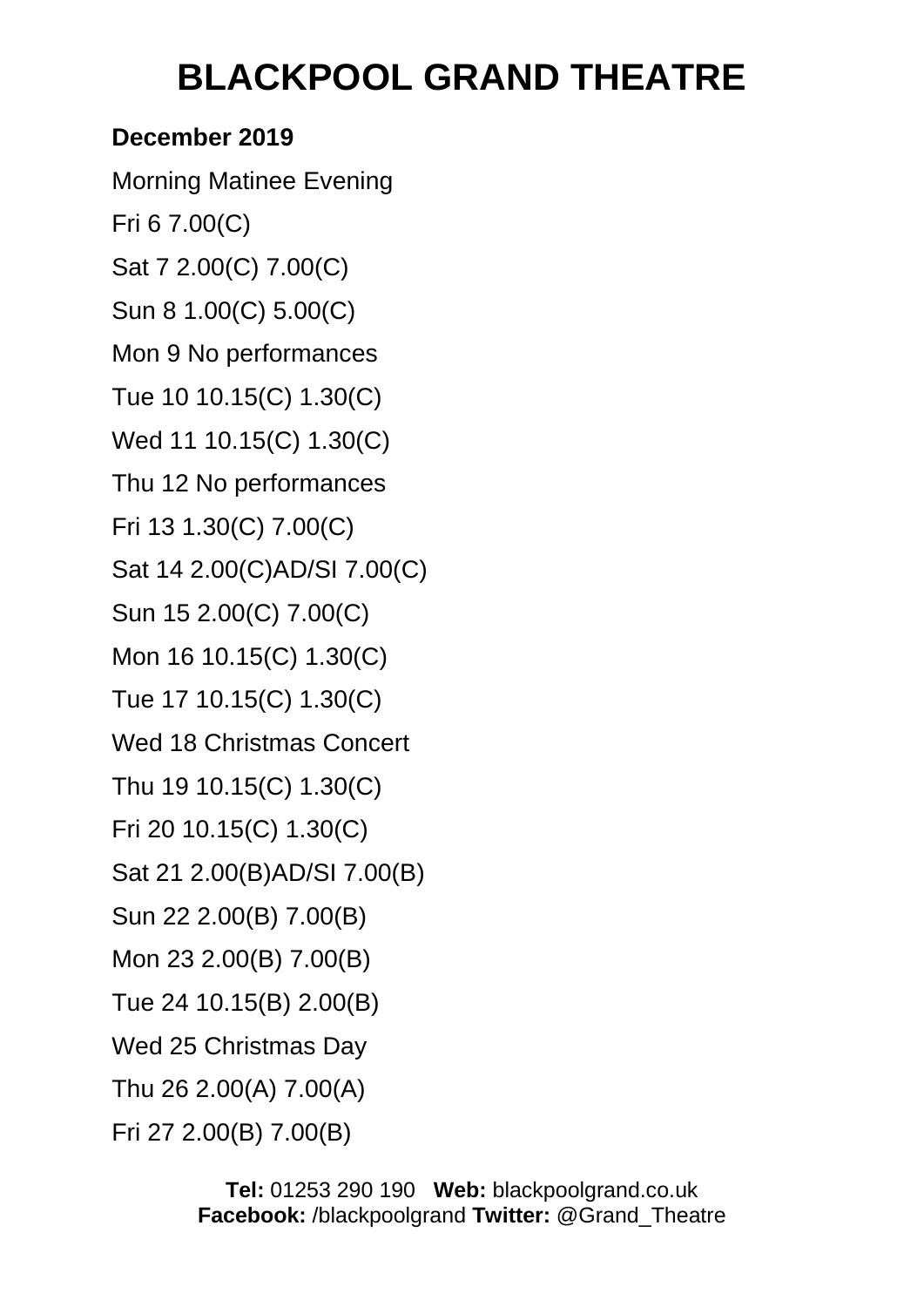Sat 28 2.00(B) 7.00(B)

Sun 29 2.00(B) 7.00(B)

Mon 30 2.00(B) 7.00(B) (F/SP)

Tue 31 New Year's Eve

### **January 2020**

Wed 1 2.00(B) 7.00(B) (F/SP)

Thu 2 2.00(B) (F/SP) 7.00(B) (F/SP)

Fri 3 2.00(B) (F/SP) 7.00(B) (F/SP)

Sat 4 2.00(B) (F/SP) 7.00(B) (F/SP)

Sun 5 1.00(B) (F/SP) 5.00(B) (F/SP)

The 2.00pm performances on Sat 14 Dec and Sat 21 Dec will be Audio Described and BSL Sign Interpreted.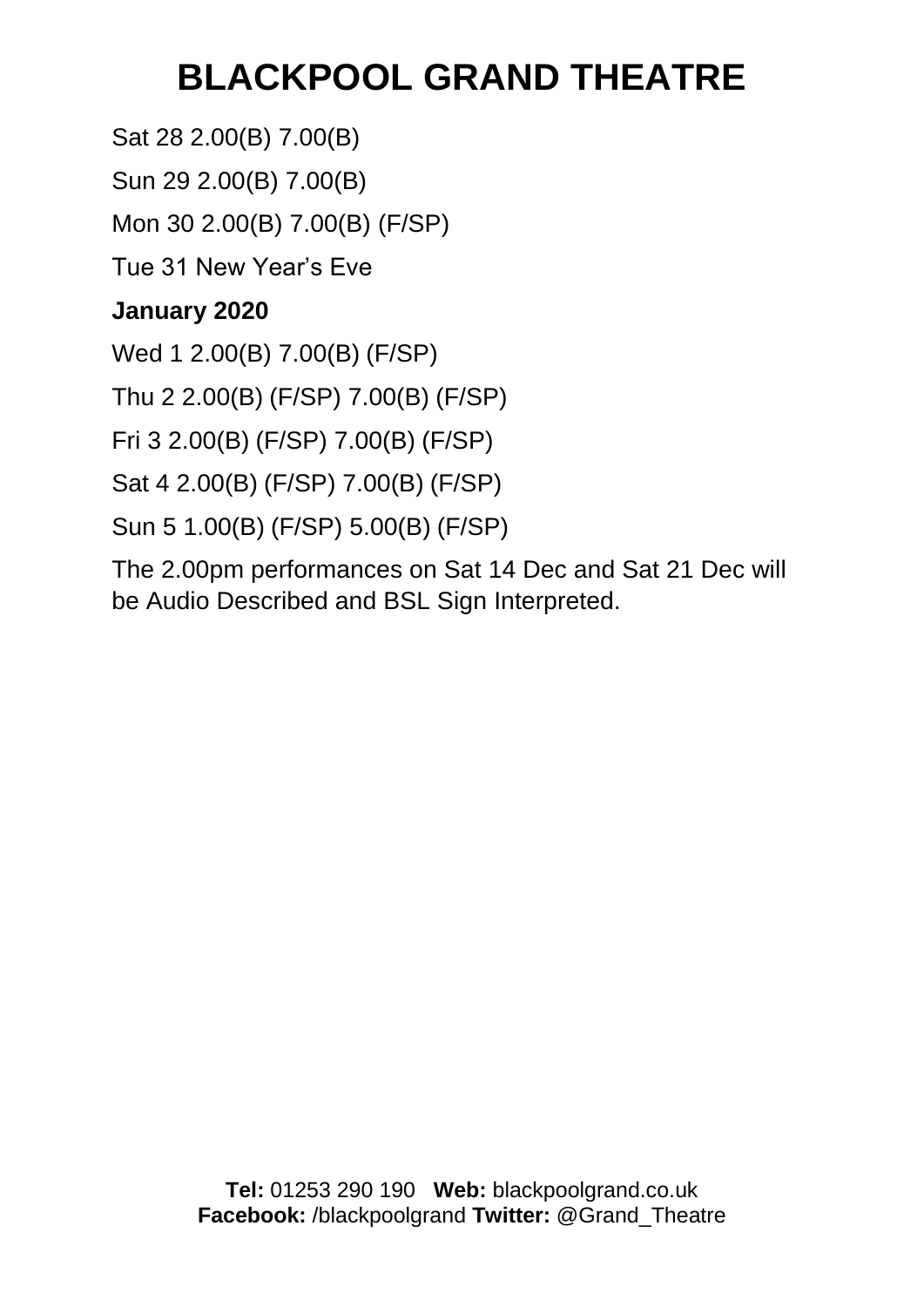Northern Ballet presents

### **Little Red Riding Hood**

Little Red Riding Hood is a kind and thoughtful little girl who loves her family. One day, on a visit to her grandmother, she meets a very hungry wolf in the forest who just wants something to eat. But is he really such a big, bad wolf? Join Little Red on her adventure as she makes friends and discovers the importance of kindness.

Retelling the classic fairytale with a Northern Ballet twist, Little Red Riding Hood is the perfect opportunity for your little ones to enjoy live ballet, music and theatre.

With sell-out performances and a string of hugely successful

CBeebies TV adaptations, Northern Ballet's productions for children are not to be missed.

### **Date:**

Sat 18 Apr

### **Time:**

2pm and 4pm

### **Tickets:**

£8

This child friendly performance lasts approximately 40 minutes.

[www.northernballet.com](http://www.northernballet.com/) @northernballet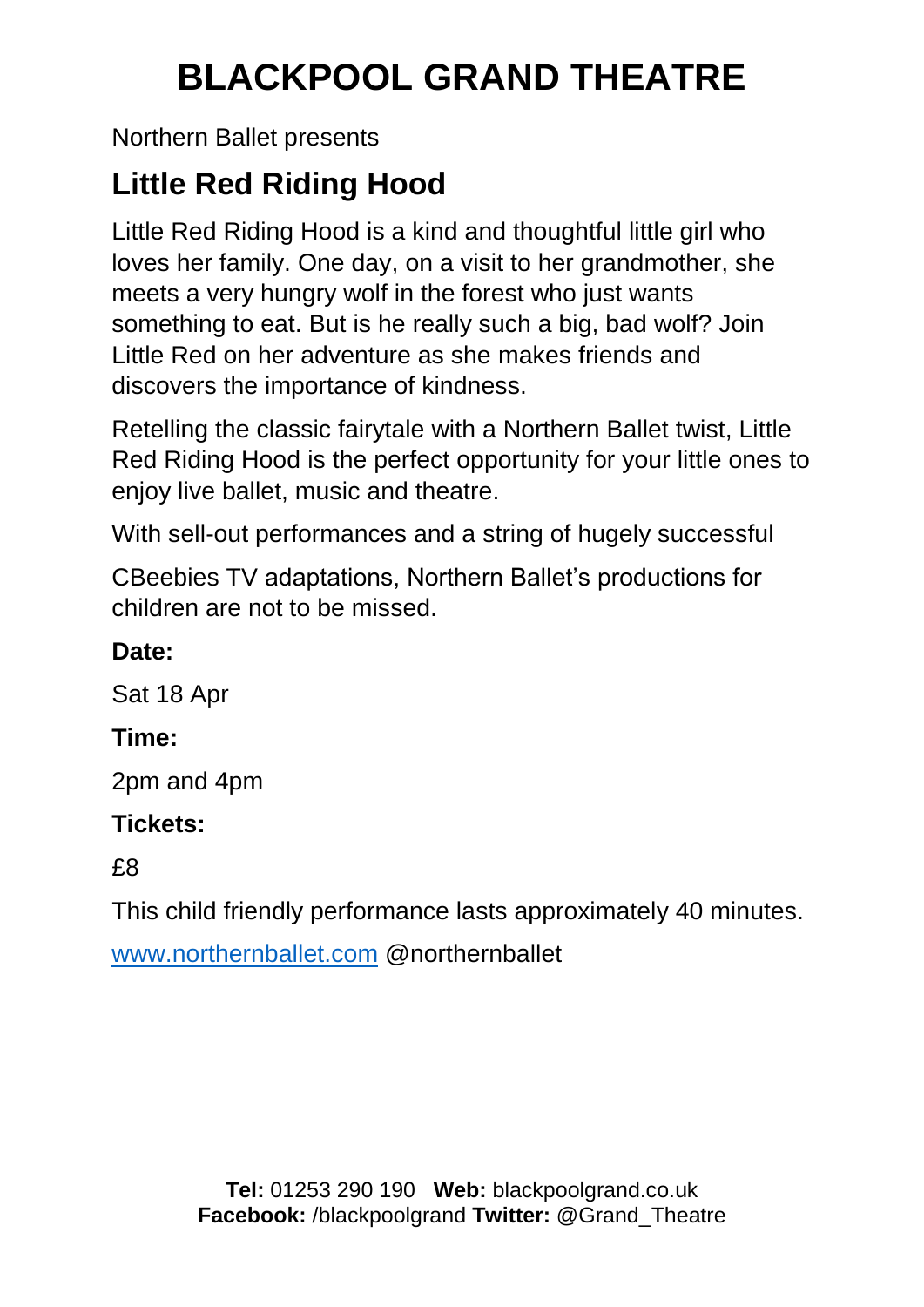The Children's Theatre Partnership and Royal & Derngate Northampton present the Nottingham Playhouse production of

### **Holes**

By Louis Sachar. Directed by Adam Penford.

Stanley Yelnats can't catch a break. Born into a family cursed with bad luck, it comes as no surprise when he finds himself accused of a crime he didn't commit.

Sent to a labour camp as punishment, he is tasked with digging one hole, five-foot-wide by five-foot-deep, every day. He's told it is to build 'character'. But the tyrannical Warden is definitely hiding something. How will Stanley and his fellow inmates deal with her demands, her two cronies, plus the fearsome rattlesnakes and yellow-spotted lizards? And will Stanley and his new friends unearth what's really going on?

Holes is the brilliant, inventive and creative new stage show based on the multi-award winning novel and the Hollywood blockbuster.

This hit production is a thrilling and off-beat comedy adventure and is perfect for adults and children.

Age guidance 8yrs+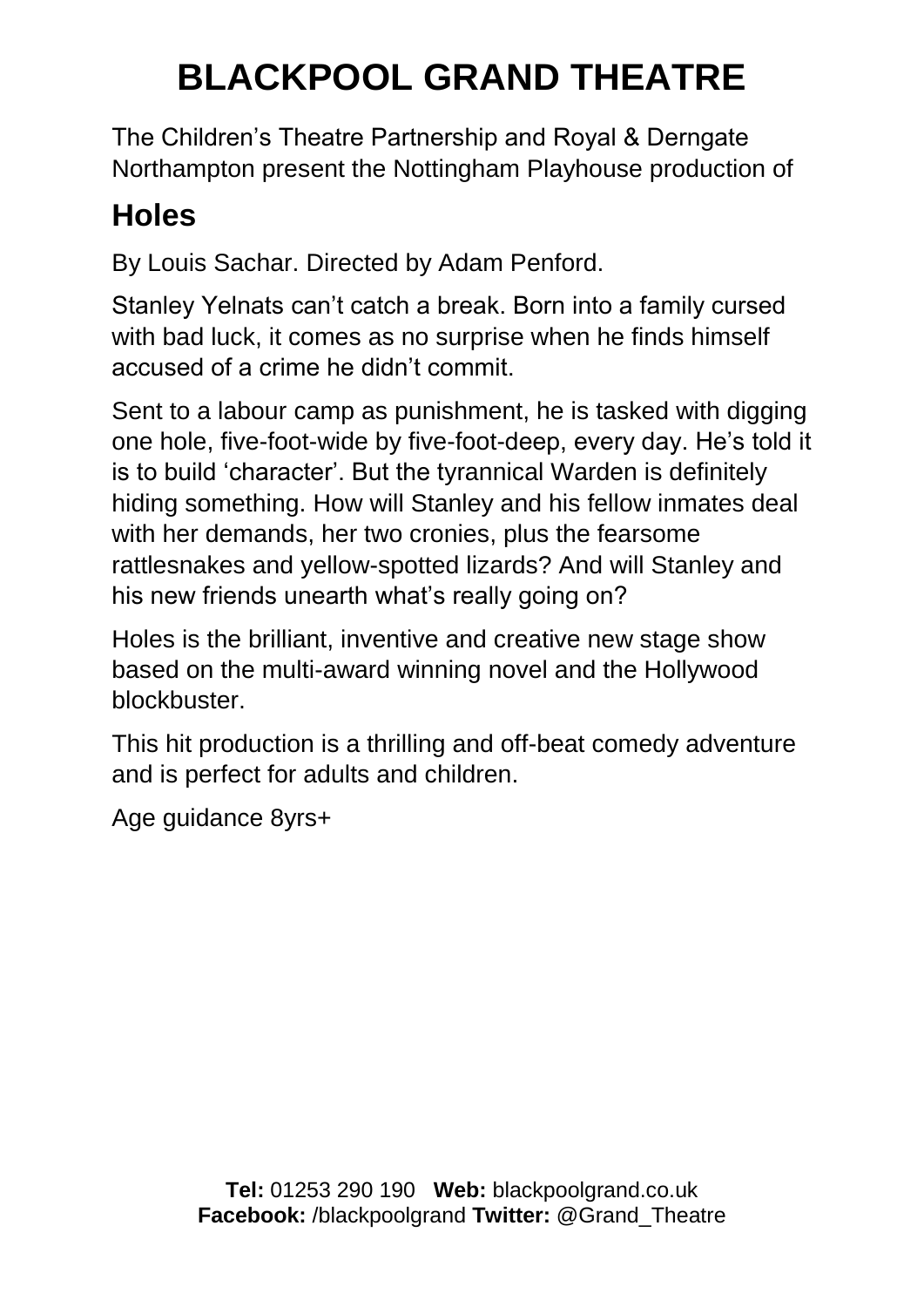#### **Date:**

Tue 5 to Sat 9 May

#### **Time:**

Tue 7pm

Wed 1:30pm

Thu 10:30am and 2:30pm

Fri 7pm

Sat 2:30pm and 7pm

### **Tickets:**

Evenings £21 to £26

Matinees £21

Concessions £3 Off

18 to 26s £13.50 (First 50 tickets, weekdays only; subject to availability)

Full-time Students £3 Off

Friends of The Grand £5 Off (Opening Night)

Family of Four £64 (Select 4 adult tickets and enter promo code HOLES4)

Groups 10+ £4 Off

Groups 20+ £5 Off

Schools £13.50 (Wed 1:30pm and Thu 10:30am)

[www.holesonstage.co.uk](http://www.holesonstage.co.uk/) @HolesOnStage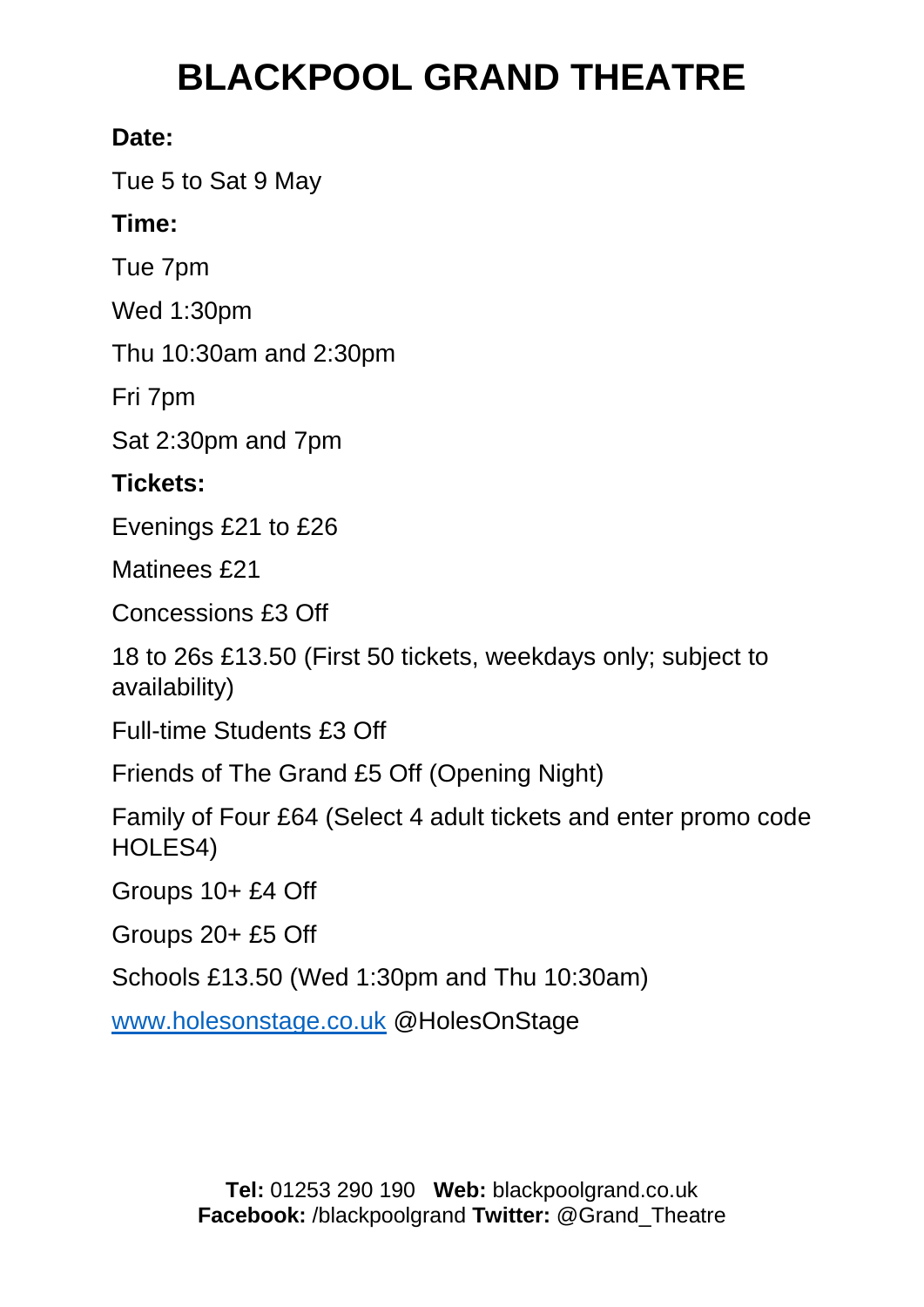Off the Kerb Productions presents

### **Josh Widdicombe: Bit Much**

The guy everyone can do an impression of is back with a brandnew stand-up tour. A show that will change your life and how you perceive your place in the world. Bit much? Fine, it'll be a very funny night of grumbles and jokes in which Josh will finally tackle the hot comedy topics of advent calendars, pesto and the closing time of his local park. Widdicombe is best known for the twice BAFTA nominated and multiple Broadcast and RTS award winning show The Last Leg, as well as his critically acclaimed sitcom JOSH, Insert Name Here, QI, Have I Got New For You, A League of Their Own and his hit podcast Quickly Kevin Will He Score.

'Hugely appealing stand-up which marries a keen observational eye to a petulant anger at the apparent ludicrousness of the modern world.' The Guardian

### **Date:**

Sat 15 Feb

### **Time:**

8pm

### **Tickets:**

£23.50

[www.joshwiddicombe.com](http://www.joshwiddicombe.com/) @joshwiddicombe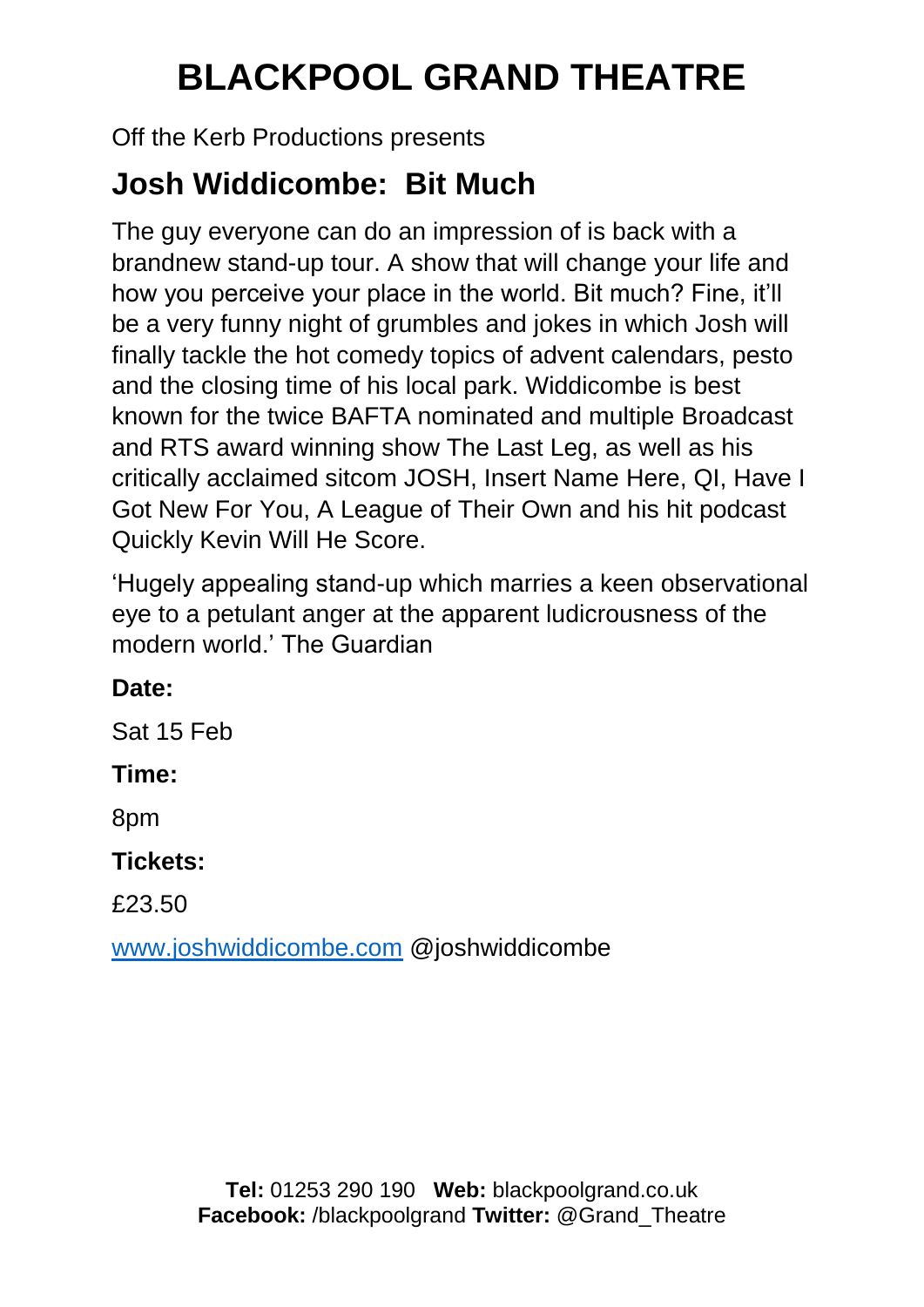Komedia Entertainment & Live Nation Present

### **Count Arthur Strong: Is There Anybody Out There?**

As well as being the all-round entertainer we all know and love from the telly, Count Arthur Strong is also a lifelong fan of astronomy, since having been given a microscope, or whatever it is they use, for Christmas when he was a small precocious baby. In fact, it's said the first word he spoke was 'Uranus'. In this, his brand-new show, he seamlessly combines the very best showbiz entertainment you'll currently find, in the world, possibly? as he wrestles with some of the big questions that other all-round entertainers shy away from. Such as: Are we alone in the universe?, Is there life on Mars bars?, 2lbs of potatoes, packet of ginger nuts and don't lose this shopping list.

#### **Date:**

Sat 7 Mar

### **Time:**

8pm

#### **Tickets:**

£23.50

[www.countarthurstrong.com](http://www.countarthurstrong.com/) @Arthur\_Strong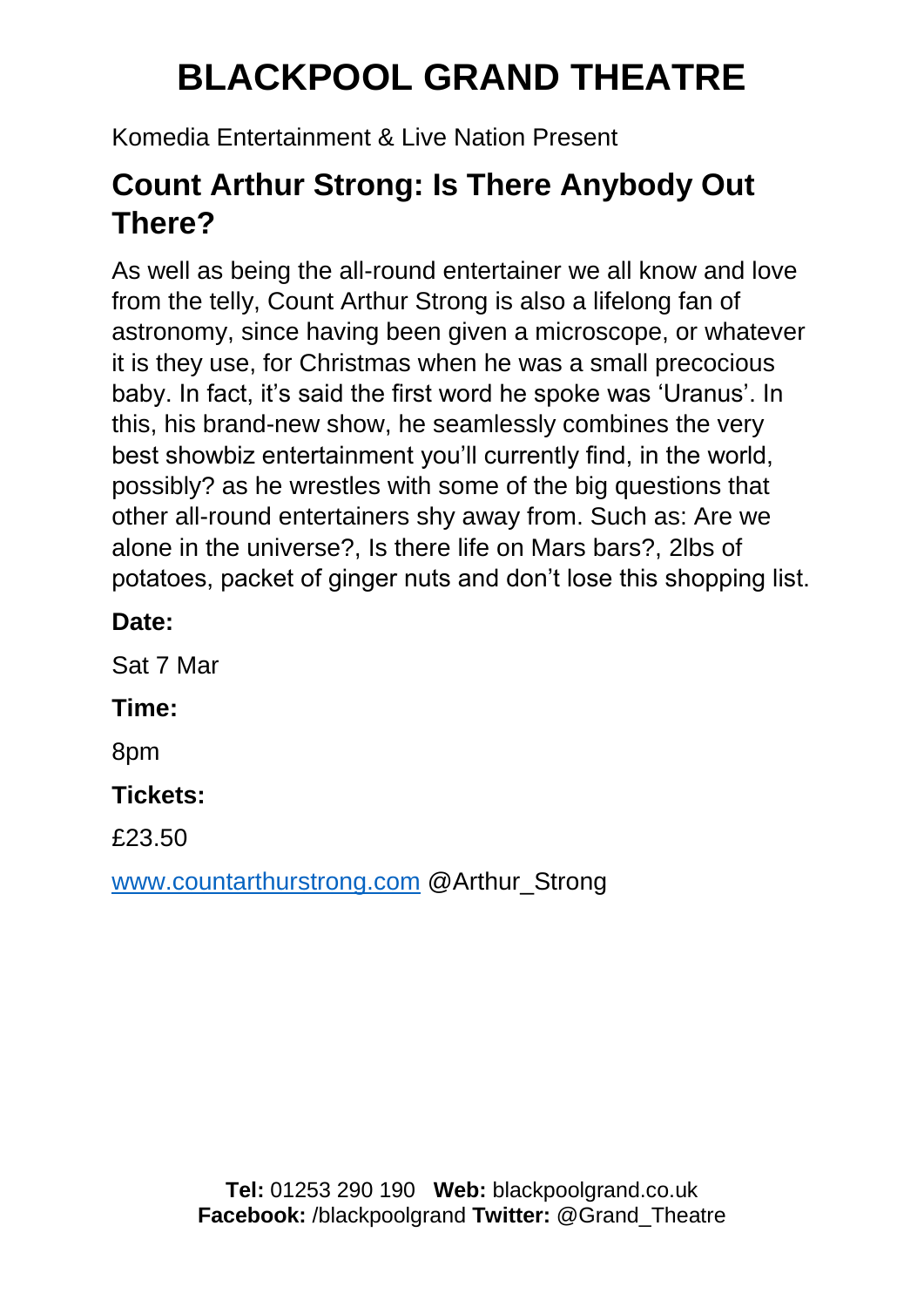Off the Kerb Productions presents

### **Jack Dee: Off The Telly**

Join Jack Dee for an evening of entertainment (food and beverages not included) in his new stand-up tour. 'In these difficult and uncertain times people need hope – a ray of sunshine to brighten their day. And that's very much where I come in' says Jack.

Star of TV sitcoms Bad Move, Lead Balloon and Josh, Jack also hosts the legendary Radio 4 show I'm Sorry I Haven't A Clue. Additional credits include presenting C4's The Jack Dee Show, ITV's Jack Dee's Saturday Night and Jack Dee Live at the Apollo. 'In fact,' explains Jack, 'I've probably appeared in every TV show with my name in the title'. In recognition of his charity work, Jack was denied an OBE in 2015.

#### **Date:**

Sat 14 Mar

#### **Time:**

8pm

#### **Tickets:**

£26.50

[www.offthekerb.com](http://www.offthekerb.com/) @TheRealJackDee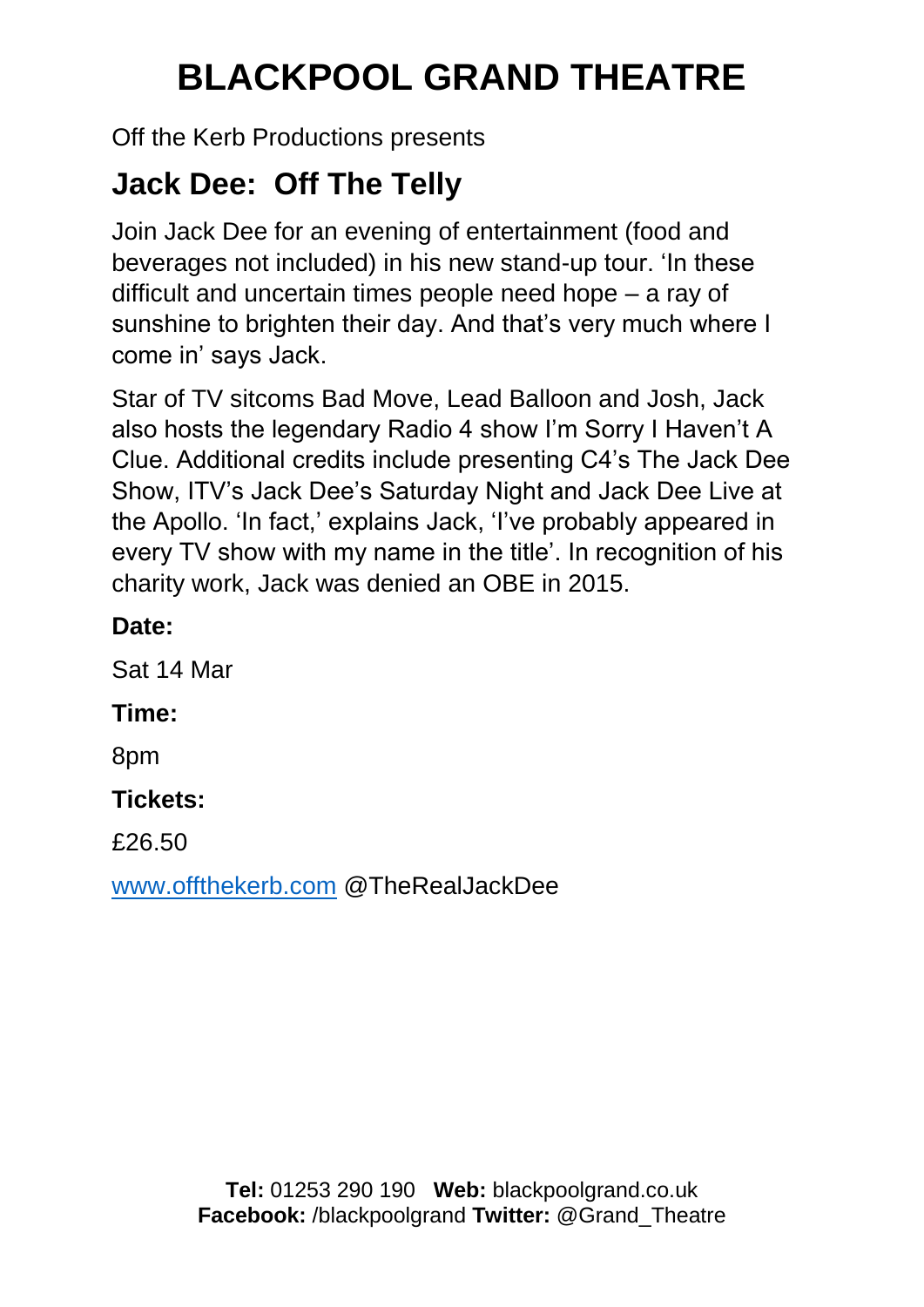### **Ed Byrne: If I'm Honest…**

Join Ed as he takes a long hard look at himself and tries to decide if he has ANY traits that are worth passing on to his children.

Ed Byrne presents his brand-new masterclass in observational comedy hot on the heels of his 17/18 Touring hit, Spoiler Alert!

A TV household name, in the past year Ed has appeared on Live At The Apollo (Host, BBC), Mock The Week (BBC), The Pilgrimage (BBC), Top Gear (BBC) and QI (BBC).

**Date:**

Sun 17 May

#### **Time:**

8pm

**Tickets:** 

£28.50

[www.edbyrne.com](http://www.edbyrne.com/) @MrEdByrne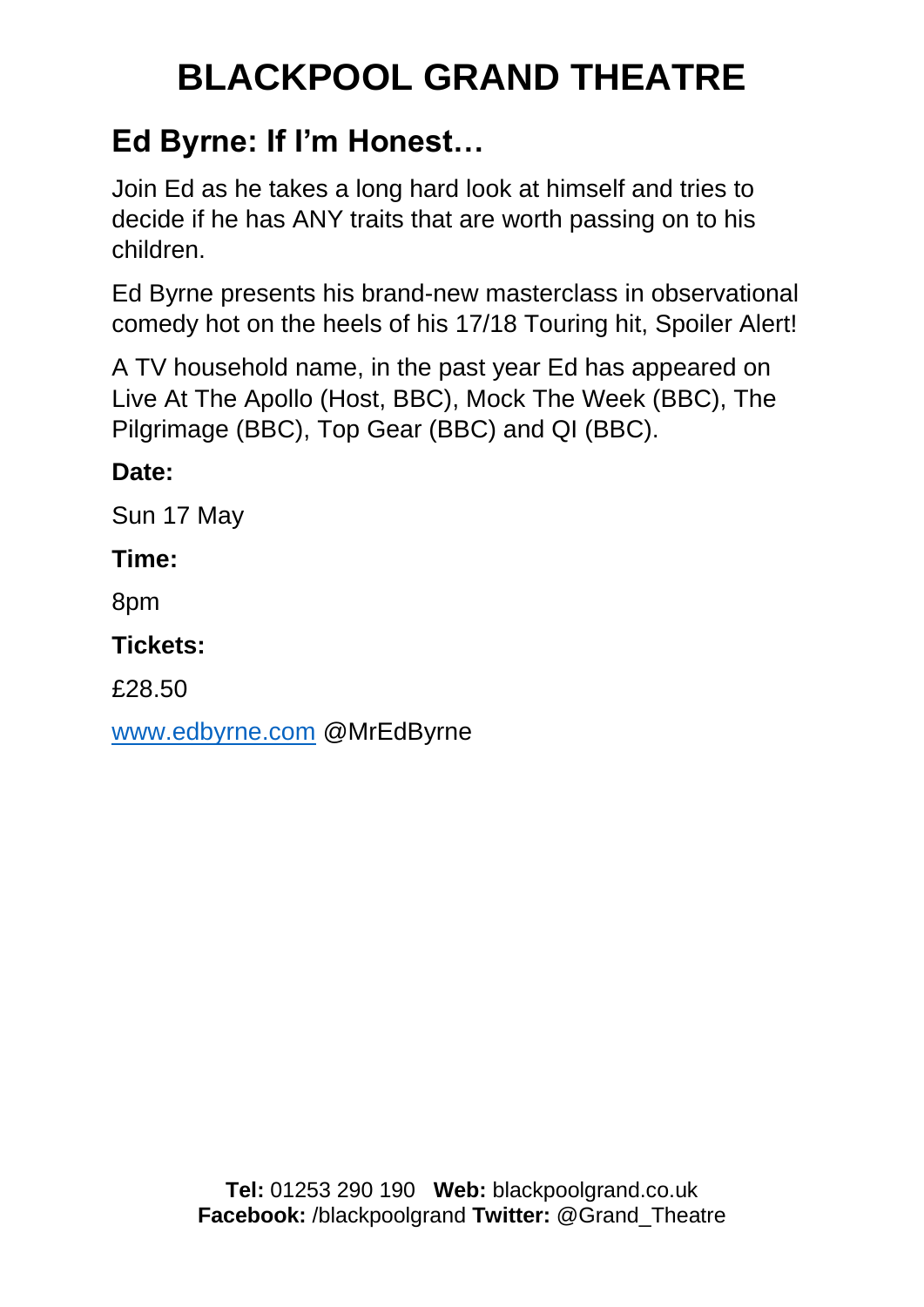Written and Directed by Guy Unsworth.

Based on the TV series by Raymond Allen

### **Some Mothers Do 'Ave 'Em**

Starring Joe Pasquale.

Hilarious mishaps and DIY disasters are bringing the house down, quite literally, as Some Mothers Do 'Ave 'Em hits the road with Joe Pasquale (New Faces, I'm a Celebrity, Spamalot, The Producers) as the lovable accident-prone Frank Spencer.

Betty has exciting news for Frank, but he's preoccupied by possible newfound fame as a magician. With guests arriving for dinner and crossed wires all round, priceless misunderstandings are on the menu.

Based on the 1970s classic TV comedy by Ray Allen and directed by the award-winning Guy Unsworth, Some Mothers Do 'Ave 'Em is the ultimate feel-good night out, washed down with lashings of nostalgia and Mother's prune wine.

Quite Frank-ly, it's a hit!

★★★★ 'The irresistibly daft, likeable human Frank of brilliant Mr Pasquale.' Daily Mail

★★★★★ 'I laughed all the way through this wonderfully entertaining and hilarious play.' LondonTheatre1

★★★★ 'Hugely enjoyable as laugh-out-loud entertainment. This is a farce with a heart and a welcome comeback for Frank Spencer.' Whatsonstage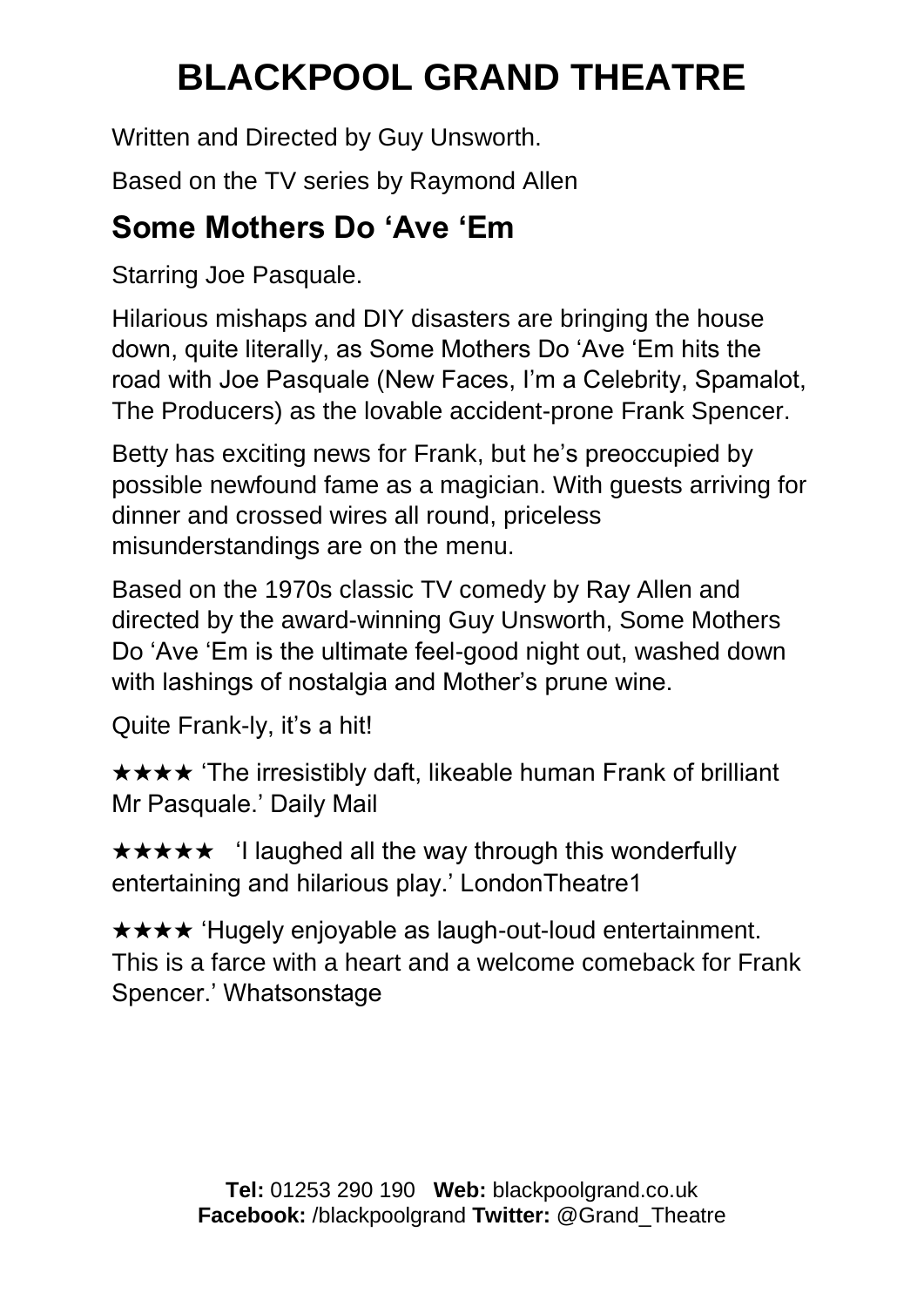#### **Date:**

Tue 21 to Sat 25 Apr

#### **Time:**

Evenings 7:30pm

Wed and Sat Matinees 2:30pm

#### **Tickets:**

Evenings

Tue to Thu £25.50 to £35.50

Fri and Sat £28.50 to £39.50

Matinees £25.50 to £35.50

Concessions £3 Off (Tue to Thu)

Friends of The Grand £5 Off (Opening Night)

Groups 10+ £4 Off

Groups 20+ £5 Off

[www.somemothersdoaveem.com](http://www.somemothersdoaveem.com/) @somemothersuk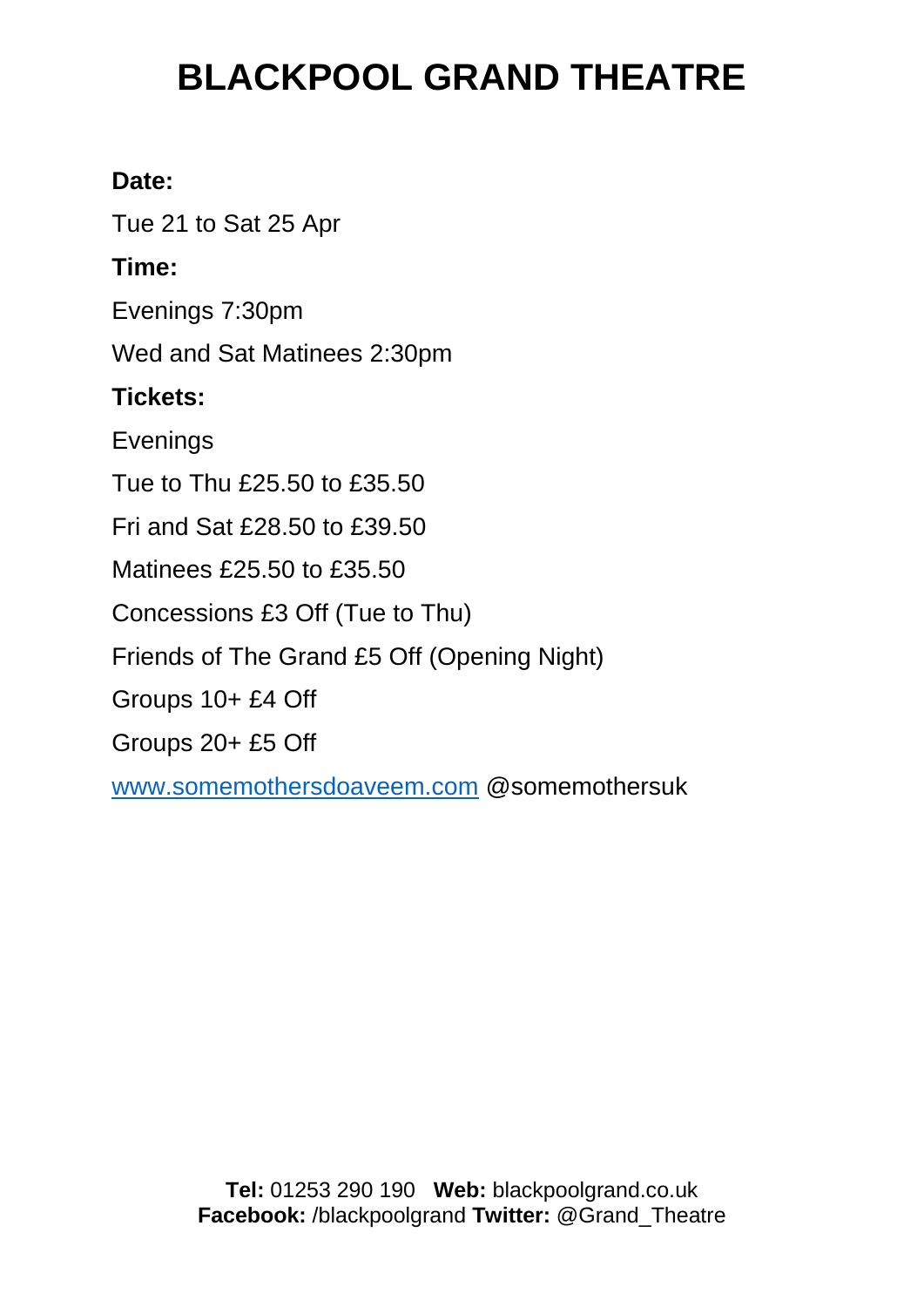Mick Perrin Worldwide in association with Mandy Ward Artist Management presents

### **Julian Clary: Born to Mince**

'Are you ready for some filth? I know I am. Time once again for me to sally forth and pleasure the provinces with my particular brand of saucy innuendo. Let me at them!'

In this outrageously camp show, (that he was going to call Bed Knobs and Knee Pads but was advised might not sell too well in Harrogate), renowned homosexual Julian Clary will bare his soul as never before in the interests of light entertainment.

He'll murder some well known songs along the way, no doubt, read you a sneak preview from his next memoir A Night At the Lubricant and make withering remarks about punters foolish enough to sit in the front row. You know the kind of thing. It's the only life he knows.

Age guidance 16yrs+

### **Date:**

Sun 10 May

#### **Time:**

7:30pm

#### **Tickets:**

£28.50

Concessions £2 Off

Under 18s £2 Off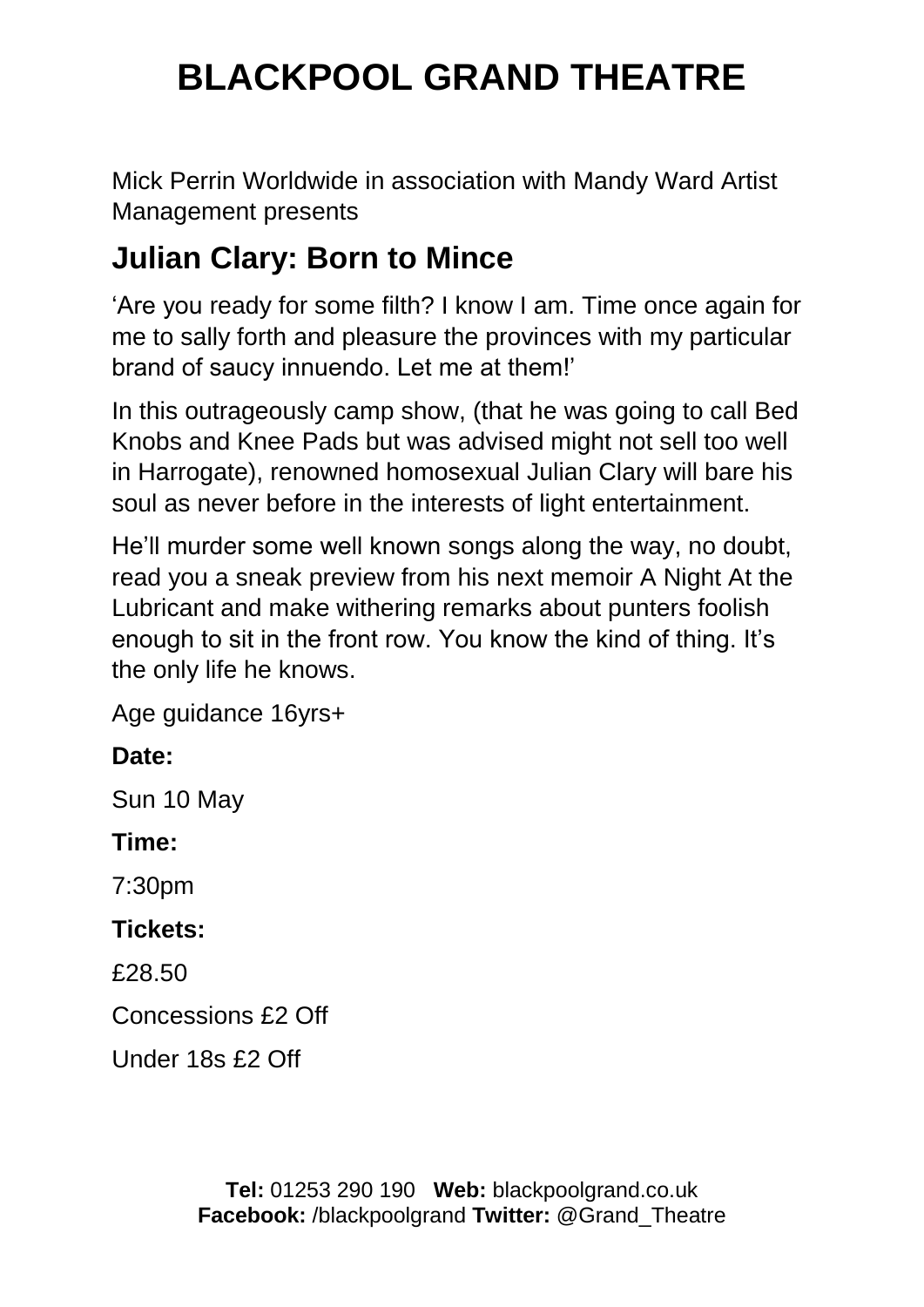Off the Kerb Productions presents

## **Rob Beckett: Wallop**

Rob Beckett is back on tour with a brand-new stand-up show. It's been a busy few years for the Mouth of the South and he's coming to see you to fill you in and make you laugh.

Host of BBC One's All Together Now and team captain on Channel 4's 8 Out Of 10 Cats. He is also the star of BBC One's Live At The Apollo, Would I Lie To You?, Channel 4's 8 Out Of 10 Cats Does Countdown, BBC Two's Mock The Week, ITV's Play To The Whistle, ITV2's Celebrity Juice and Sky's A League of Their Own.

'There are hints that his eyes are set firmly on arenas that are as big as his mouth of his.' Metro

'Lights up the stage with his magnetic personality (not to mention the dazzle from his teeth).' Mail on Sunday

## **Date:**

Thu 11 Jun

## **Time:**

8pm

## **Tickets:**

£26.50

[www.robbeckettcomedy.com](http://www.robbeckettcomedy.com/) @robbeckettcomic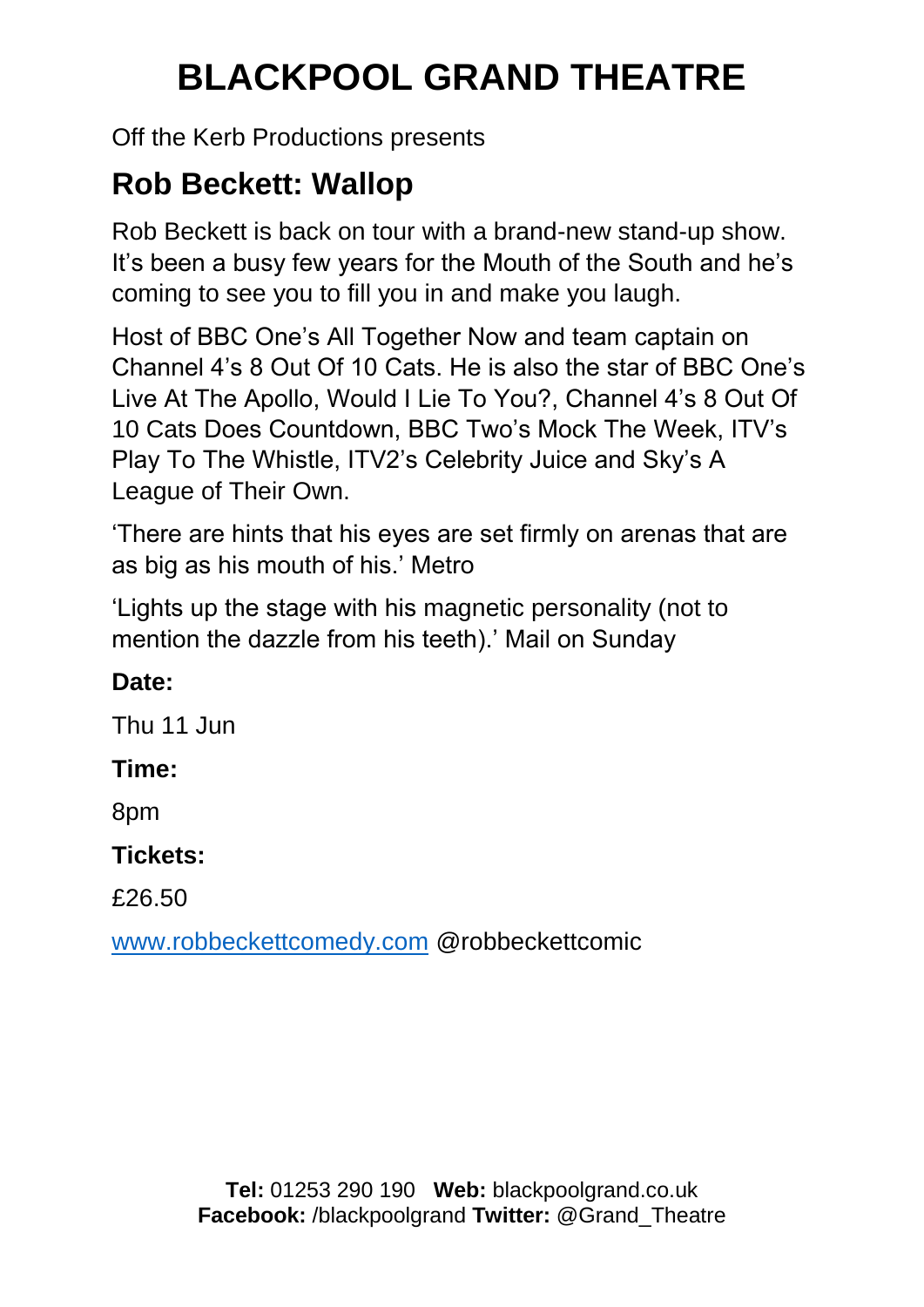PURCHASE ANY GRAND THEATRE TICKET AND RECEIVE DISCOUNTED BUS TRAVEL

### **DESTINATION GRAND THEATRE**

Grab your discounted bus ticket when you book your tickets or call the Grand Theatre Box Office on 01253 290 190 blackpoolgrand.co.uk/destinationgrandtheatre

PARTNERSHIP WORKING: The Grand Theatre Blackpool and Blackpool Transport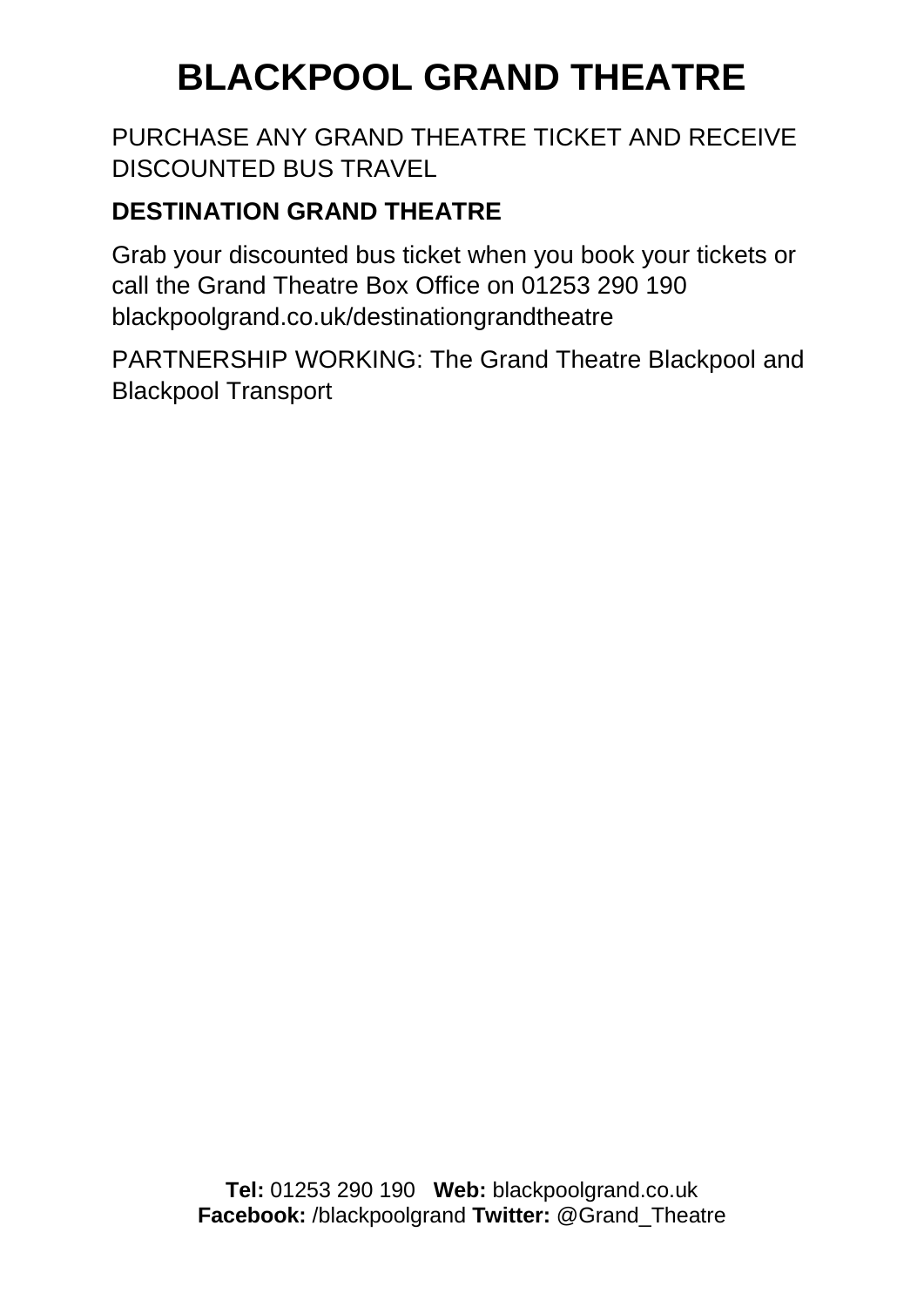Blackpool Operatic Players presents

## **SHREK The Musical**

Everyone's favourite ogre is back in the hilarious stage spectacle based on the Oscar-winning smash hit film.

Based on the Oscar-winning DreamWorks Animation film, Shrek The Musical is a Tony Award-winning fairy tale adventure featuring all new songs from Jeanine Tesori (Thoroughly Modern Millie, Caroline or Change) and a sidesplitting book by David Lindsay-Abaire. Shrek brings all the beloved characters you know from the film to life on stage and proves there's more to the story than meets the ears.

'Once upon a time, there was a little ogre named Shrek…' And thus begins the tale of an unlikely hero who finds himself on a lifechanging journey alongside a wisecracking Donkey and a feisty princess who resists her rescue. Throw in a shorttempered bad guy, a cookie with an attitude, and over a dozen other fairy tale misfits, and you've got the kind of mess that calls for a real hero. Luckily, there's one on hand...and his name is Shrek.

Shrek presents a treasure trove of creative opportunities including costumes, sets, puppets (there is a fire-breathing dragon after all), and more! Irreverently fun for the whole family, Shrek proves that beauty is truly in the eye of the ogre.

SHREK The Musical is presented by Blackpool Operatic Players.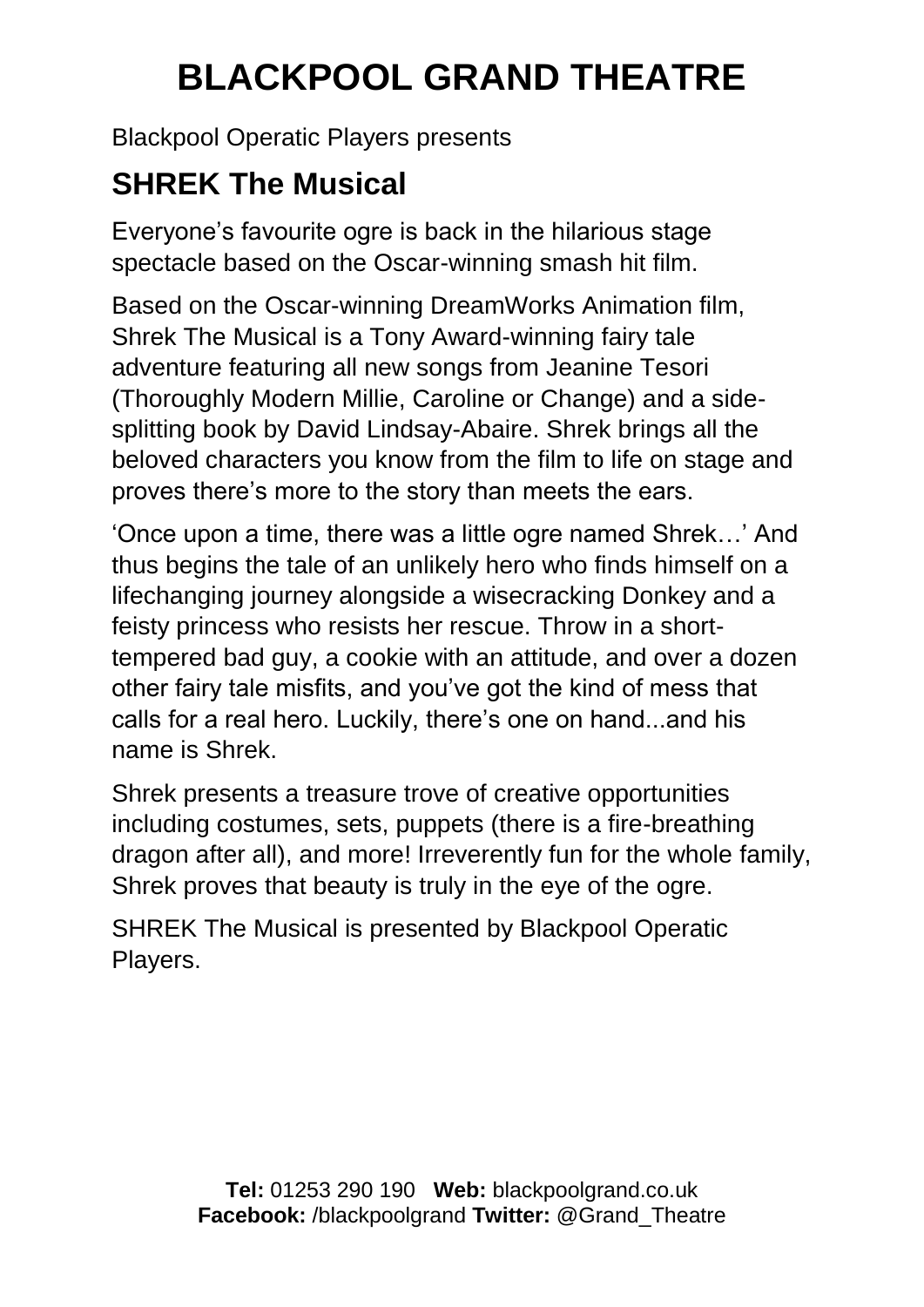### **Date:**

Wed 8 to Sat 11 Apr

## **Time:**

Evenings 7:30pm

Thu, Fri and Sat Matinees 2pm

## **Tickets:**

Evenings Adults £22 to £28 Under 18s £20

Matinees Adults £23 Under 18s £20

Concessions £2 Off (Evenings)

Family of Three £57 (Select 3 adult tickets and enter promo code SHREK3)

Family of Four £80 (Select 4 adult tickets and enter promo code SHREK4)

Groups 10+ £3 Off Groups 20+ £5 Off

Early Bird £5 Off (Book before 31 Dec. Evenings, Band A tickets only. Excludes Family Tickets and Group Tickets, valid on a concession Evening Tickets.)

Music by Jeanine Tesori Book and Lyrics by David Lindsay-Abaire Based on the DreamWorks Animation Motion Picture and the book by William Steig Originally produced on Broadway by DreamWorks Theatricals and Neal Street Productions

This amateur production is presented by arrangement with Music Theatre International (Europe). All authorised performance materials are also supplied by MTI Europe [www.mtishows.co.uk](http://www.mtishows.co.uk/)

[www.blackpooloperaticplayers.co.uk](http://www.blackpooloperaticplayers.co.uk/) @BOP1953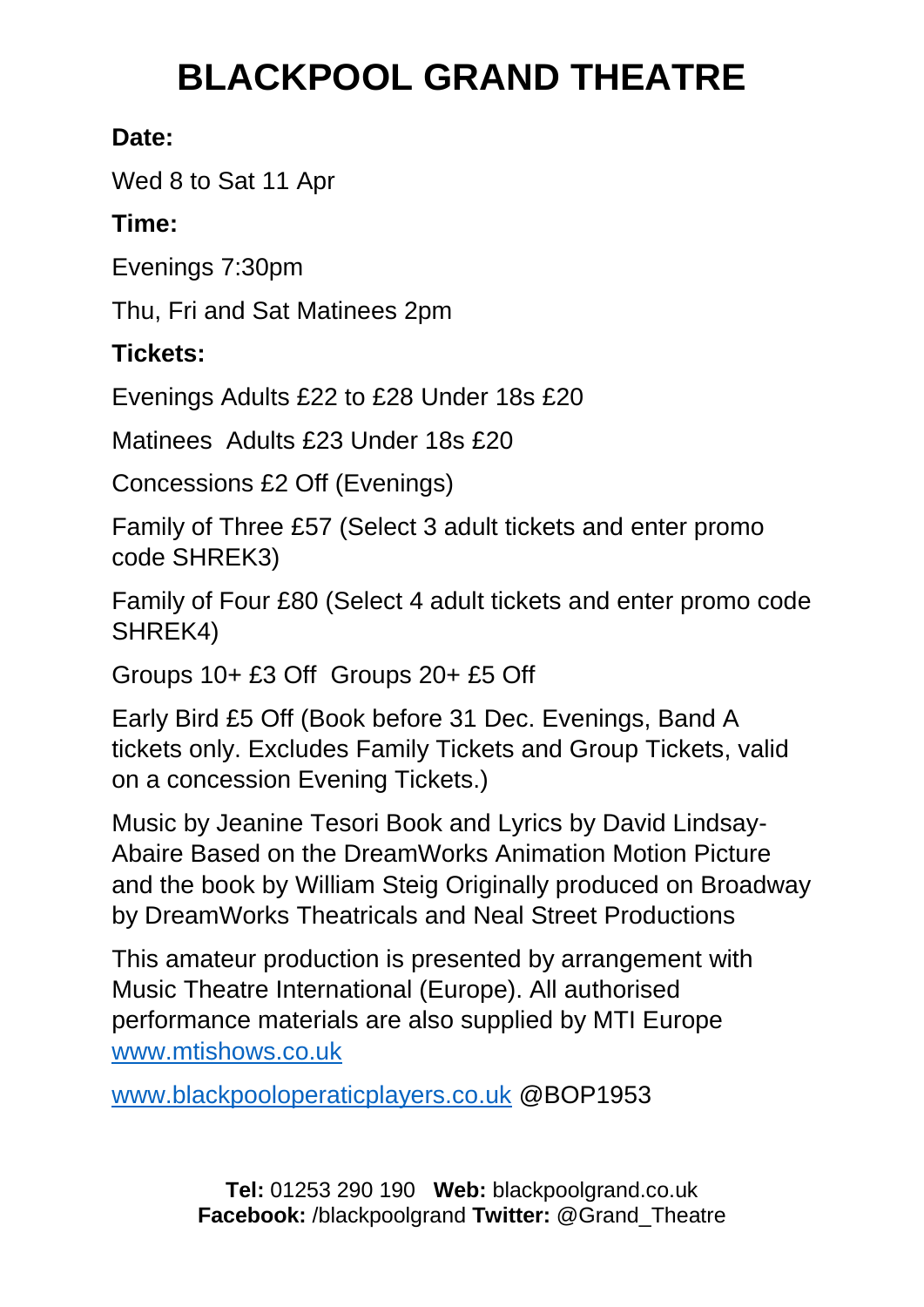## **Photographic Sessions**

## **With Sean Conboy**

Love photography or want to take up a new skill for 2019? Why not join internationally renowned photographer Sean Conboy for a unique Photographic Session of The Grand Theatre, Blackpool.

Following sell-out success of Blackpool Grand Theatre's Photographic Sessions over the past 5 years with international photographer Sean Conboy, we have decided to increase the number of sessions per year and in addition, create a brand new more focused Photographic Session Advanced, allowing more seasoned photographers the time and opportunity to talk to a leading photographer in his field as well as have the time to photograph such an incredible building.

Whether you want to learn the basics, dream of building on your existing photography skills, or a budding professional – these Photographic Sessions are the ideal master class for all levels.

These sessions are just under 5 hours and will provide you with a variety of skills needed to photograph beautiful structures and interiors. The day will begin with an introductory presentation, where Sean will use his extensive technical experience to advise you how to best capture the perfect shot. You will then have the opportunity to take pictures of The Grand's Grade II\* listed interior using Sean's top tips with your own camera.

Don't miss the next opportunity to learn photographic skills directly from internationally renowned photographer Sean Conboy, and capture this beautiful Frank Matcham Grand Theatre with your own camera.

## CULTURE BALCKPOOL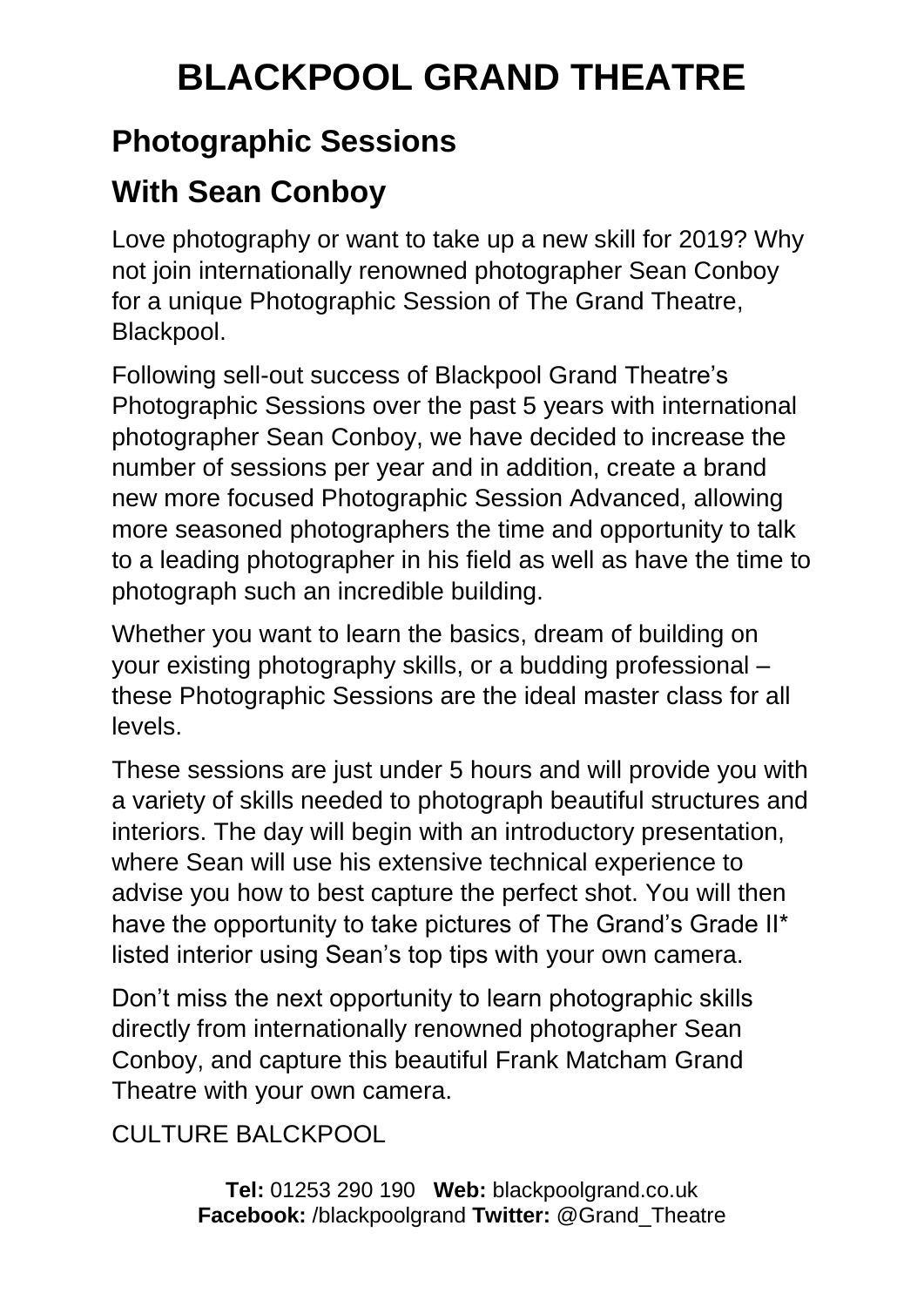#### **Date:**

Basic:

13 Jan

18 May

23 Nov

Advanced:

14 Jan

2 Nov

### **Time:**

10am

### **Tickets:**

Basic Sessions £40

Advanced Sessions £120

For the most up to date information on ticket pricing please visit our website blackpoolgrand.co.uk or call 01253 290 190.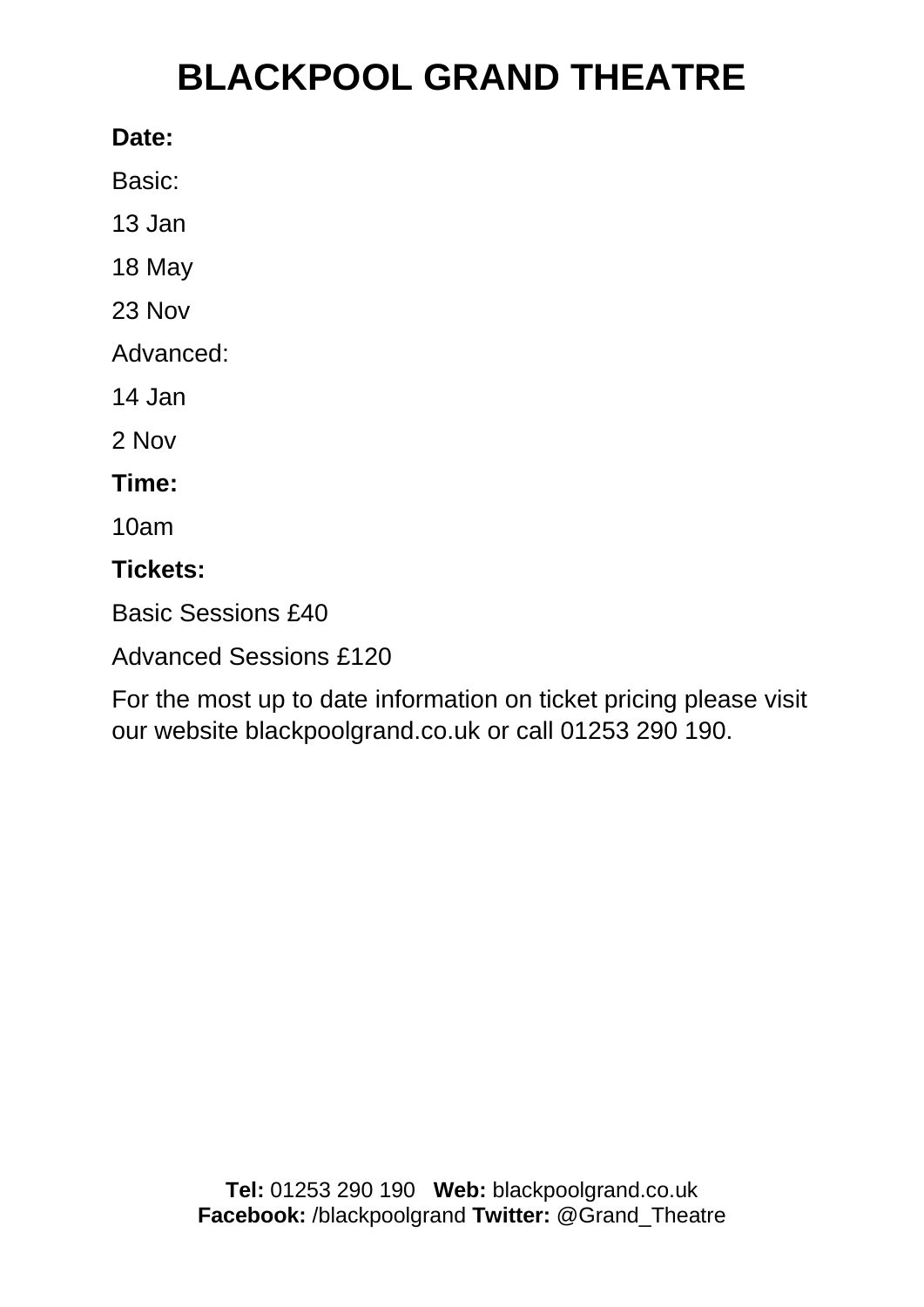Blackpool and Fylde Light Opera Company presents

## **Boogie Nights**

Boogie Nights The 70s Musical tells the hilarious and heartwarming story of Roddy, a Jack-the-lad, whose life of birds, booze and boogie is about to be turned upside down.

It's the night that the King, Elvis Presley, died and Roddy O'Neill is busy dreaming of life as a rock star! Debs, his girlfriend, has her own thoughts… basically that Roddy's a selfish, arrogant, horrible, unfeeling, rude, heartless pig! But the truth is that Roddy is in love with Debs, and Debs is in love with Roddy, but Debs knows that her Roddy has more than a roving eye! Through all their tears and laughter – can they both find what they are truly searching for?

Packed with all the greatest Disco classics you'll be dancing in the aisles to the grooviest chart-topping hits like You Sexy Thing, Y.M.C.A., I Will Survive, Blame it on the Boogie, Enough is Enough, Celebration, Boogie Wonderland and many many more!

Boogie Nights presented by Blackpool & Fylde Light Opera Company who brought, Hairspray, Legally Blonde, Grease, 9 to 5 and Chitty Chitty Bang Bang to Blackpool's premier theatre.

### **Date:**

Wed 27 to Sat 30 May

## **Time:**

Evenings 7:30pm

Thu and Sat Matinees 2pm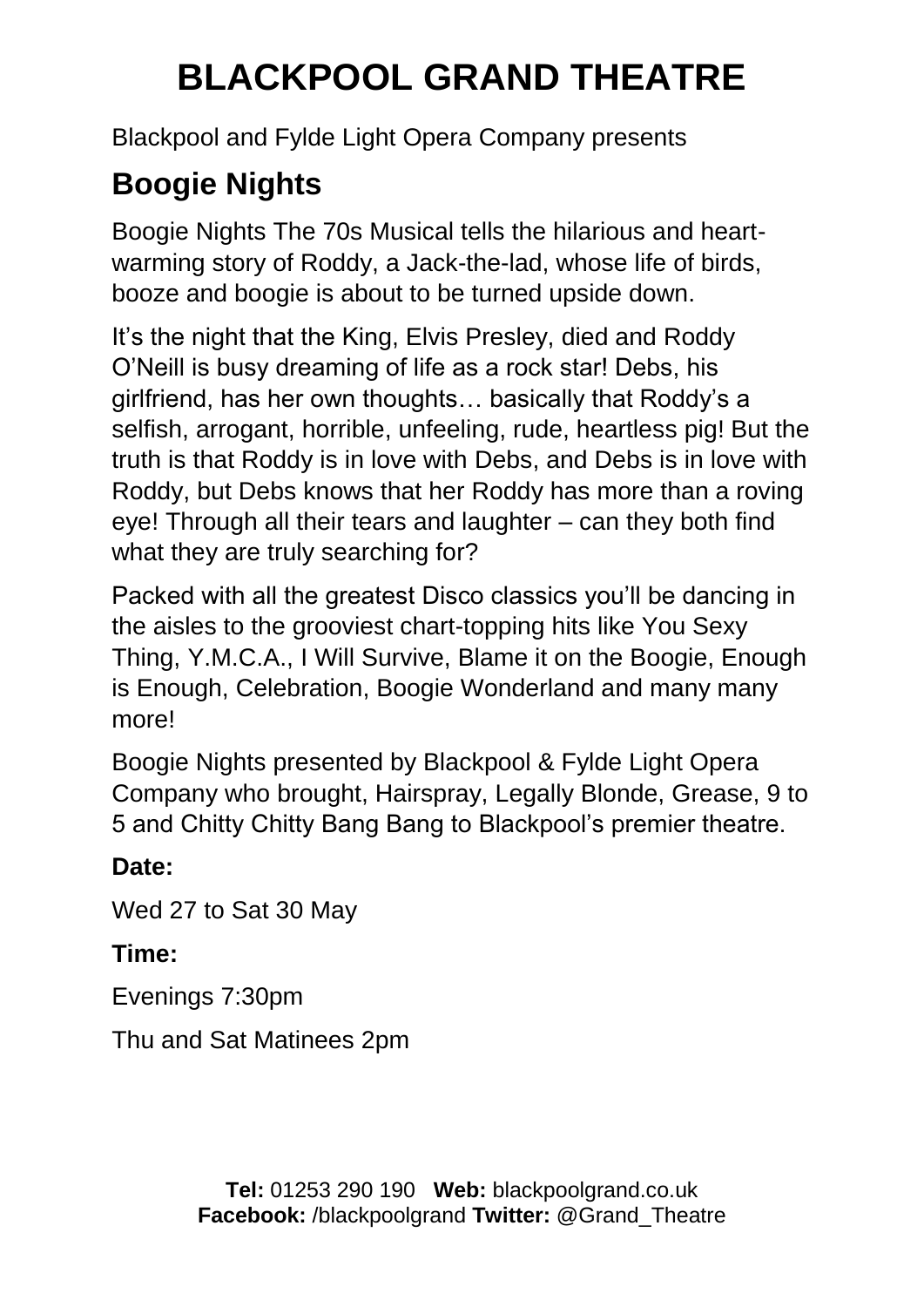### **Tickets:**

£18.50 to £23.50

Under 18s £15.50

Family of Four £64 (Select 4 adult tickets and enter promo code BOOGIE4)

Written by Jon Conway. Script associates Shane Richie and Terry Morrison. This amateur production is presented by arrangement with Music Theatre International (Europe) All authorised performance materials are also supplied by MTI Europe

[www.bfloc.co.uk](http://www.bfloc.co.uk/) @bfloc

## **Halfway to Paradise**

The Billy Fury Story.

An electric and emotional nostalgic journey through the life of this unique rock star.

New for 2019 – Fury comes alive via giant screen, re-united with his own live on stage and all original Furys' Tornados!

29 fabulous 60's hits including Last Night Was Made For Love, Wondrous Place, 1,000 Stars, Telstar, In Summer, Jealousy and of course, Halfway To Paradise.

With the sensational Colin Gold as Fury.

## **Date:**

Sun 3 Nov

**Time:** 7:30pm

**Tickets:** £25.50

[www.billyfurystory.co.uk](http://www.billyfurystory.co.uk/) @BillyFuryStory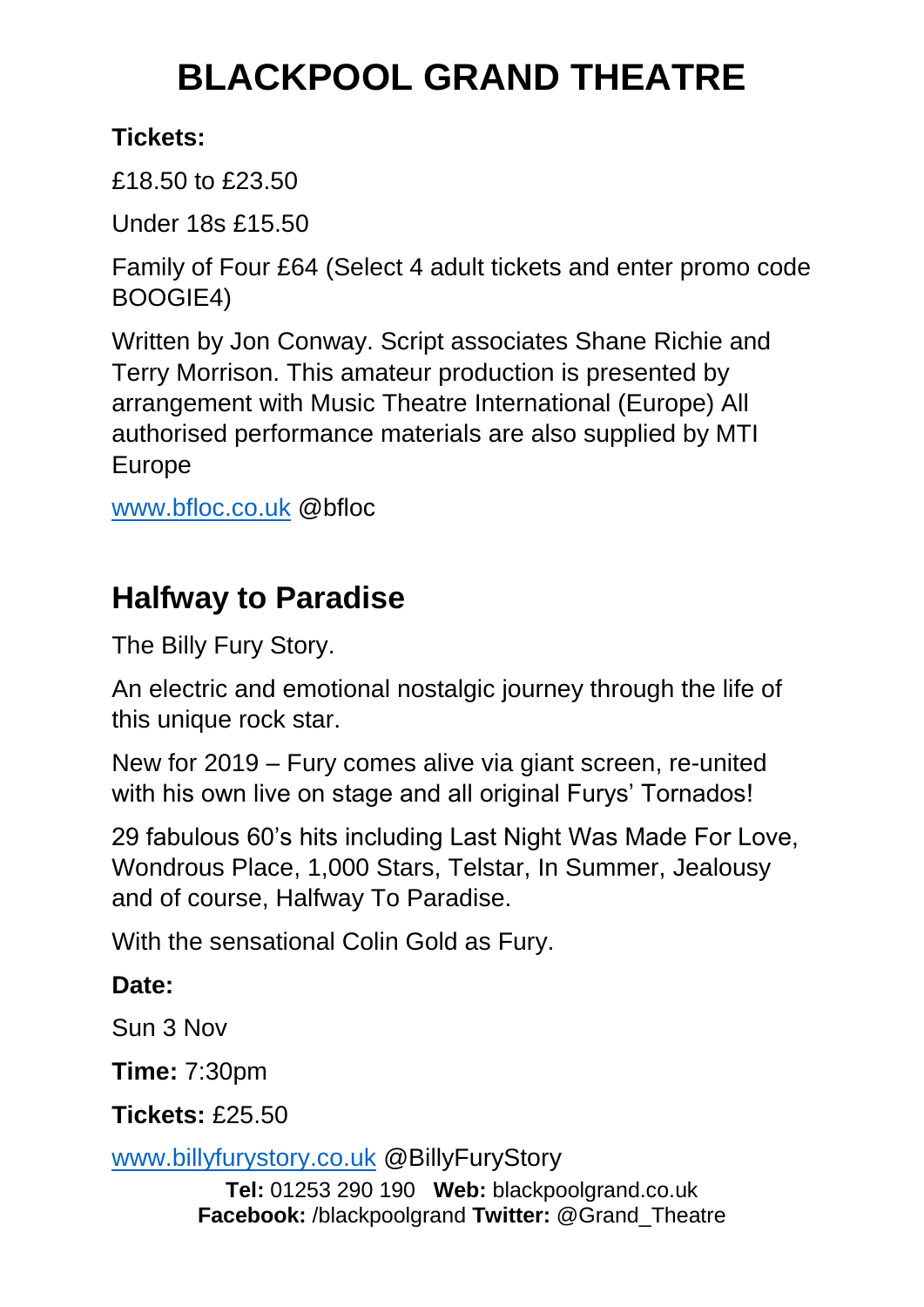## **The Sound of Springsteen**

The Sound of Springsteen, take to the stage this year after 2 years of getting the show together for this tour.

With a passion for the work of The Boss, the 8-piece tribute The Sound of Springsteen brings their years of live performances and recording to rock you with Bruce Springsteen's greatest hits and deep cuts. With songs like, Born In The USA, Glory Days, Streets of Philadelphia and many more, this is a night of passion for Springsteen.

## **Date:**

Tue 5 Nov

### **Time:**

7:30pm

## **Tickets:**

£28

Concessions £2 Off

[www.sospringsteen.co.uk](http://www.sospringsteen.co.uk/) Sospringsteen

## **Psychic Sally**

10 Years and Counting

The nation's favourite Psychic and forerunner is the Psychic world is back on tour with her all new show 10 Years and Counting. Wowing audiences young and old across the country for over 10 years, Sally's show will have you on the edge of your seat, as she brings mediumship into the 21st Century.

'My Ability' Sally explains 'Allows me to harness the energy around individuals in the audience and pass on messages from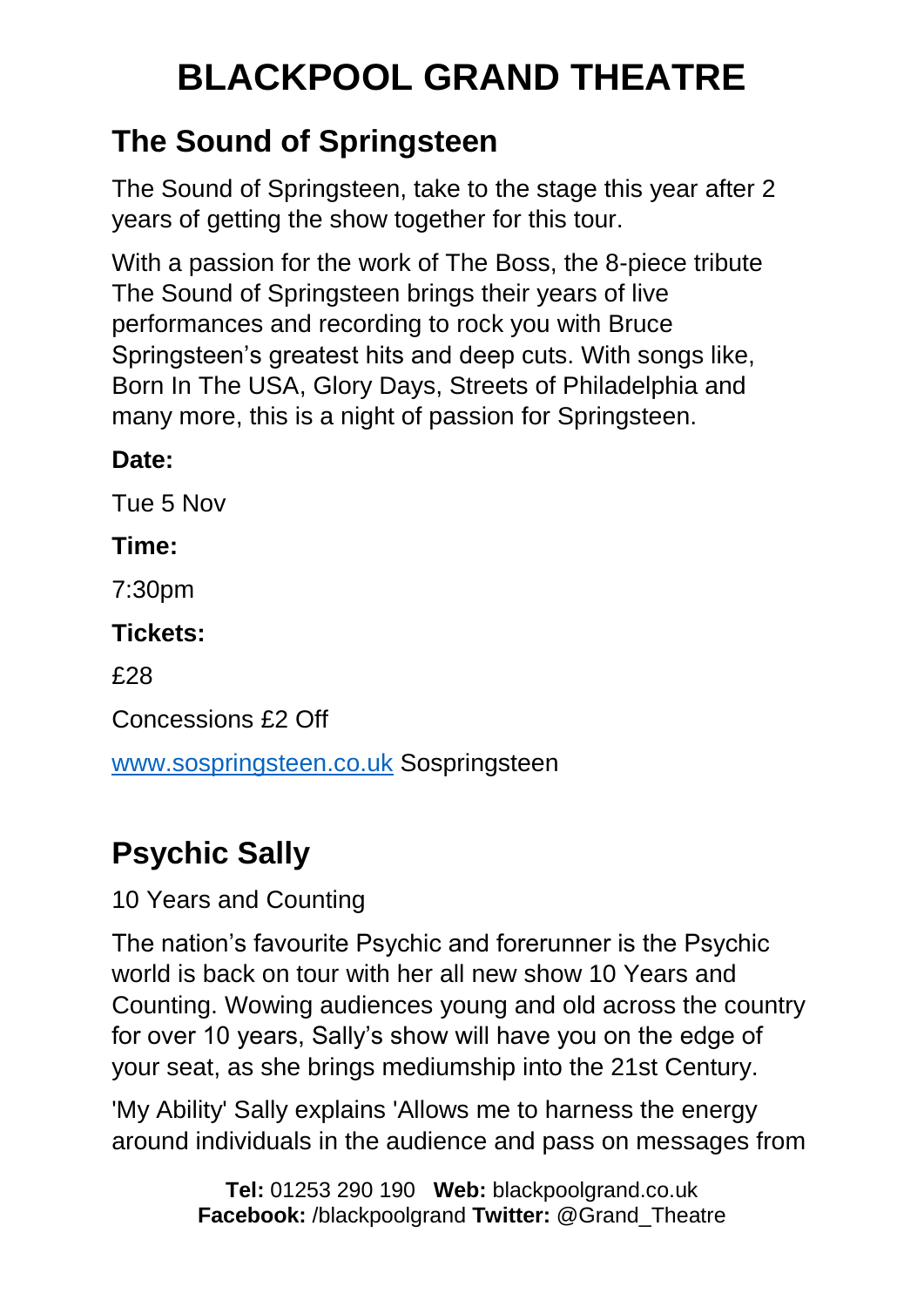their loved ones who have passed with incredible accuracy. I call every message validated a wonder moment.

So, take your seats, relax, be open minded and ready to come forward if you think the message is for you.' With her love, laughter and warmth, this show is a unique evening not to be missed.

This show is investigational and for the purpose of entertainment.

**Date:** Wed 6 Nov **Time:** 7:30pm **Tickets:**  £26.50 [www.sallymorgan.tv](http://www.sallymorgan.tv/) SallyMorganTV

## **Liza Pulman**

## **Sings Streisand**

For one night only, Fascinating Aida's Liza Pulman sings Streisand this November!

Following a hugely successful run at London's Lyric Theatre on Shaftesbury Avenue, Liza's back on the road with her critically lauded five-star triumph, paying homage to one of the finest talents of a generation. Her easy wit & flawless vocals will take your breath away; inspired by the offbeat enchantment of a musical legend. The perfect night out, Liza Pulman Sings Streisand is a glorious combination of music, laughter and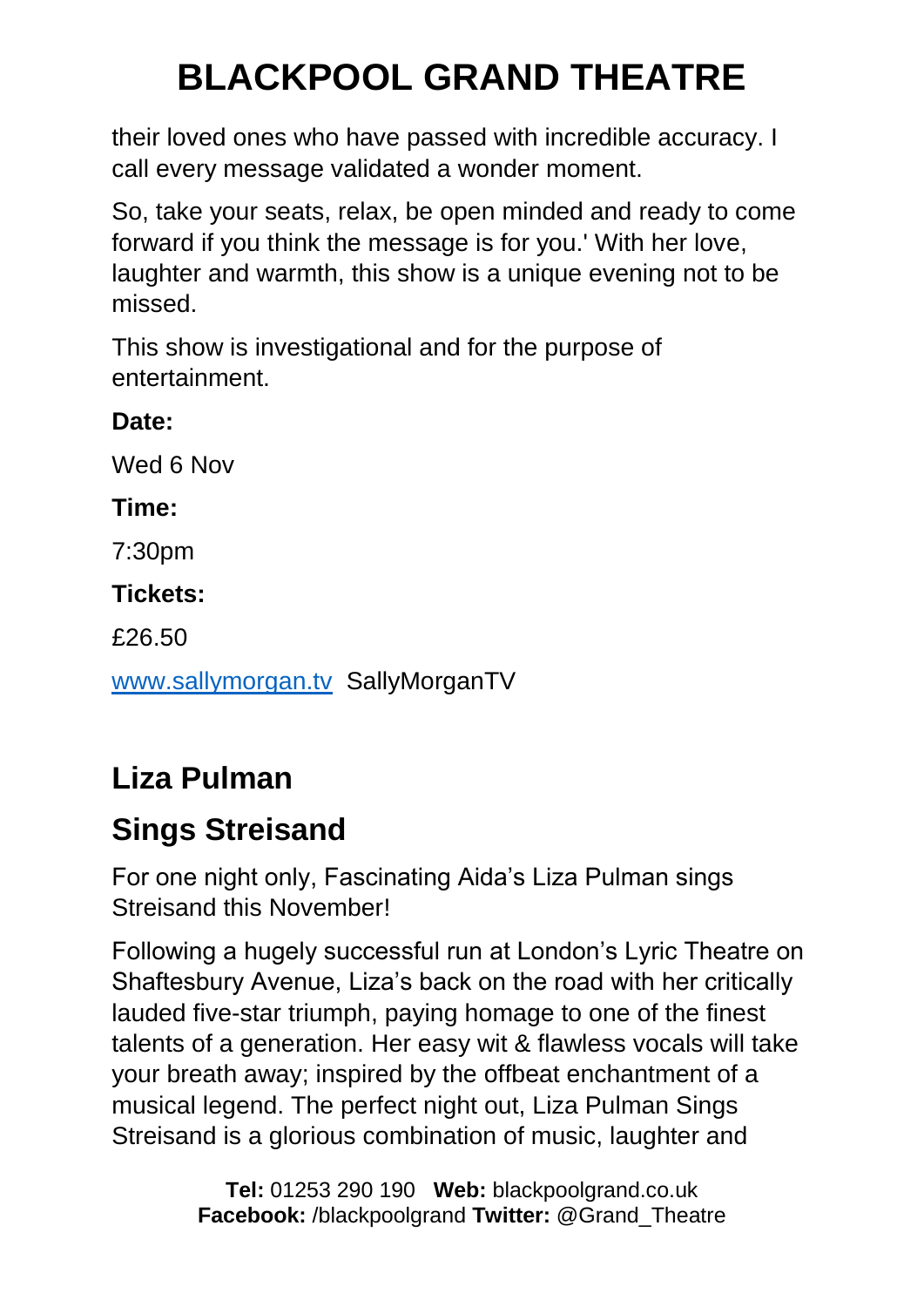storytelling – a must see for music lovers and Streisand fans everywhere. Give yourself a reason to smile this Autumn!

### **Date:**

Sat 9 Nov

### **Time:**

7:30pm

#### **Tickets:**

£23.50 to £31

[www.lizapulman.com](http://www.lizapulman.com/) @liza\_pulman

John Wilson Productions presents

## **The Upbeat Beatles**

The Upbeat Beatles are second to none - powerhouse vocals, precision harmonies and tight musicianship.

The show takes you through the Fab Four's long and winding road from the early Cavern days through Beatlemania, America, Sergeant Pepper to Abbey Road, with narrative and full multi-media presentation.

If you love The Beatles you'll love this show!

**Date:** Sun 10 Nov

**Time:** 7:30pm

**Tickets:** £23.50

[www.upbeatbeatles.co.uk](http://www.upbeatbeatles.co.uk/) @upbeatbeatles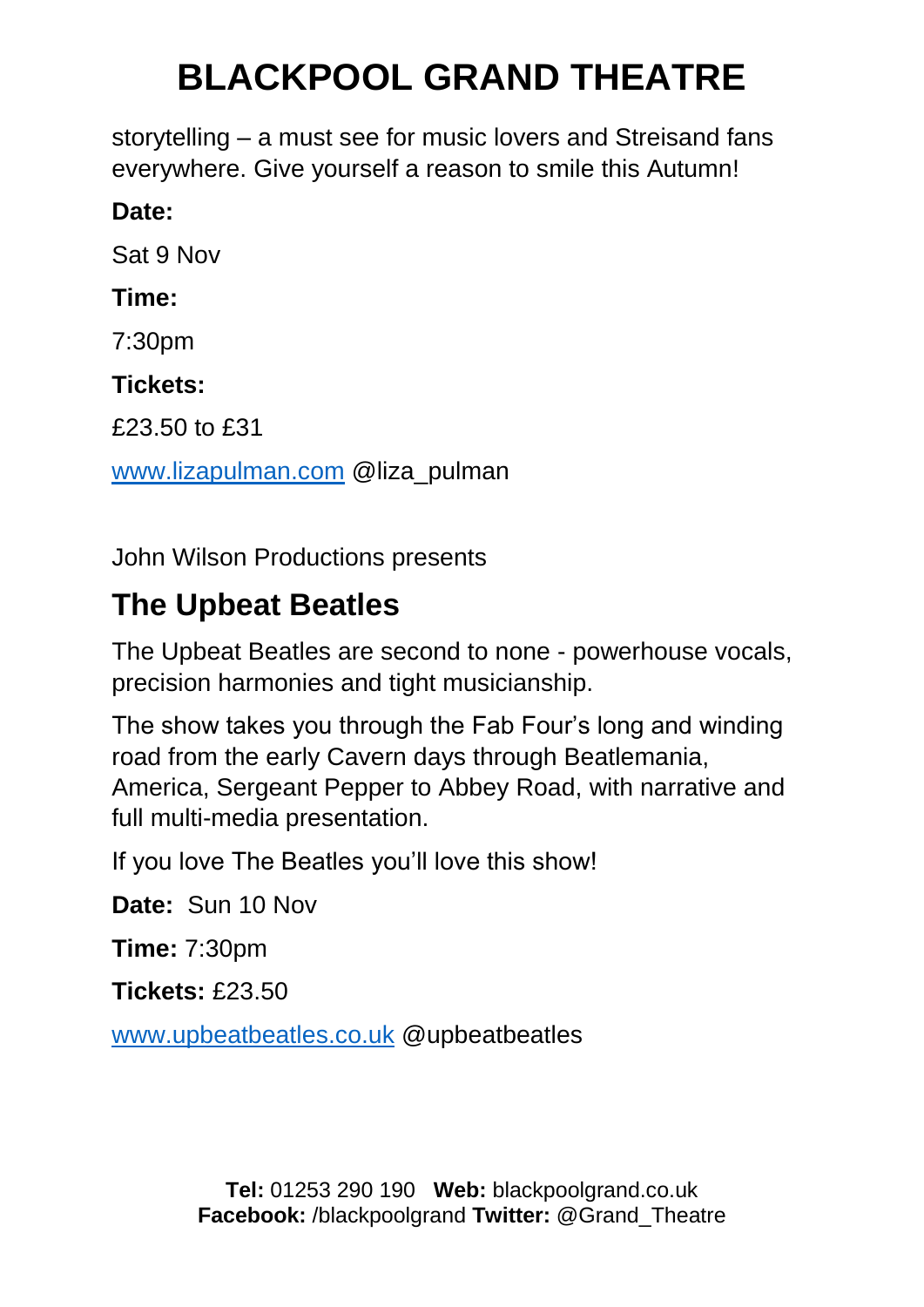## **Mugenkyo Taiko Drummers: Tribe**

In their landmark 25th year, the UK's original touring Taiko Tribe return to the road with a brand-new show of skill, stamina and red-hot rhythms to stir your soul!

As Europe's longest-established Taiko group, Mugenkyo are widely recognised as the ground-breaking pioneers of this exciting art-form, with cross-genre collaborations, TV film and recording projects, and thousands of performances worldwide, thrilling audiences and inspiring generations of taiko players.

This year they celebrate the growth of their tribe of performers from across the globe, with the latest captivating performance of sharp synchronisation, dramatic choreography and powerful rhythms on huge Taiko drums.

### **Date:**

Sun 24 Nov

## **Time:**

7:30pm

## **Tickets:**

£25.50

Concessions £2 Off

Under 26s £12.50

Family of 4 £68 (Select 4 adult tickets and enter promo code TRIBE4)

[www.taiko.co.uk](http://www.taiko.co.uk/) @MugenkyoTaiko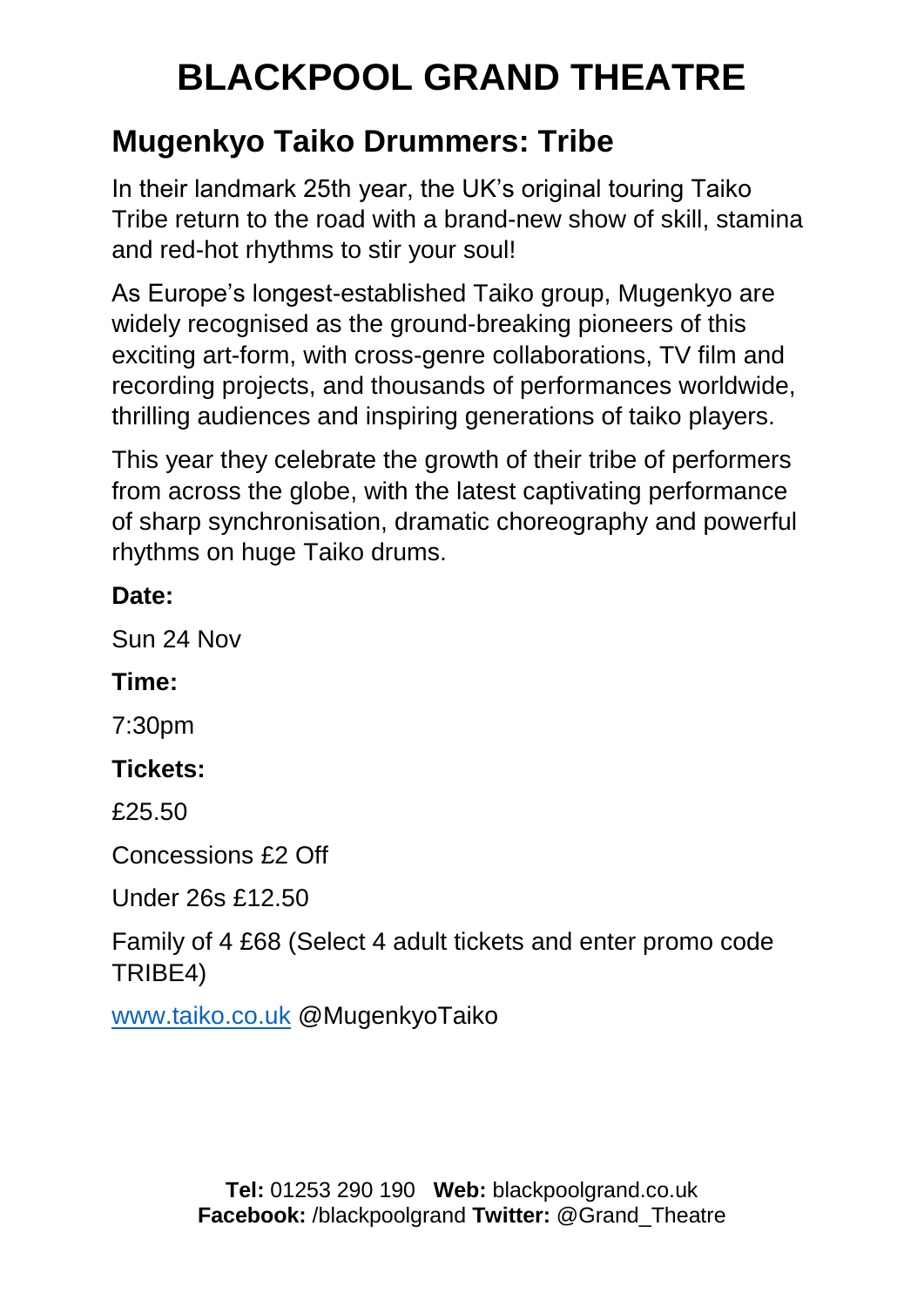Blackpool's Grand Theatre and Poulton-le-Fylde Band present

## **Grand Christmas Concert**

Introduced by Canon Andrew Sage.

Poulton-le-Fylde Brass Band returns to Blackpools' Grand Theatre with the heart-warming Grand Christmas Concert – a fabulous festive treat for all the family.

Poulton-le-Fylde Brass Band will celebrate the festive season in rousing style with the yearly Grand Christmas Concert.

Packed with all your favourite sing-along carols and festive melodies, this family friendly concert is the perfect start to your Christmas.

### **Date:**

Wed 18 Dec

#### **Time:**

8pm

### **Tickets:**

£17

Under 26s £13.50

Family of 4 £50 (Select 4 adult tickets and enter promo code BRASS4)

[www.blackpoolgrand.co.uk](http://www.blackpoolgrand.co.uk/) @Grand\_Theatre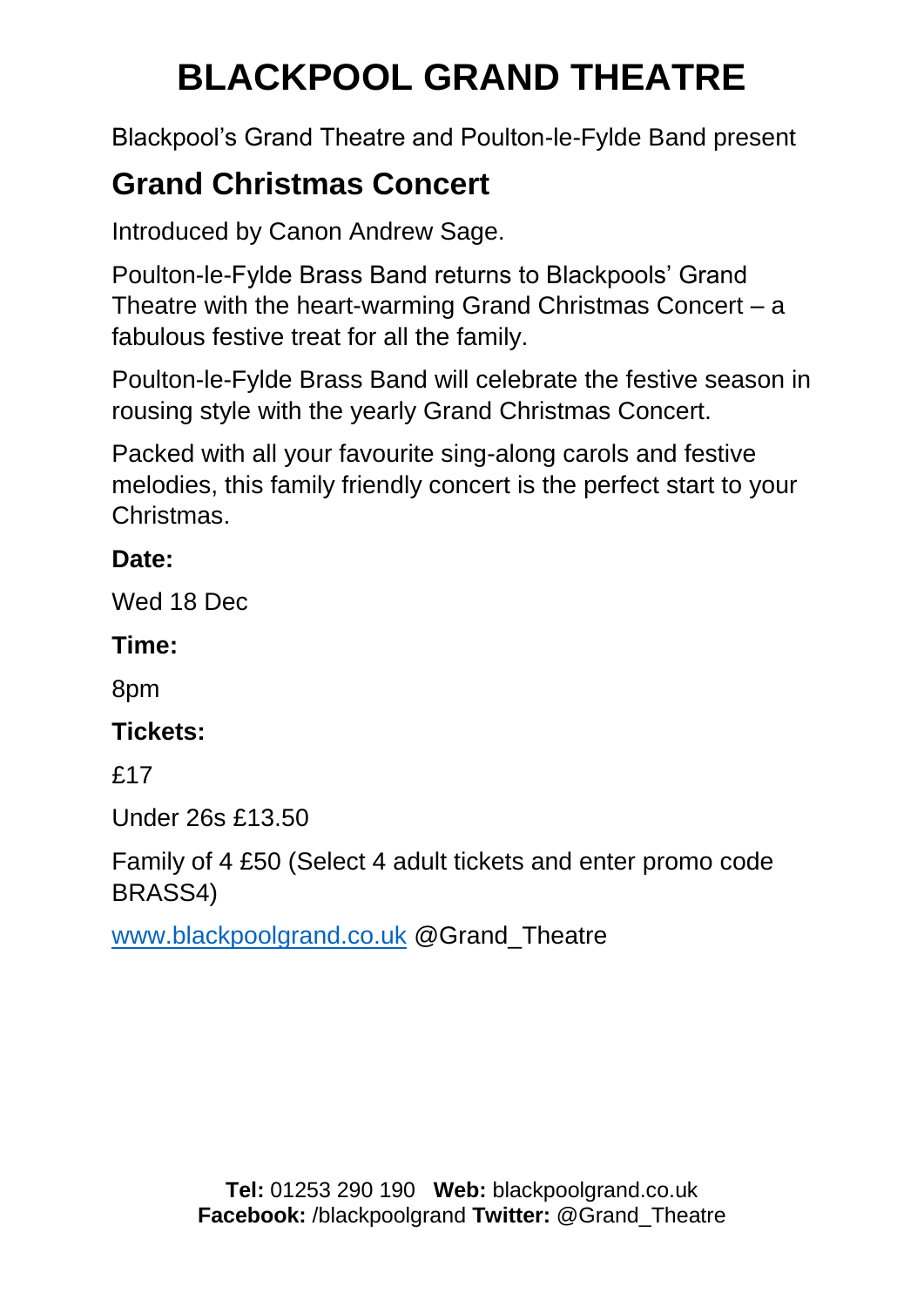Handshake Ltd presents

## **A Country Night in Nashville**

A Country Night In Nashville recreates the scene of a buzzing Honky Tonk in downtown Nashville, perfectly capturing the energy and atmosphere of an evening in the home of country music.

Prepare to be transported on a musical journey through the decades; from Johnny Cash to Alan Jackson, Dolly to the Dixie Chicks, Willie Nelson to Kacey Musgraves, don't miss this incredible celebration of the very best of country music.

### **Date:**

Sat 25 Jan

### **Time:**

7:30pm

### **Tickets:**

£26.50

[www.acountrynightinnashville.com](http://www.acountrynightinnashville.com/) @Nashville\_Show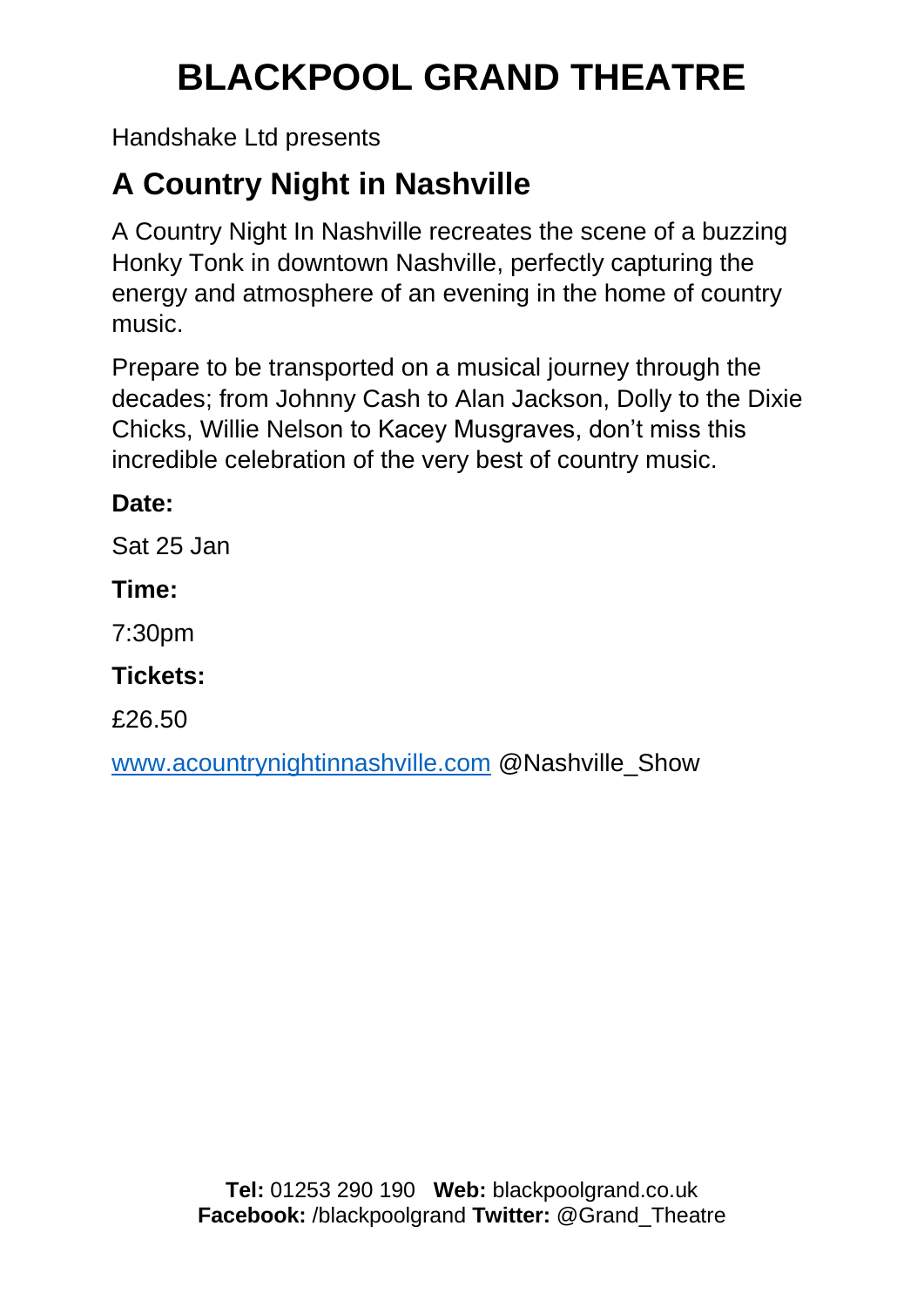## **Grimethorpe Colliery Band**

Formed in 1917, during the First World War, Grimethorpe Colliery Band is a British institution. National and British Open Champion on numerous occasions, the band's contest successes remain legendary. These include sixteen Brass In Concert Championship titles, 11 times Yorkshire Regional Champion, two English National Championship victories, four times British Open Champion and four times National Champion Brass Band of Great Britain.

Grimethorpe's diverse noted concert performances include those at the FIFA World Cup, BAFTA Awards, BBC Proms, Eurovision and London 2012 Olympic Games Opening Ceremony, together with a wealth of national and international television, radio appearances and professional recordings.

#### **Date:**

Sun 26 Jan

## **Time:**

7:30pm

### **Tickets:**

£23.50

[www.grimethorpeband.co.uk](http://www.grimethorpeband.co.uk/) @GrimethorpeBand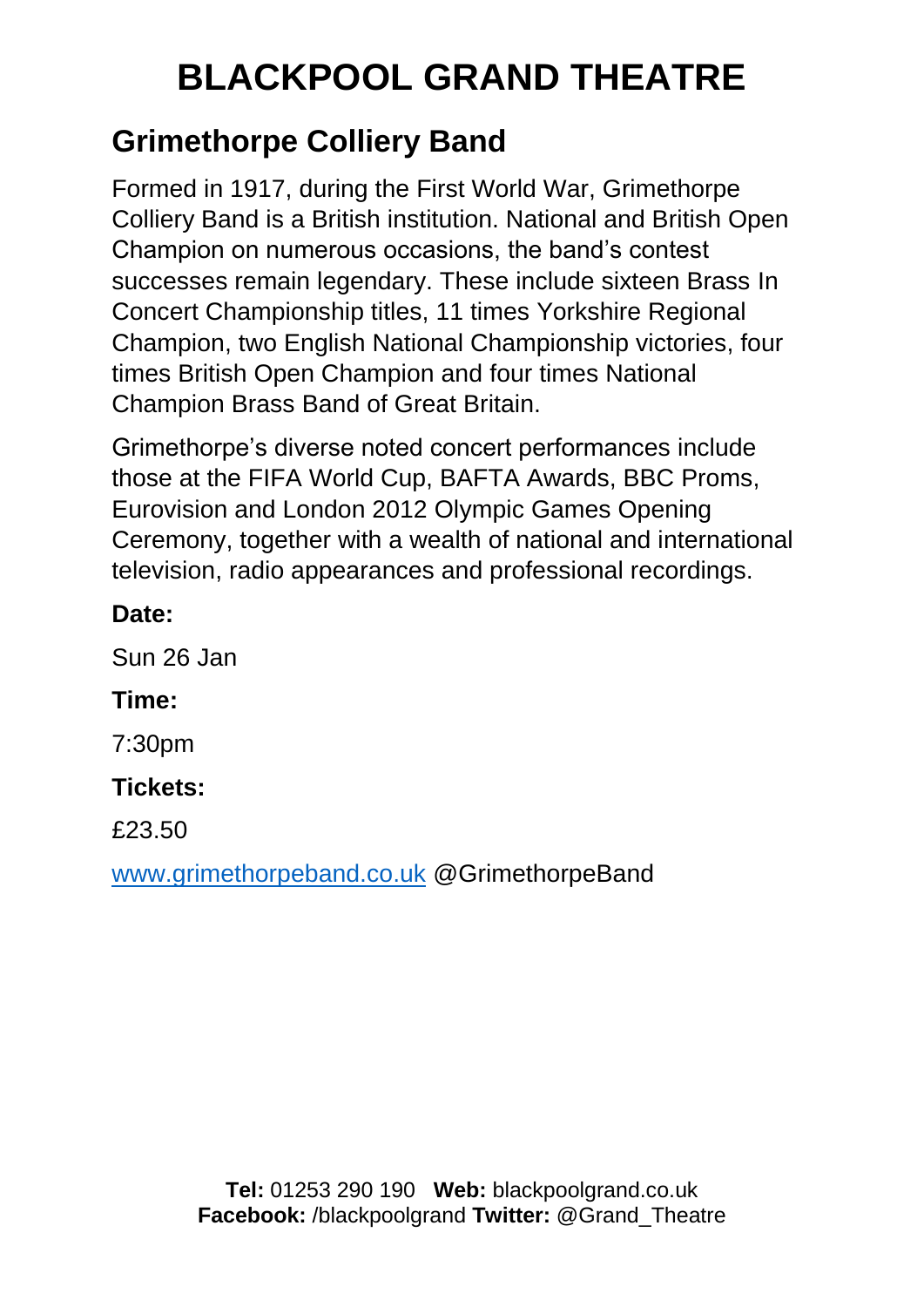Flying Music presents

## **Joe Brown**

60th Anniversary Tour

Premier rock 'n' roll legend Joe Brown takes to the road to celebrate 60 years in the business.

Combining timeless classics, rockabilly, gospel, country, bluegrass, and rock 'n' roll with Joe's effervescent delivery and humorous reminiscences, this sensational show is a musical journey not to be missed.

Joe's band includes, among others, Fiddle virtuoso Tom Leary; Guitar and Mandolin veteran Steve Simpson; Ace Bass player Andy Crowdy and stalwart band member, drummer, percussionist and singer Phil Capaldi.

### **Date:**

Fri 31 Jan

## **Time:**

7:30pm

## **Tickets:**

£30.50 to £33.50

Concessions £2 Off

Groups 20+ £3 Off

Groups 50+ £4 Off

[www.joebrown.co.uk](http://www.joebrown.co.uk/)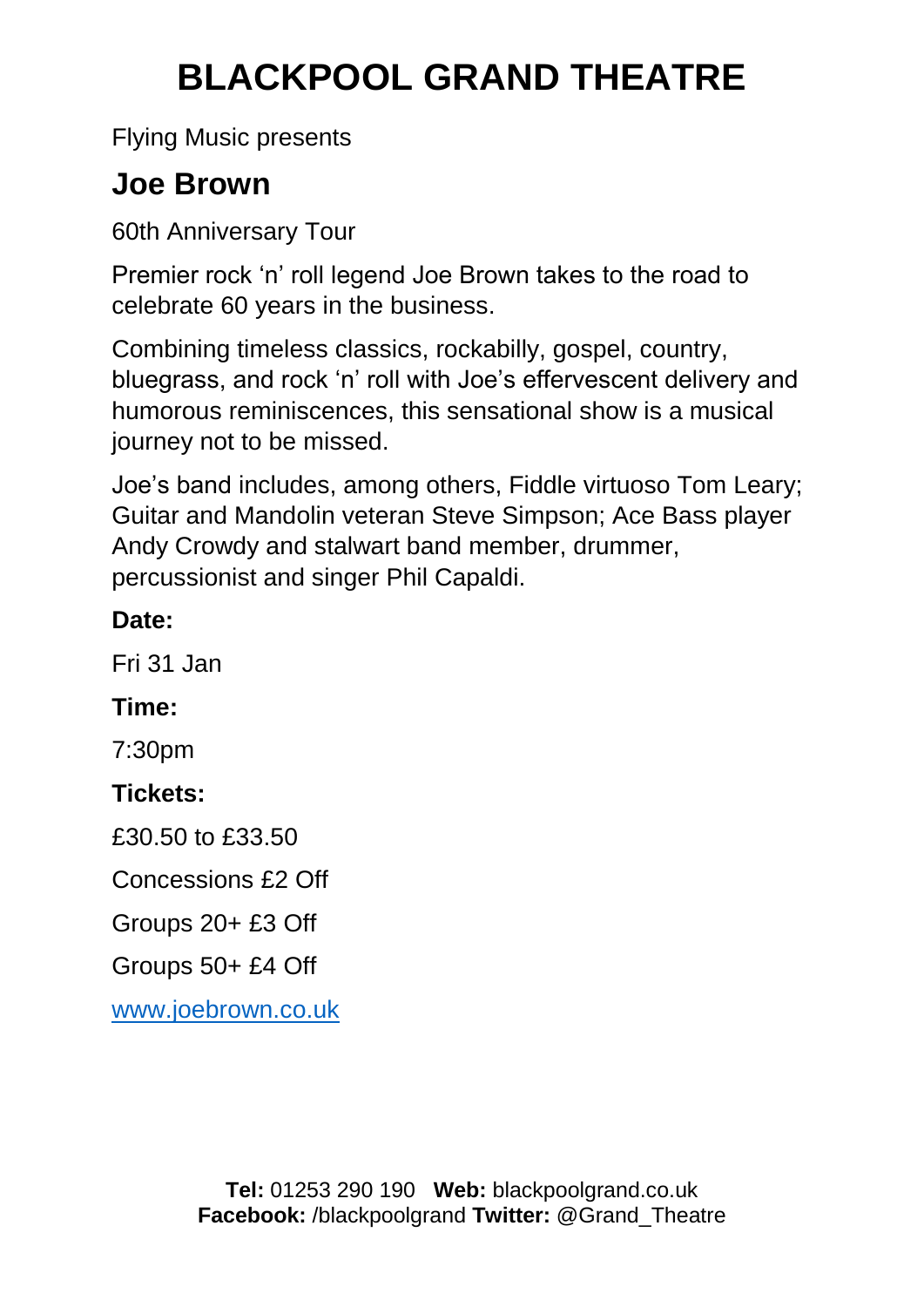## **The Illegal Eagles**

The Illegal Eagles return to Blackpool Grand in 2020 for another outstanding show promising more of their trademark musical prowess, acute attention to detail and incredible showmanship.

This critically acclaimed show features the very best from the Eagles' catalogue of classics including Hotel California, Desperado, Take It Easy, New Kid In Town, Life In The Fast Lane and many more…

### **Date:**

Sat 1 Feb

### **Time:**

7:30pm

## **Tickets:**

£31

Concessions £2 Off

[www.illegaleagles.com](http://www.illegaleagles.com/) @illegal\_eagles

## **You Win Again**

Celebrating the music of the Bee Gees

Direct from London's West End, You Win Again – Celebrating the music of the Bee Gees. Prepare to experience the distinct sound of one the greatest bands to have ever graced the stage in this unforgettable concert spectacular.

Join us for this breath-taking concert spectacular, taking you on a musical journey through all your favourite songs, including: Night Fever, Stayin' Alive, How Deep is Your Love? Jive Talkin', Tragedy, Islands in the Stream, Grease, If I Can't Have You and many more!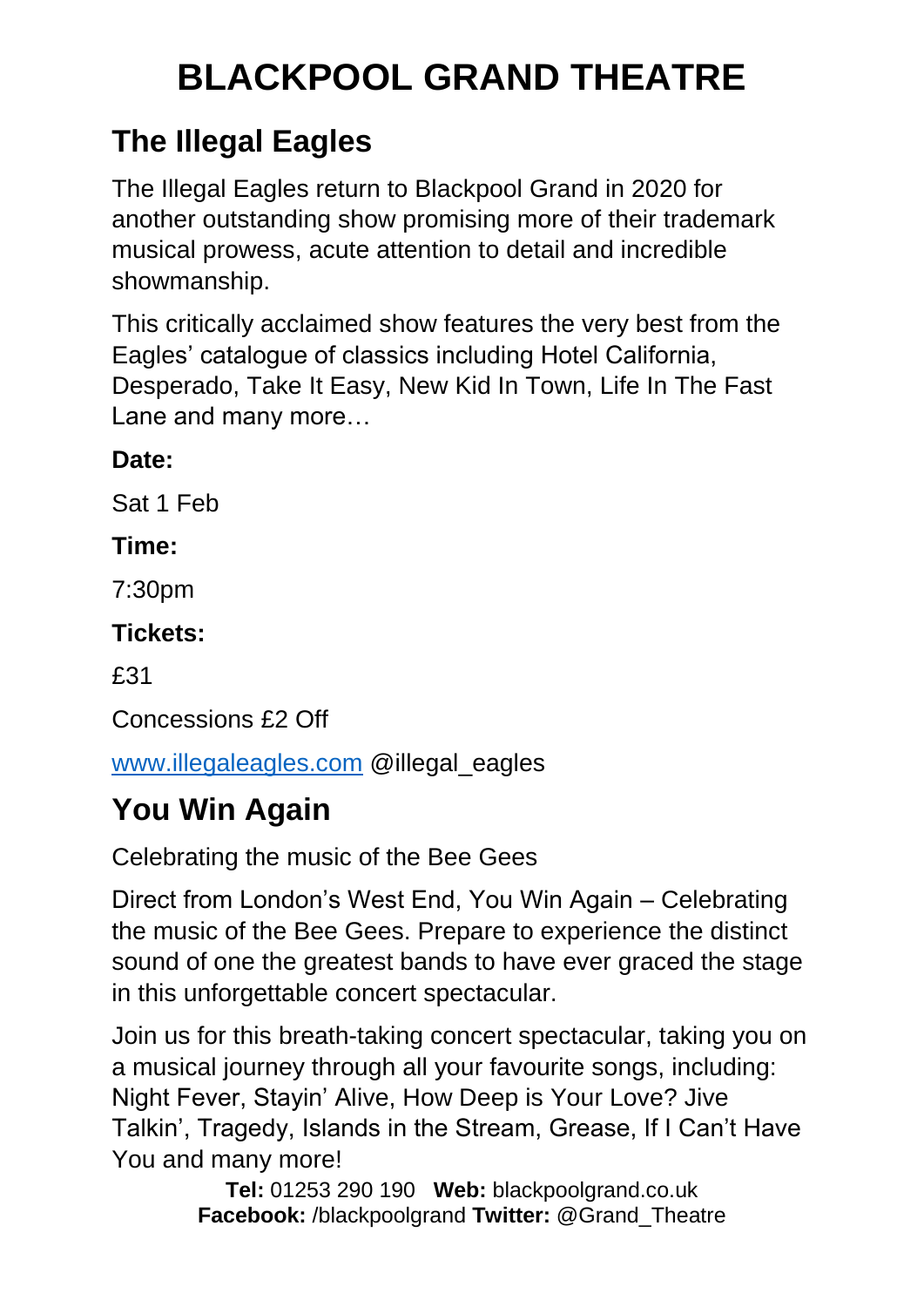This fabulously authentic production ensures the Gibb brothers' incredible legacy of classic hit songs is well and truly stayin' alive.

### **Date:**

Sun 2 Feb

#### **Time:**

7:30pm

### **Tickets:**

£26

Concessions £2 Off

This is a tribute show and is no way affiliated with any original artists/estates/management companies or similar shows.

[www.entertainers.co.uk](http://www.entertainers.co.uk/) @Entertainers\_UK

## **Sing-a-Long-a Bohemian Rhapsody**

From the Producers of Sing-a-Long-a Sound of Music and Sing-a-Long-a The Greatest Showman

The smash hit film as you have never experienced it before.

Celebrate Queen, their music, and their extraordinary lead singer Freddie Mercury. Our live host will warm up your voices in true Freddie Mercury style, teach you some iconic dance moves and show you how to use your interactive prop bags. Then sit back and sing along with the on screen lyrics to Bohemian Rhapsody, Under Pressure and Somebody to Love not forgetting YOU the audience becoming part of their famous Live Aid concert.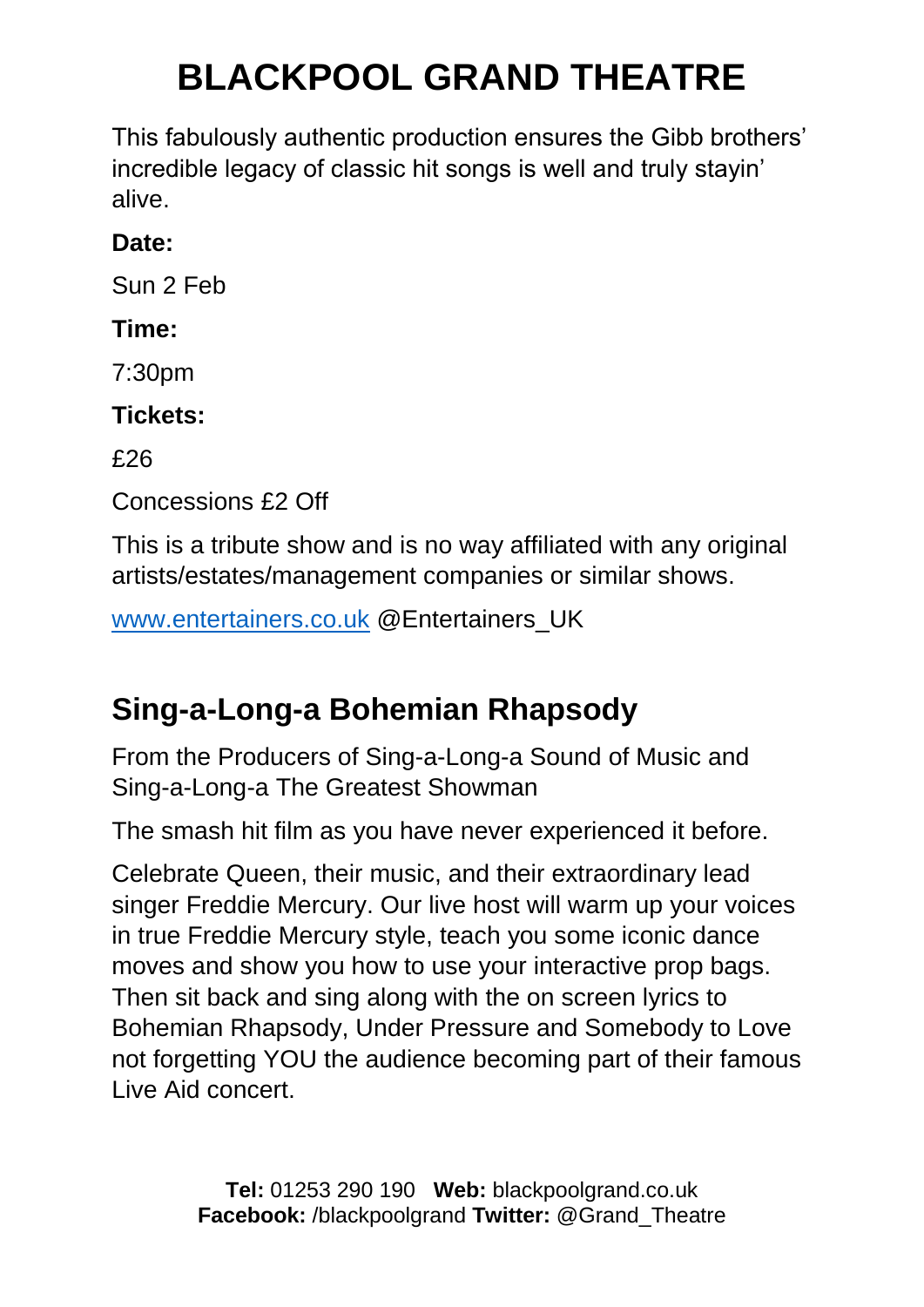We guarantee to have you walking out feeling like the Champions of the World!

Film rating 12A. Age Guidance 15yrs+

**Date:**

Wed 5 Feb

### **Time:**

7:30pm

**Tickets:** 

£17.50

Under 18s £14.50

Groups 10+ Buy 10 get 1 free

[www.singalonga.net](http://www.singalonga.net/) @Singalonga

## **THE GRAND'EST OF ALL SHOPS**

Blackpool's Grand Theatre has launched a new collection of Grand themed merchandise, in a brand new online shop!

A beautifully created collection of postcards, a poster of the collection, tote bag, stress ball, a stunning soft touch embossed notebook, a mouse mat and more.

All reasonably priced, available for purchase online and can be delivered to your home or collected from the box office.

Why not add a little something special to the next time you book your show tickets?

Visit blackpoolgrand.co.uk/shop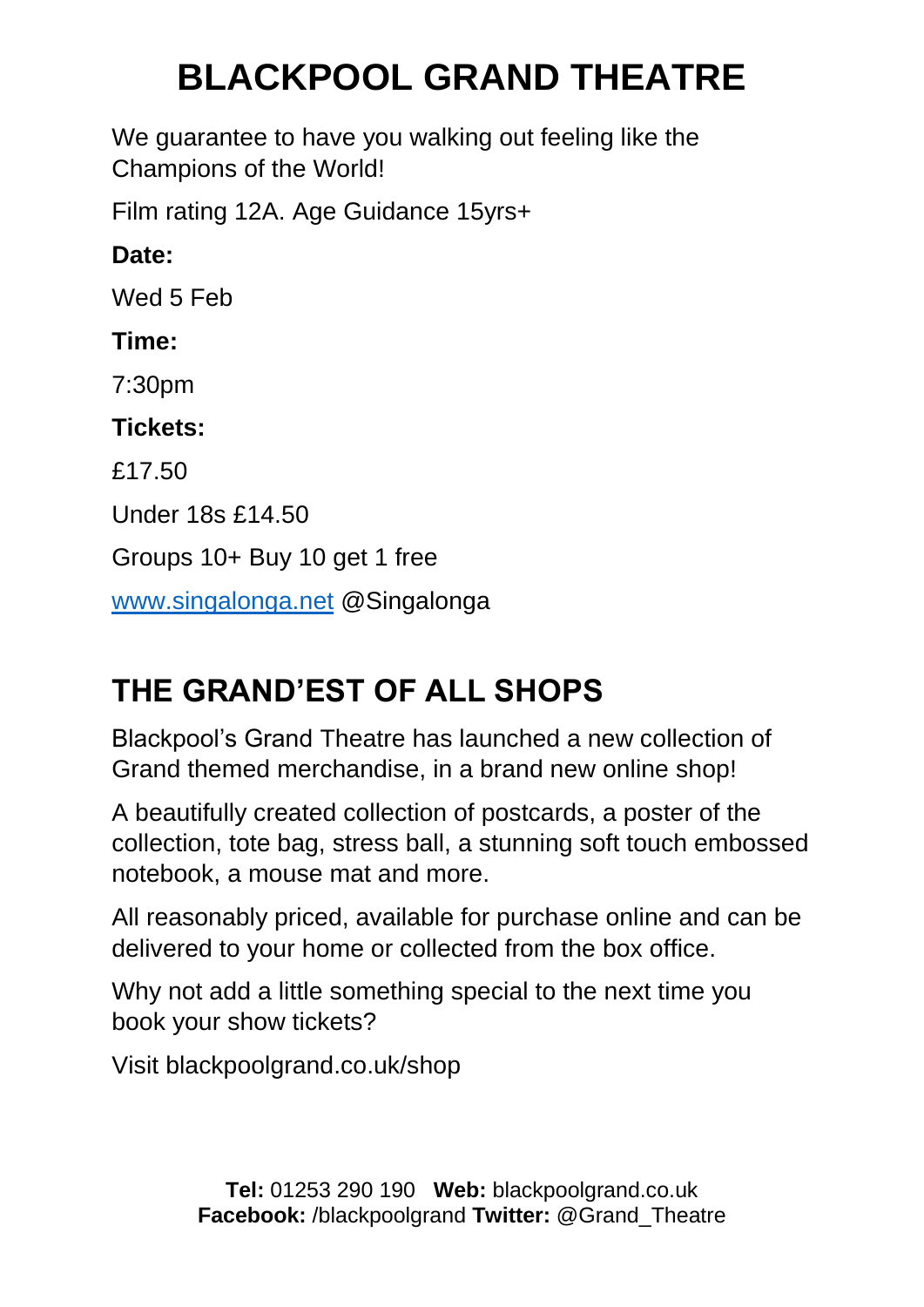## **Steve Steinman's Vampires Rock: Ghost Train**

The musical sensation that's been rocking the nation for over 18 years. Starring Steve Steinman and an incredible cast of singers, dancers and musicians, this show will have you rocking in the aisles. A tongue-in-cheek and laugh out loud storyline combined with an incredible stage set, lighting and sound, and a show like no other.

Featuring over 30 of the greatest classic rock anthems of all time, including Queen, AC/DC, Bonnie Tyler, Meat Loaf, Bon Jovi, Journey, Guns N' Roses and many more.

'They should prescribe this show on the NHS – it really makes you feel so good, you forget about your aches and pains.' Bournemouth Echo

#### **Date:**

Fri 7 Feb

#### **Time:**

7:30pm

### **Tickets:**

£31.50 to £33.50

[www.vampiresrock.com](http://www.vampiresrock.com/) @SteveSteinman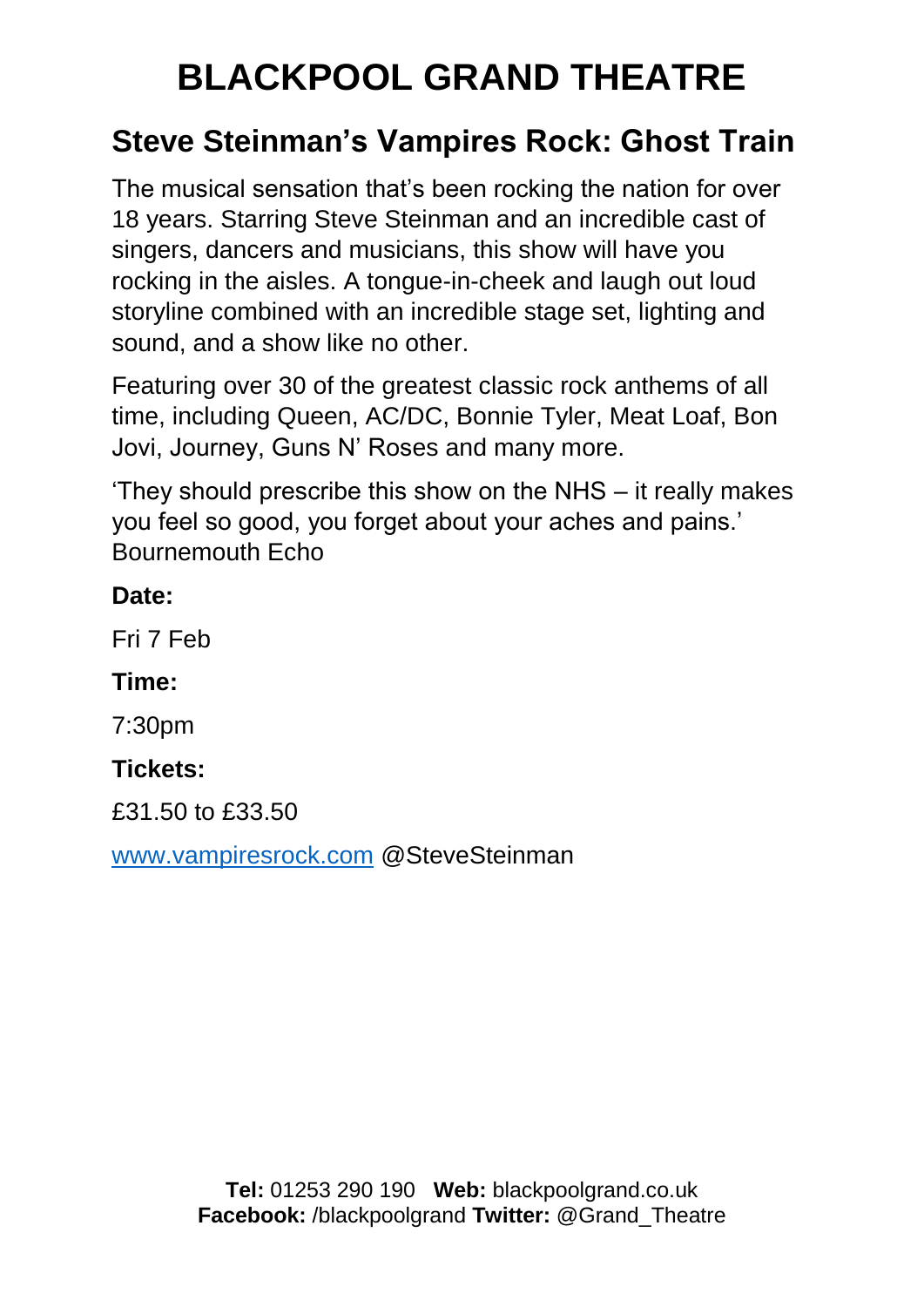Barry Steele

## **The Roy Orbison Story**

The one and only Barry Steele is set to put the rock back into 'The Big O' as he takes to the stage to commemorate this legend in 'The Roy Orbison Story' West End Special, so get ready for an upbeat night of solid gold hits and as Barry Steele and a fabulous cast of musicians and singers, celebrate and commemorates the musical legacy of Roy Orbison.

Barry is joined on stage a five-piece band and sensational guest pianist Boogie Williams as the production present original material written but never sung by Roy Orbison and showcase elements of the symphonic orchestration first heard on the recently released albums.

| Date: |  |
|-------|--|
|       |  |

Sat 8 Feb

**Time:**

7:30pm

## **Tickets:**

£25.50

[www.royorbisonandfriendswithbarrysteele.com](http://www.royorbisonandfriendswithbarrysteele.com/) @barrysteele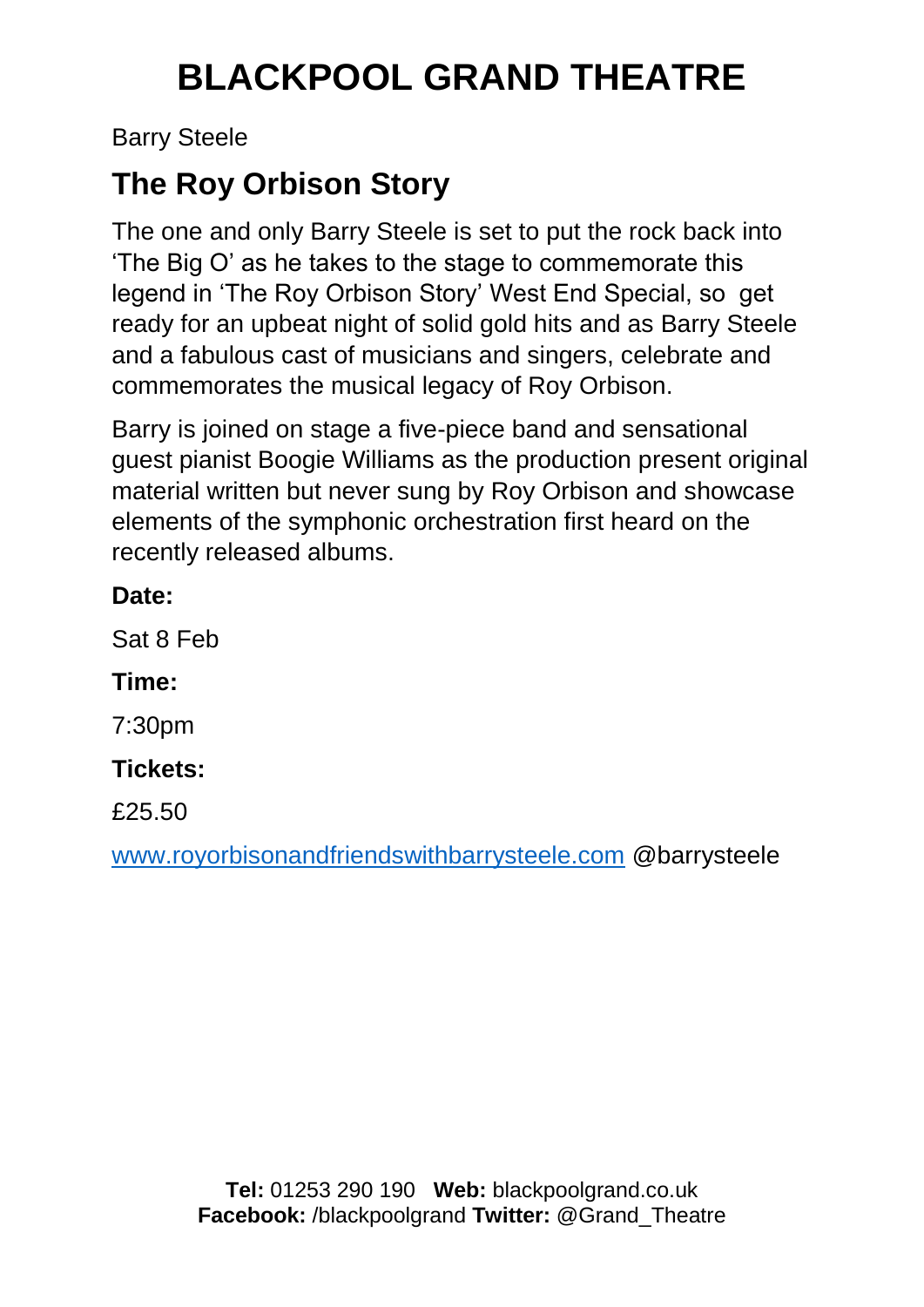Lipstick On Your Collar Ltd presents

## **Lipstick On Your Collar**

Step back in time to the golden era of music where the jukebox roared, and feet didn't touch the floor as Lipstick On Your Collar return with their new show. Get your dancing shoes at the ready, grab yourself a milkshake and relax - you are in for an evening of back to back hits from the 1950s and 60s!

From the birth of rock 'n' roll through to the beat group sounds of the British Invasion and beyond, the show is packed with over forty hits from the likes of Connie Francis, Brenda Lee, Buddy Holly, Chuck Berry, The Beatles, The Ronettes, Cliff Richard, Cilla Black and many more. Performed by a full live band, this incredible show features excellent vocals, tight harmonies and an infectious sense of fun.

**Date:** Sun 9 Feb

**Time:** 7:30pm

**Tickets:** £22.50

[www.lipstickonyourcollar.co.uk](http://www.lipstickonyourcollar.co.uk/)

A great treat for Valentines!

## **Oh! What a Night**

Oh! What A Night takes you back in time on a musical journey through the incredible career of Frankie Valli & The Four Seasons, now immortalised in the multi-award-winning show Jersey Boys, which has been packing theatres worldwide since its debut in 2005. Valli's unmistakable voice dominated the airwaves for more than two decades with classics such as Sherry, Let's Hang On, Big Girls Don't Cry, Can't Take My Eyes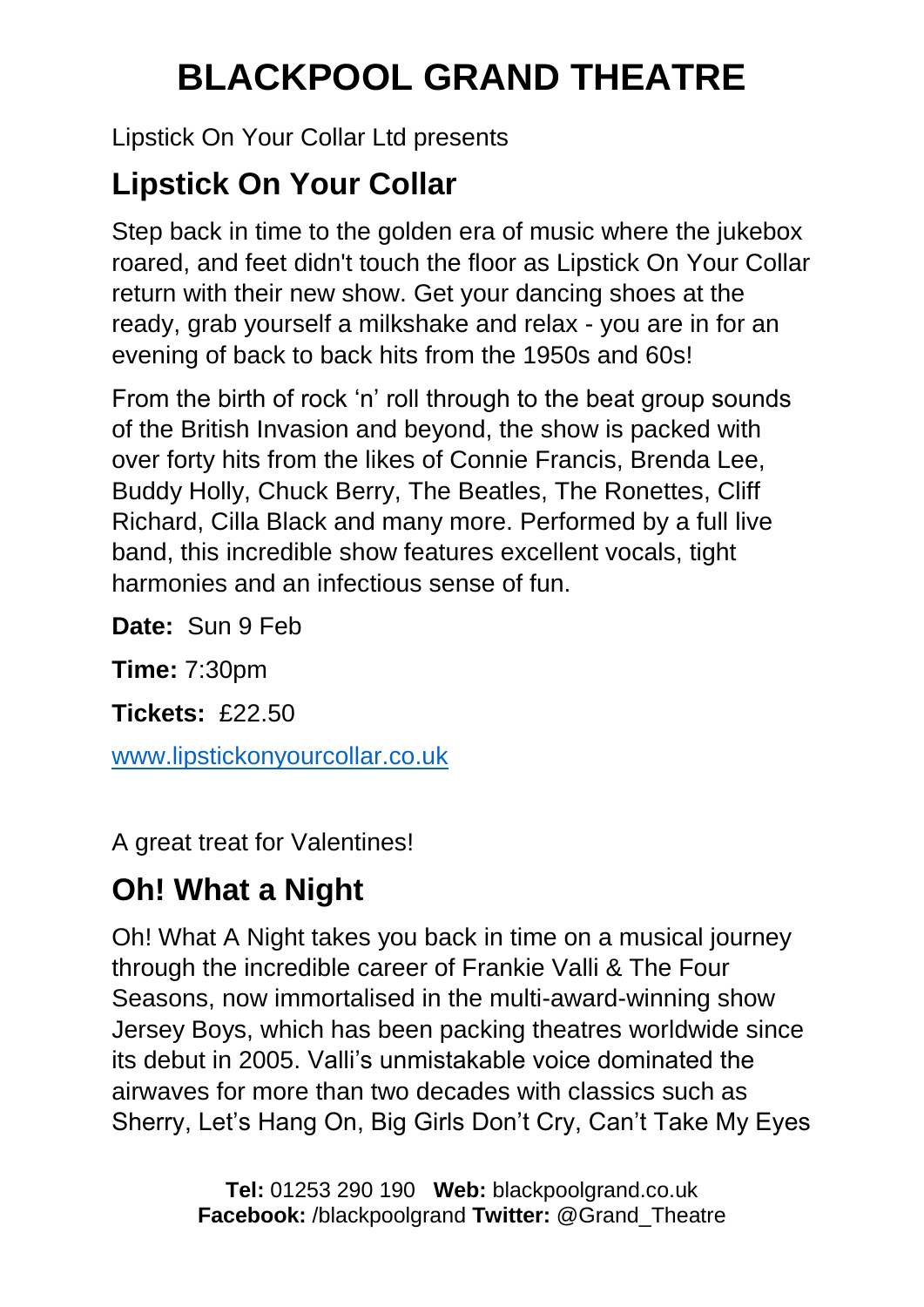Off You, My Eyes Adored You, December 63 (Oh, What A Night), Bye Bye Baby, Who Loves You and many, many more.

With a repertoire which needs no introduction, Oh! What A Night combines infectious personalities, amazing vocals, slick harmonies and even slicker dance moves to deliver a show full of energy and nostalgia which will leave you wanting more! Don't miss the ultimate celebration of one of the world's greatest rock 'n' roll bands!

**Date:** Fri 14 Feb

**Time:** 7:30pm

**Tickets:** £25.50

Concessions £2 Off

[www.handshakegroup.com](http://www.handshakegroup.com/) @teamhandshake

## **Midge Ure**

Midge Ure comes to Blackpool with The 1980 Tour celebrating Vienna and Visage, the sound of the future.

Brought to life by Midge Ure and Band Electronica, this is the very first time in the 40 years since it was made that the Vienna album will be performed in its entirety. It is also the first time that many of the songs from the debut Visage album will be played live.

The music will be performed in a stage setting designed to reflect the atmosphere and ambience the albums deserve.

## **Date:**

Sun 16 Feb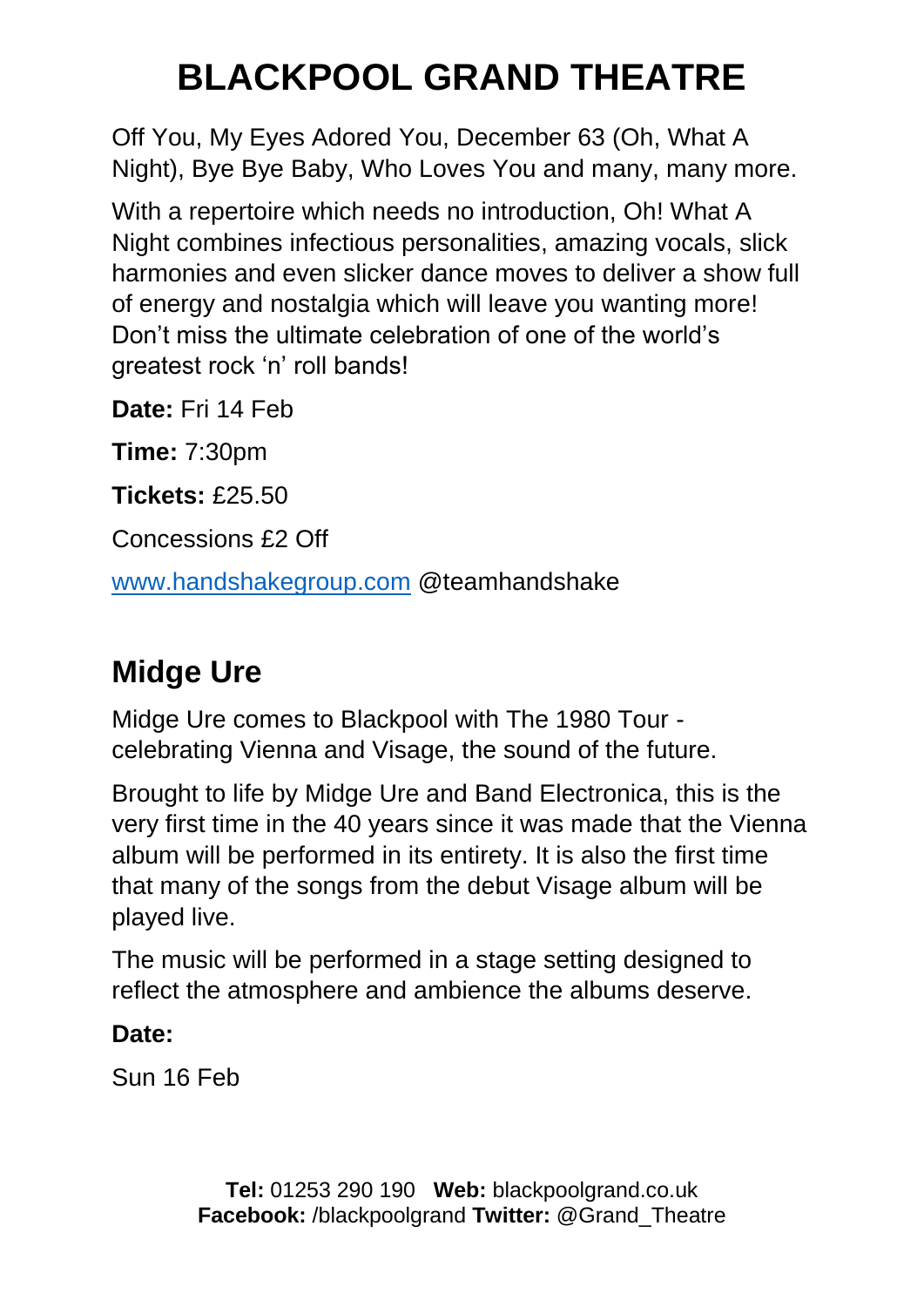### **Time:**

7:30pm

#### **Tickets:**

£28 to £36

[www.midgeure.co.uk](http://www.midgeure.co.uk/) @midgeure1

MRC presents

## **Believe: The Cher Songbook**

Join us for a stunning concert as we turn back time and celebrate the 'Goddess of Pop' in Believe: The Cher Songbook.

An exhilarating show sensationally recreating all her hits, the hair, the costumes from her breathtaking career spanning six decades.

Experience the ultimate tribute to Cher with dazzling costume changes, outstanding musicianship, a spectacular production and relive the Cher songbook including; I Got You Babe, Gypsys, Tramps & Thieves, Just Like Jesse James, If I Could Turn Back Time, Walking in Memphis, Strong Enough, Believe, songs from Mamma Mia and her new album Dancing Queen.

**Date:** Fri 6 Mar

**Time:** 7:30pm

**Tickets:** £27.50

Groups 10+ £3 Off

Groups 50+ £4 Off

[www.mrcpresents.com](http://www.mrcpresents.com/) @mrc\_presents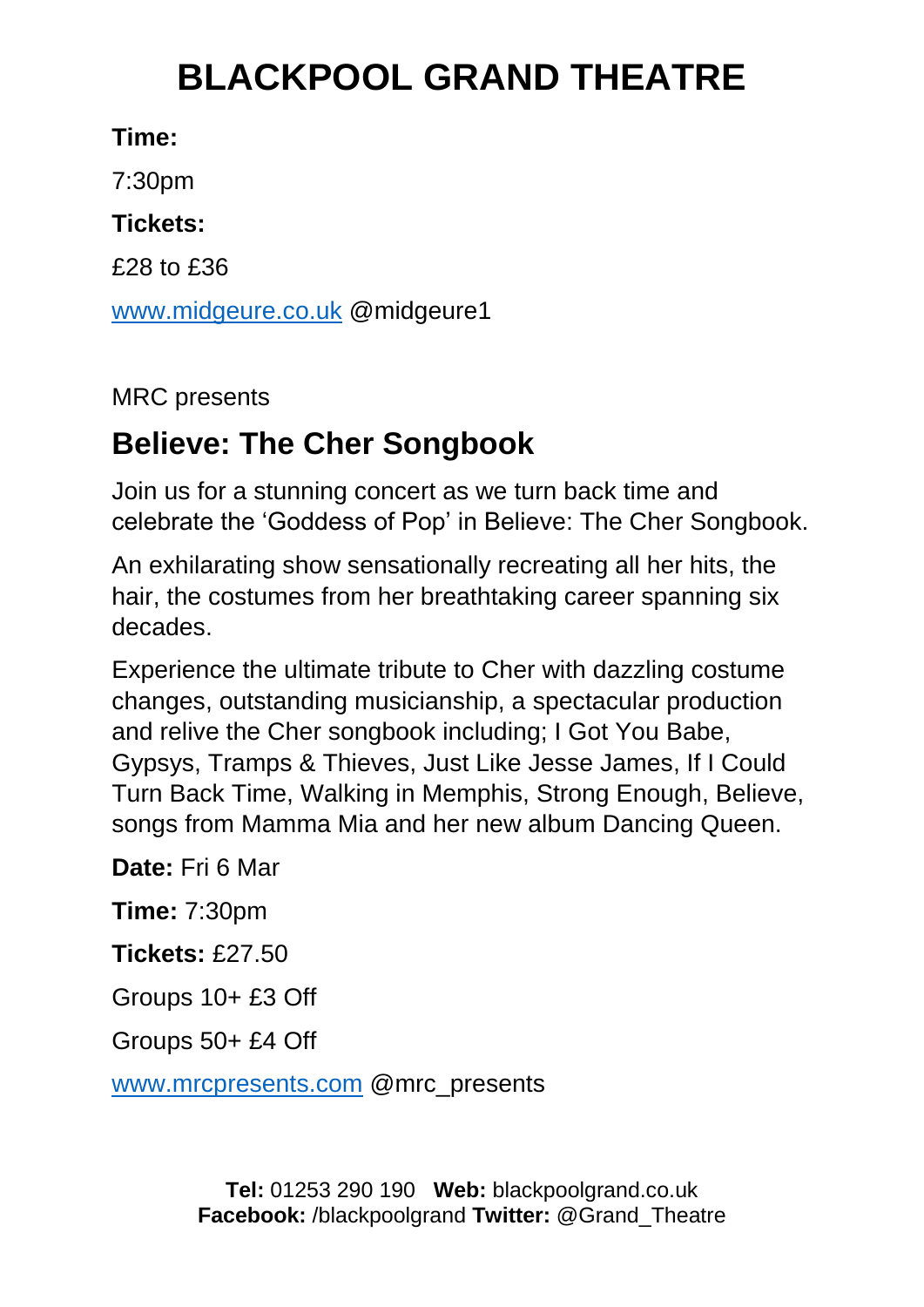## **Ben Fogle: Tales from the Wilderness**

UK Theatre Tour 2020

Thrilling tales from a modern day explorer. From crossing Antarctica to conquering Everest, Ben will take the audience on an inspiring adventure.

Join Ben in this uplifting and exciting show, when he'll be sharing his stories of the wilderness. The much-loved TV adventurer will recount, with warmth and honesty, his thrilling tales. If you like Ben's TV shows then you'll love this personal and intimate evening of stories from around the world. The show will include multi-media.

The UN Patron of the Wilderness, Ben Fogle has travelled the world, has published 10 bestselling books and his TV shows are a global hit watched by millions around the world.

**Date:** Sun 8 Mar

**Time:** 7:30pm

**Tickets:** £30

[www.benfogle.com](http://www.benfogle.com/) @Benfogle

## **Seven Drunken Nights**

The Story of The Dubliners

Direct from the West End, the show brings to life the music of Ireland's favourite sons 'The Dubliners'. Telling the story of a career spanning 50 years and evoking the spirit of Ronnie Drew, Luke Kelly, Barney McKenna, Jim McCann, Ciaran Bourke and John Sheahan. This talented cast of musicians and singers bring the music of this iconic group to life.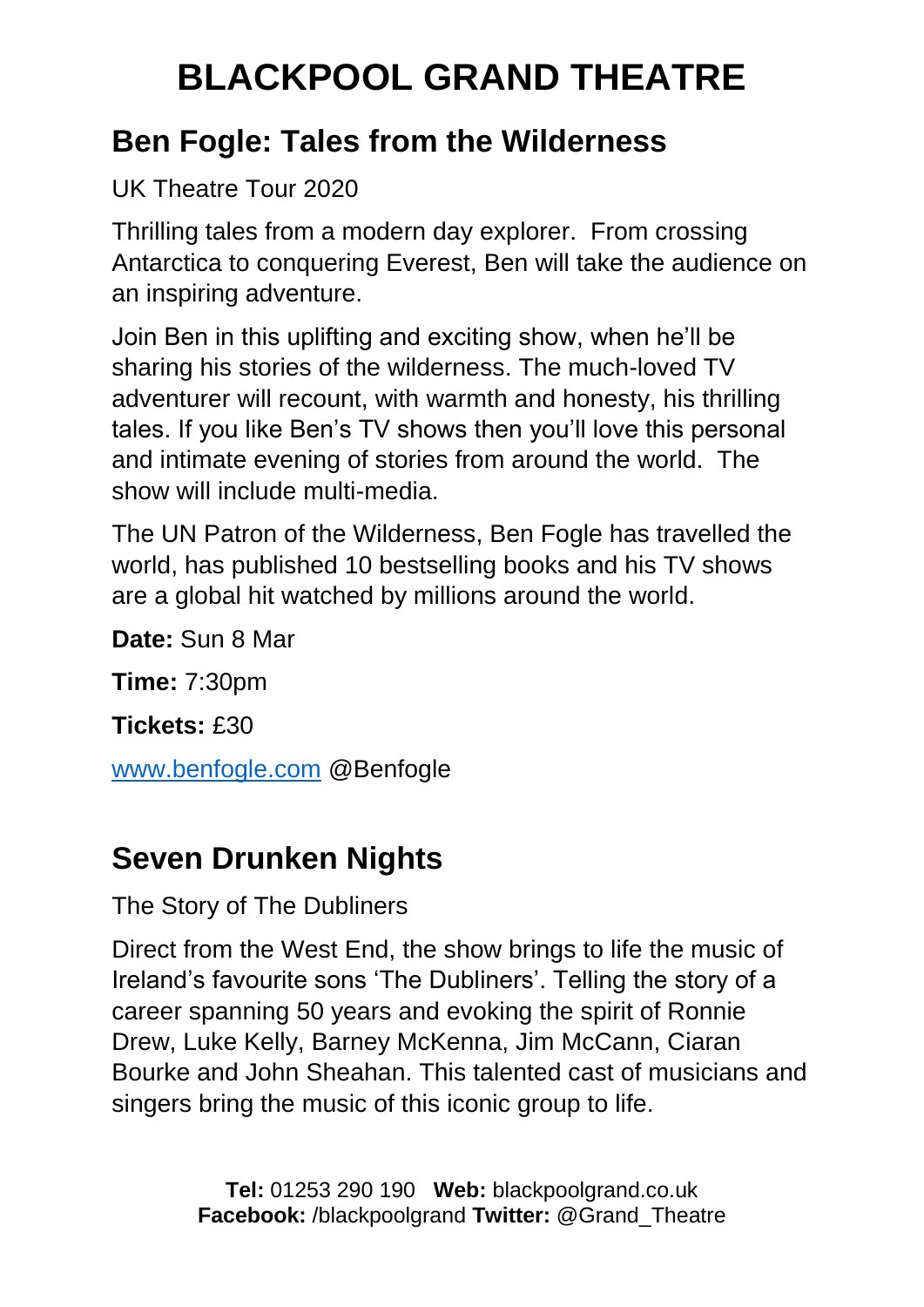A performance that will have you singing along to such classics as The Wild Rover, The Black Velvet Band, The Irish Rover, Molly Malone, Finnegan's Wake, and of course The Seven Drunken Nights.

**Date:** Wed 11 Mar

**Time:** 7:30pm

**Tickets:** £28

Concessions £1.50

[www.sevendrunkennights.com](http://www.sevendrunkennights.com/) @7drunkennights

## **#PLAYYOURPART**

## **Did you know The Grand Theatre is a charity?**

If you'd like to make a charitable gift to the Grand Theatre in your will, the Charities Aid Foundation offers free help and advice. Visit cafonline.org or, if you'd like to make a donation now, visit our website on www.blackpoolgrand.co.uk/donations

Help us to continue our great work.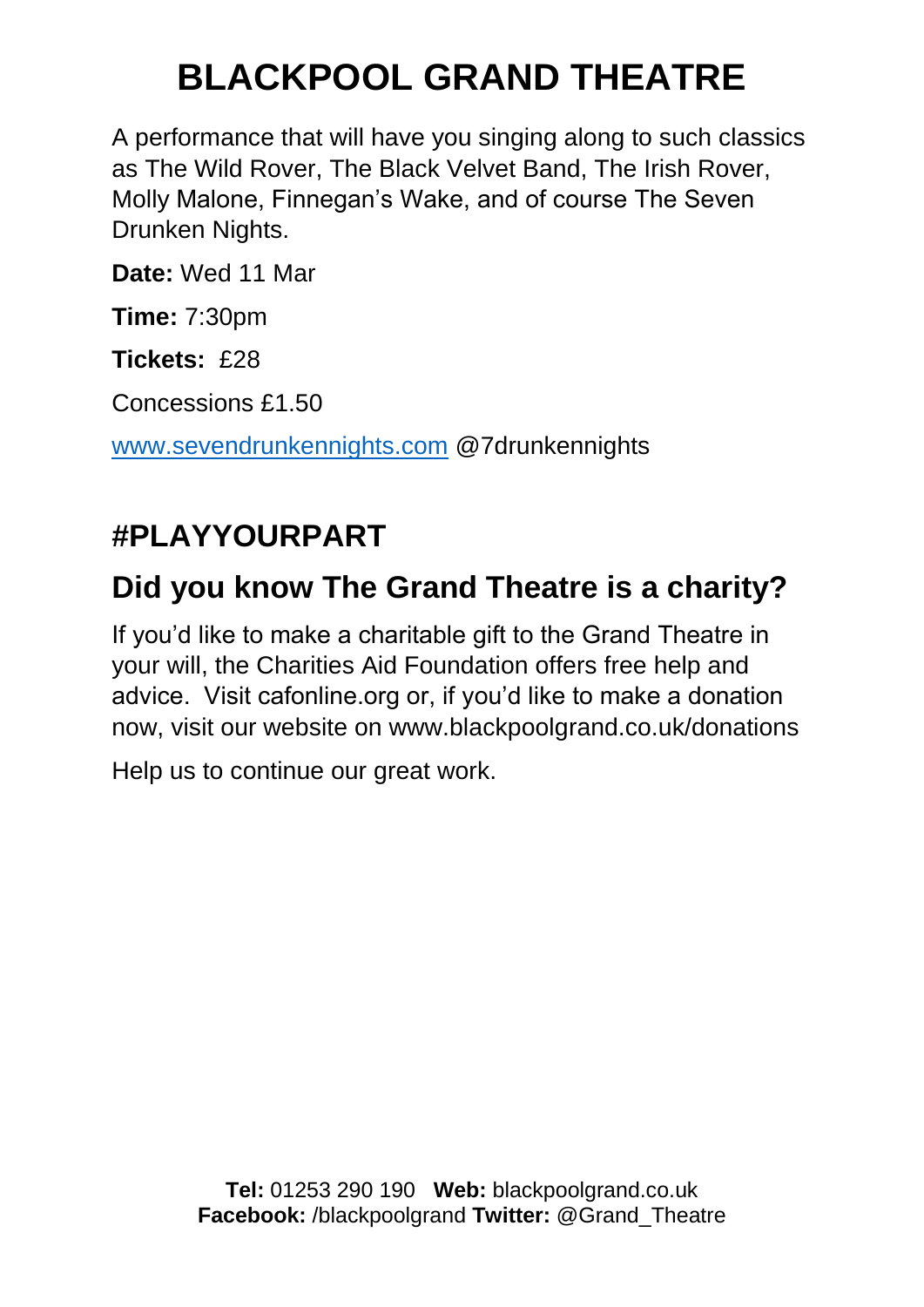## **Sunday Night at The Grand**

Carl Schofield & Paul Swift return for their 6th year with what has proved to be one of Blackpool's best loved variety show providing yet another exciting line-up of unforgettable entertainment to the Grand Theatre, and all in aid of a good cause.

Join an array of talent for another evening of unforgettable entertainment in conjunction with the Lyndene Hotel, Blackpool and Tower Top Entertainments. You'll be taken through a journey of laughter with some of the North West's funniest comedians including The Grumbleweeds, be swept of your feet by some astonishing vocalists and be entertained by an array of show stopping dancers! Fylde coast's own funny man Carl Schofield will be hosting the spectacular. Carl is now a regular performer on cruise liners as well as on the entertainment circuit in and around the Blackpool area.

**Date:** Sun 15 Mar

**Time:** 7:30pm

**Tickets:** £15.50 to £23.50 Concessions £1.50 Off

[www.lyndenehotel.com](http://www.lyndenehotel.com/) @LyndeneHotel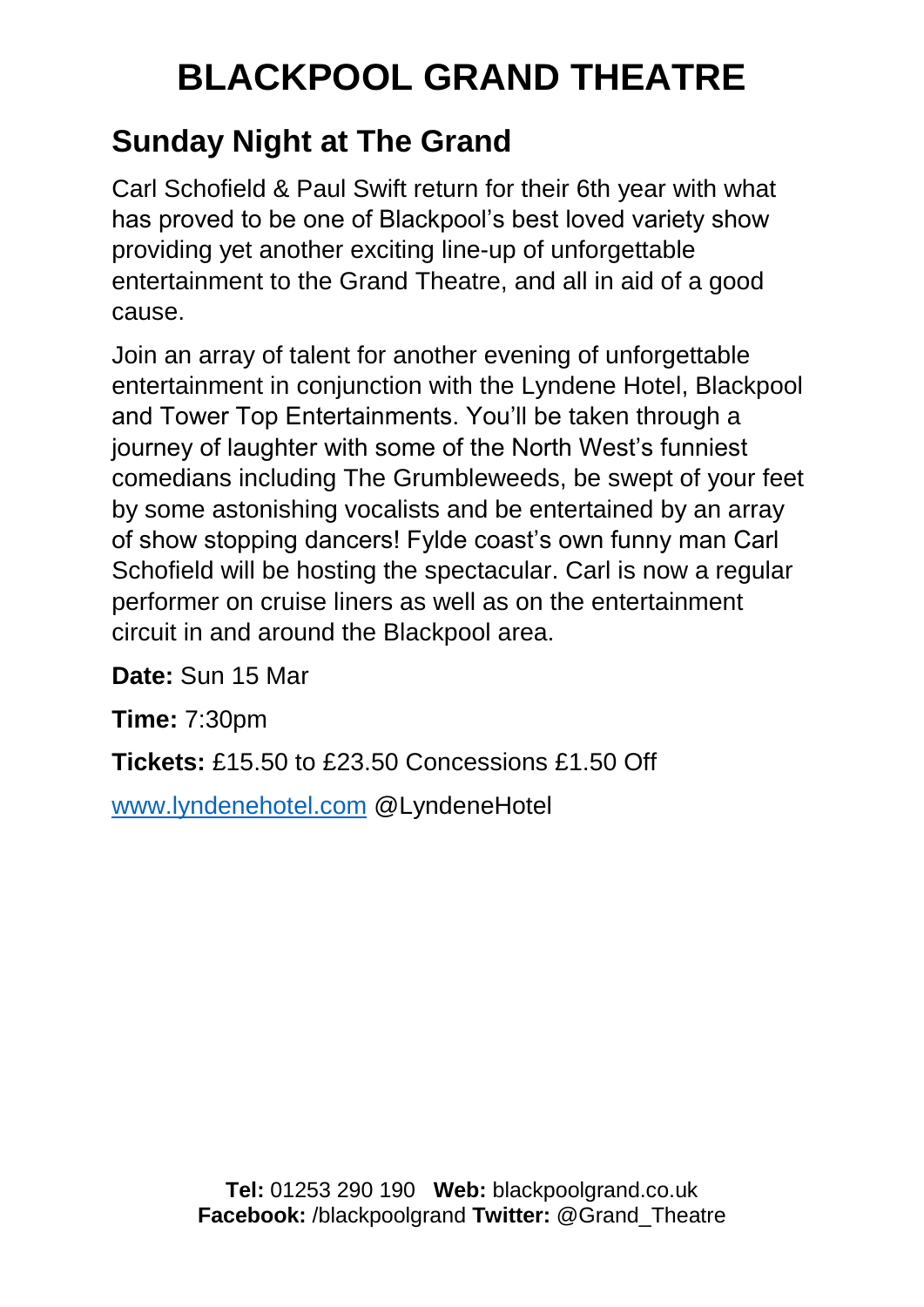## **Menopause The Musical 2**

Cruising Through Menopause!

In our brand-new show, Cruising Through Menopause, the hysterical sequel to the smash-hit show Menopause The Musical®, we fast forward five years to catch up with the same four characters as they set off on the high seas for tales of their lives, loves and losses.

Hot flushes, mood swings, memory lapses, weight gain - these are a few of our favourite menopausal things! For these four ladies the menopause was not the beginning of the end, but the beginning of a beautiful friendship where love conquers, and friendships never fail.

Age guidance 16yrs+

#### **Date:**

Sun 5 Apr

### **Time:**

4pm and 7pm

### **Tickets:**

£33.50

The show is sponsored by iMEDicare as [www.mypelvichealth.co.uk.](http://www.mypelvichealth.co.uk/)

[www.menopauseuk.com](http://www.menopauseuk.com/) @MenopauseUKTour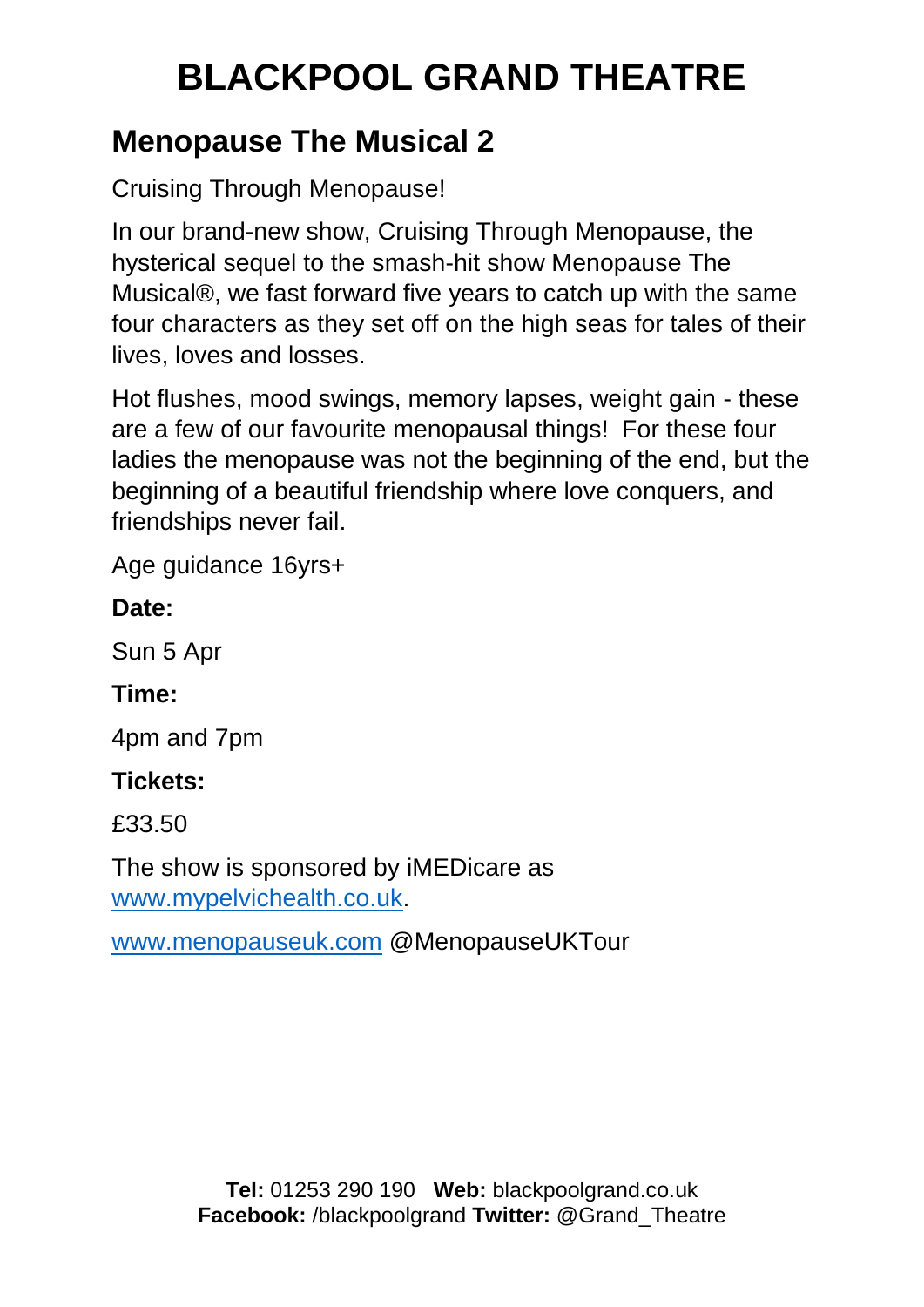## **Harpy**

By Philip Meeks. Starring Su Pollard

Birdie's a hoarder. The neighbours call her a harridan and a harpy, although most have never even met her. They see her hoard as a hazard for house prices. But it isn't rubbish. It's her life's work and it exists because years ago something deeply cherished was stolen from her, and Birdie's not been able to give up anything since. She'll do anything to get this priceless thing back. Anything at all.

National treasure Su Pollard gives a one-woman tour-de-force performance in this razor-sharp and bittersweet drama from Fringe First award winner Philip Meeks (Kiss Me Honey, Honey!, Murder, Margaret and Me).

## ★★★★★

'Su Pollard gives the performance of her life, an unmissable tourde-force of comedy and drama brought together in a fantastically constructed piece of theatre.' Theatre Weekly

## **Date:**

Tue 14 Apr

## **Time:**

7:30pm

## **Tickets:**

£23

[www.sftw.org](http://www.sftw.org/) @SFTWshows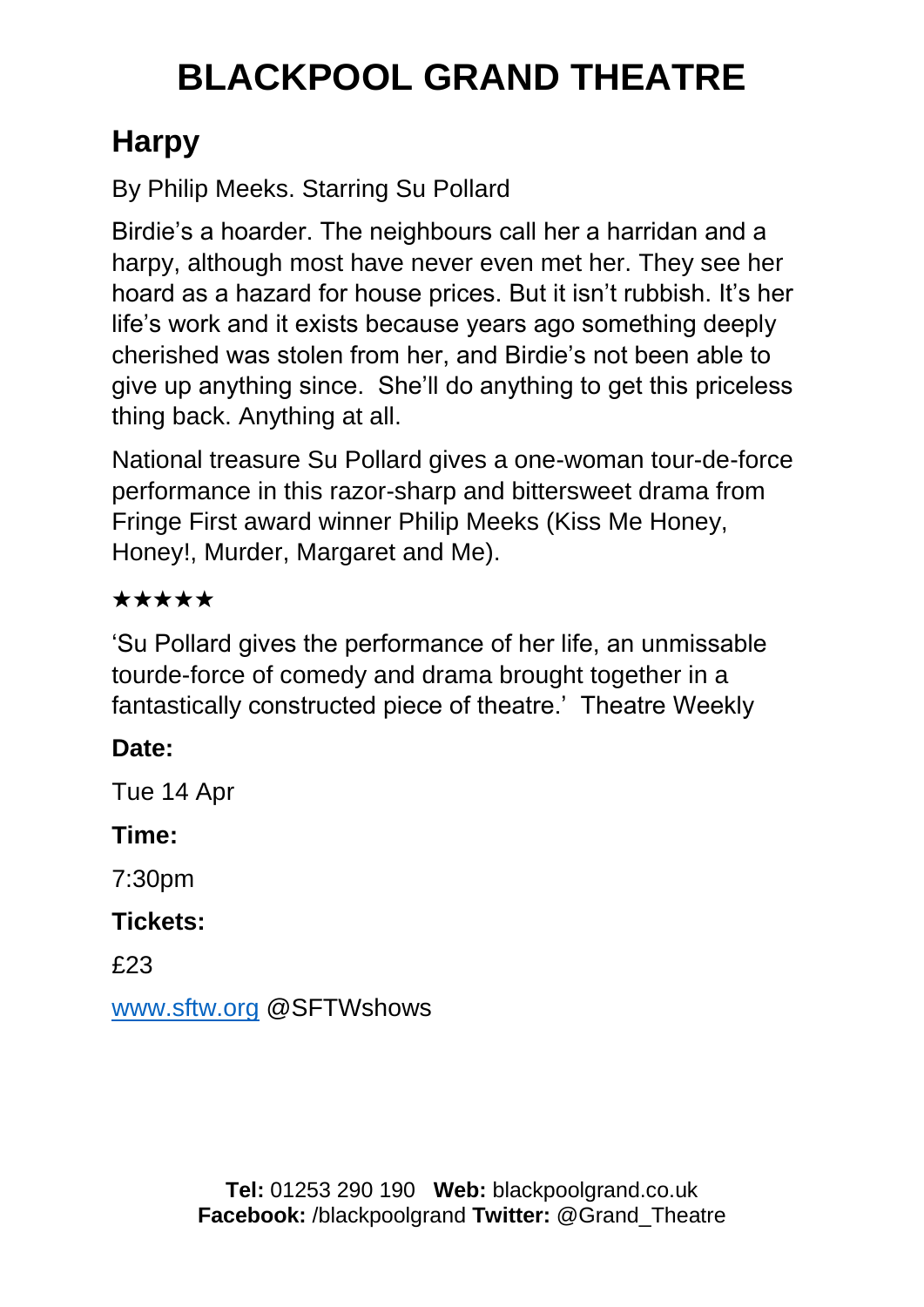## **Red Hot Chilli Pipers**

The most Famous Bagpipe Band in the World, ever!

There has never been anything quite like the Red Hot Chilli Pipers, from their formation in 2002 and a cameo appearance at T in the Park in 2004 with the Darkness to opening the main stage in their own right in 2014. The past fifteen years has seen the Red Hot Chilli Pipers become the most famous Bagpipe Band in the World, ever! Bagpipes with attitude, drums with a Scottish accent and a show that carries its own health warning.

The bands achievements have reached incredible heights with their groundbreaking fusion of traditional Scottish music and rock/pop anthems which they proudly call 'Bagrock'.

The Red Hot Chilli Pipers are a genuinely unique experience.

#### **Date:**

Sun 26 Apr

### **Time:**

7:30pm

## **Tickets:**

£31

[www.rhcp.scot](http://www.rhcp.scot/) @chillipipers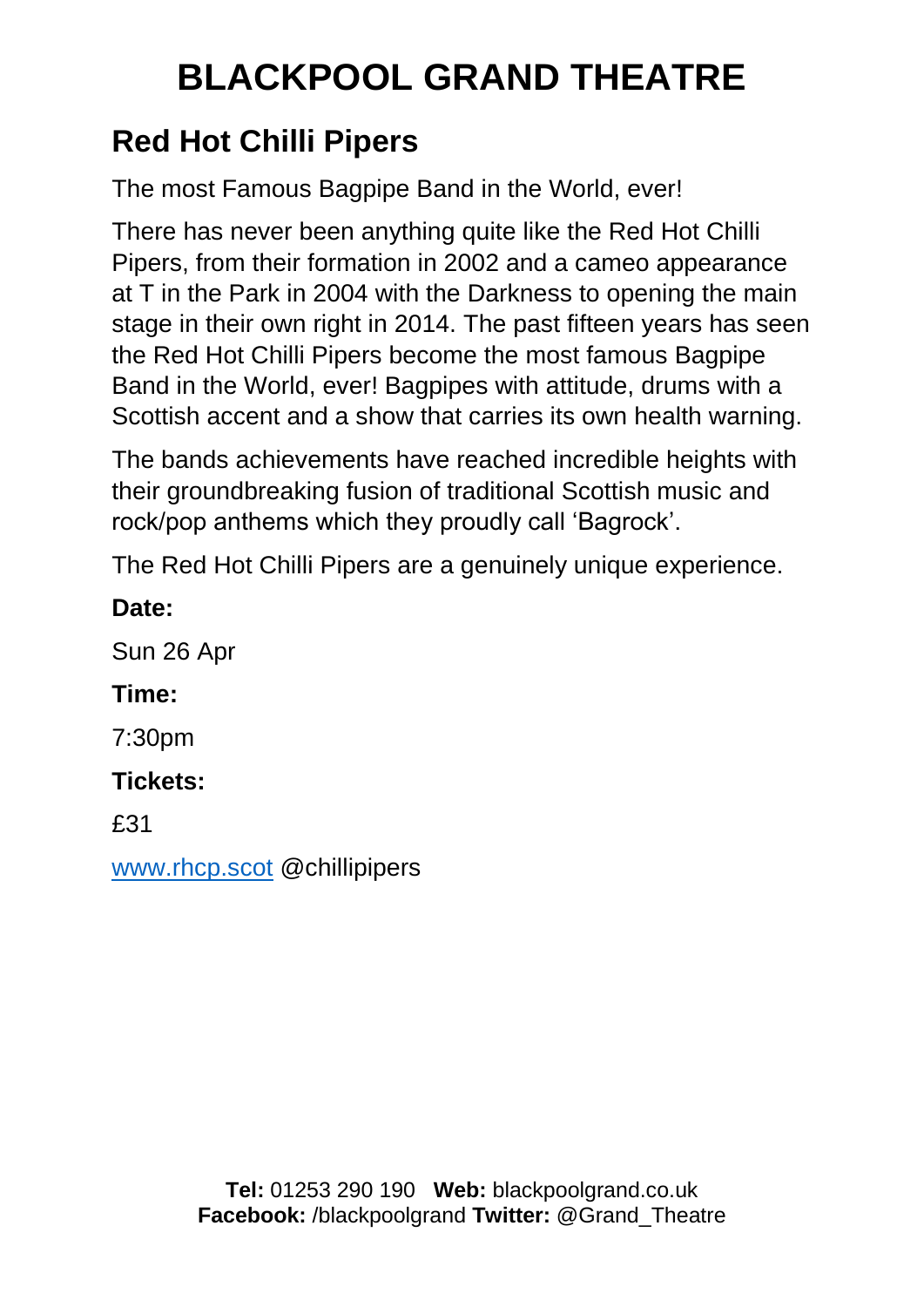## **Lost in Music**

One Night at The Disco!

Get ready to recreate the Magical 70's and let us take you on a musical journey straight to the heart of Disco! Relive some of the greatest songs of all time from Artists such as Donna Summer, Gloria Gaynor, Earth, Wind & Fire, Sister Sledge and Chic.

This show boasts a sensational live band, incredibly talented cast and stunning vocals and is sure to have you dancing in the aisles! So, come dressed to impress as we celebrate the golden age of Disco! With songs such as Never Can Say Goodbye, On The Radio, Hot Stuff, Car Wash, Boogie Wonderland and many, many more!

It's the feel-good show of the year! Lose yourself with us and leave your troubles at home!

This is a tribute show and is in no way affiliated with any original artists/estates/management companies or similar shows. Programme subject to change.

### **Date:**

Fri 22 May

### **Time:**

7:30pm

### **Tickets:**

£27.50

Concessions £2 Off

[www.entertainers.co.uk](http://www.entertainers.co.uk/) @Entertainers\_UK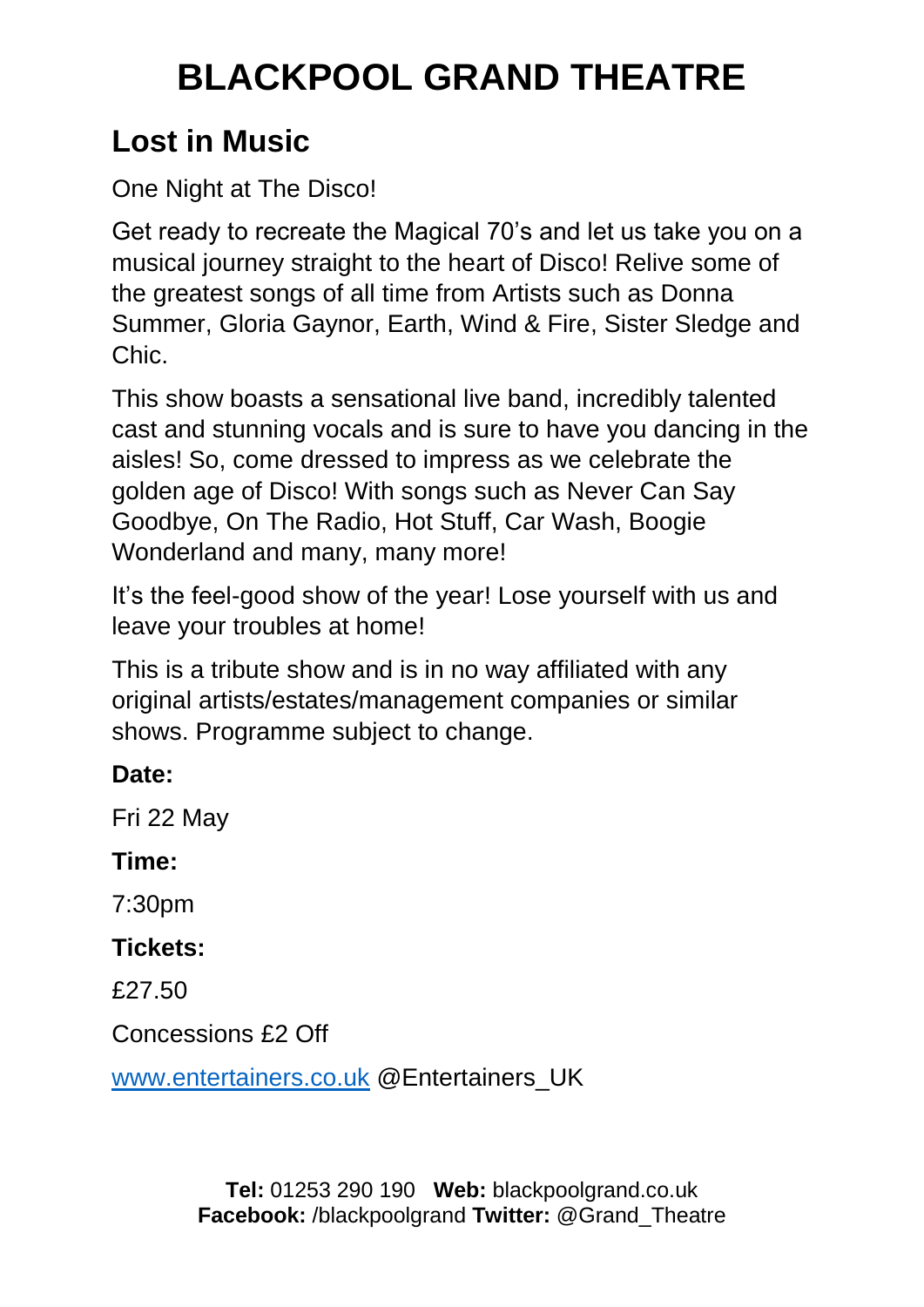## **Wilko Johnston**

With special guest John Otway.

Having conquered a diagnosis of terminal cancer, Game of Thrones actor (mute executioner Ser llyn Payne) and Legendary Dr Feelgood guitarist Wilko Johnson has enjoyed a rousing return to the live arena, including a number 1 album with Roger Daltrey and a sold out show at The Royal Albert Hall to mark his 70th birthday.

With Blockhead Norman Watt Roy (bass) and Dylan Howe (drums), the Wilko Johnson band personify time served master craftsmen at the top of their game. Special guest 'Rock 'n' Roll's Greatest Failure' John Otway.

### **Date:**

Sat 23 May

## **Time:**

7:30pm

## **Tickets:**

£36

[www.wilkojohnston.com](http://www.wilkojohnston.com/) @WilkoJohnston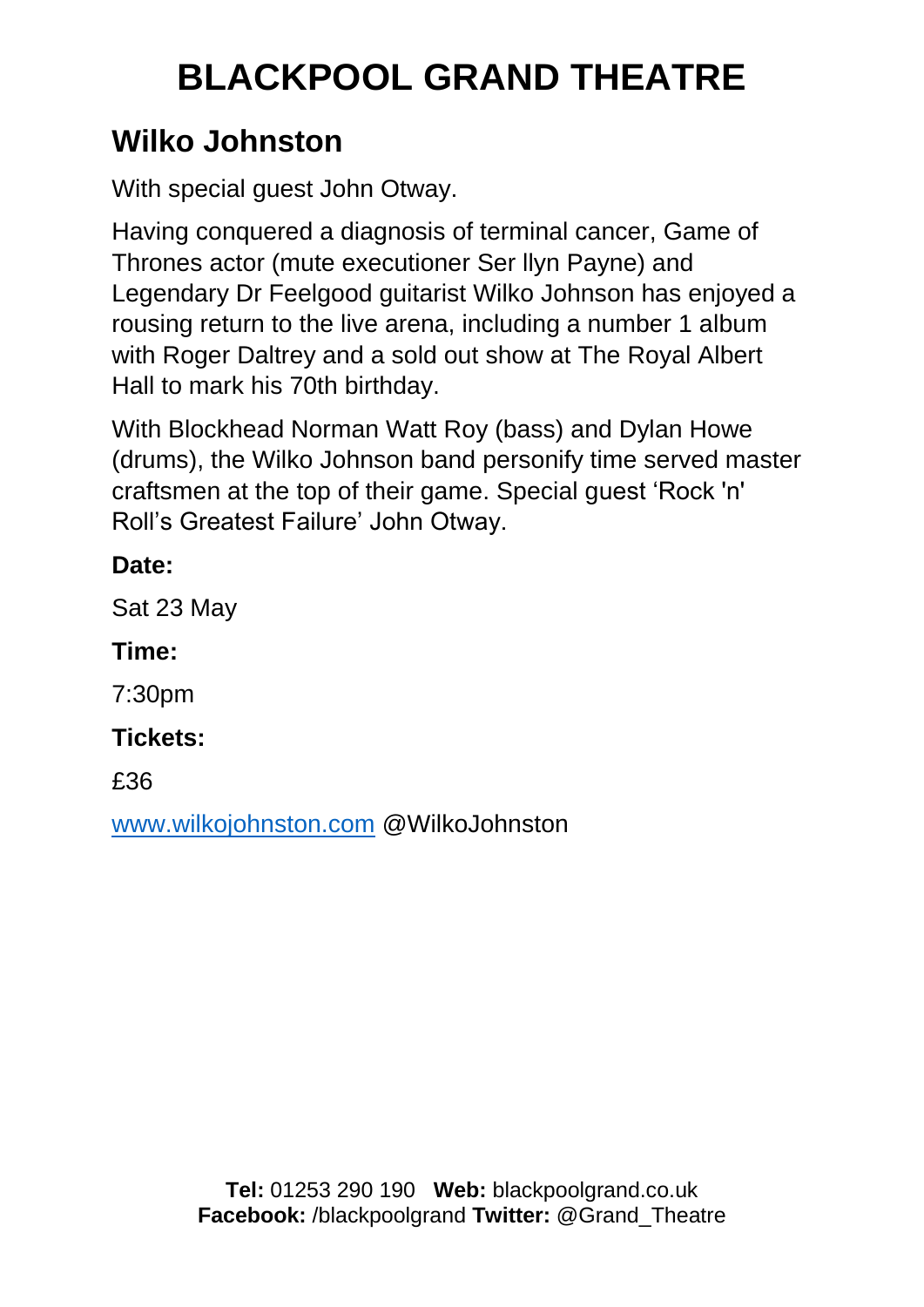## **Steve Steinman's Anything For Love**

The Meat Loaf Story.

Steve Steinman returns with Anything For Love featuring over 25 of Meat Loaf and Jim Steinman's greatest hits, with special guest star Lorraine Crosby, the female lead vocalist on Meat Loaf's Award winning song I Would Do Anything For Love.

With an incredible stage set and ten-piece live band the show will have you up on your feet dancing and singing out loud to Meat Loaf's greatest hits including: Anything For Love, Bat Out Of Hell, Total Eclipse Of The Heart and many more.

#### **Date:**

Sun 24 May

### **Time:**

7:30pm

### **Tickets:**

£31.50 to £33.50

[www.themeatloafstory.com](http://www.themeatloafstory.com/) @SteveSteinman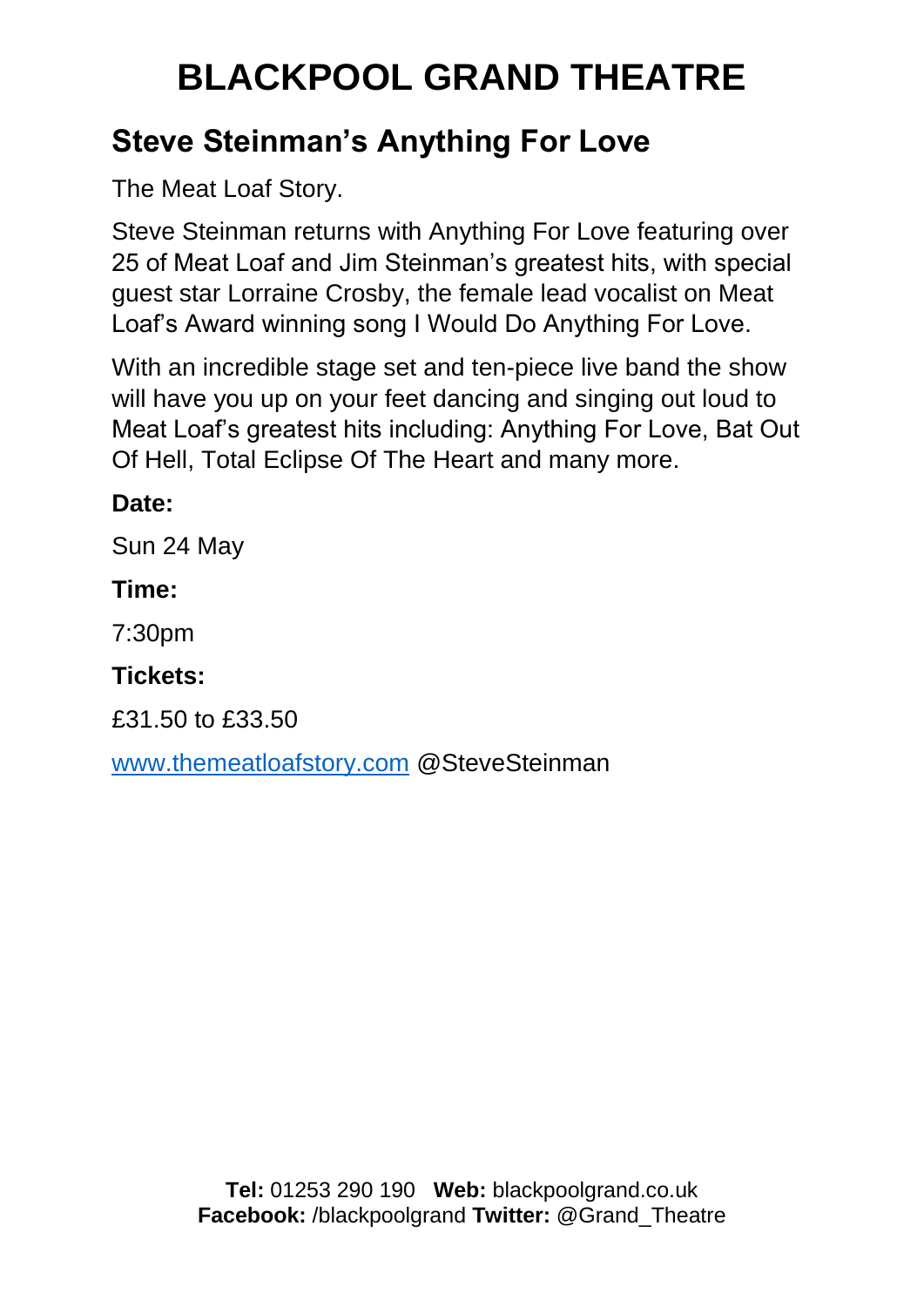## **The Bon Jovi Experience**

The Bon Jovi Experience are the world's first and finest tribute to the great Bon Jovi and are the world's ONLY tribute to have been requested by and to have performed live on stage with Jon Bon Jovi himself. They are also the only tribute to have been featured on the official Bon Jovi website.

The band have toured to ecstatic audiences the world over... not to be missed.

'The best tribute I've ever seen.' Jon Bon Jovi

**Date:** Sun 7 Jun

**Time:** 7:30pm

### **Tickets:**

£23.50

[www.jonbyjovi.com](http://www.jonbyjovi.com/) @JoviExperience

A unique tribute to a legend

## **Tim Vine is Plastic Elvis**

The total sell out at the Edinburgh festival is now on tour! Feel the electricity as Plastic Elvis hits the stage backed by his incredible five piece The High Noon Band. He'll shake, he'll smoulder, he'll try and control his hair and in the end he'll break your heart. Sing along with some of the King's greatest songs on a breathless night of rock 'n' roll.

With support from special guests John Archer as Big Buddy Holly and song writing legend David Martin.

This show will contain moves that even Plastic Elvis himself isn't expecting.

'I was there. That's all I know.' Plastic Elvis Fan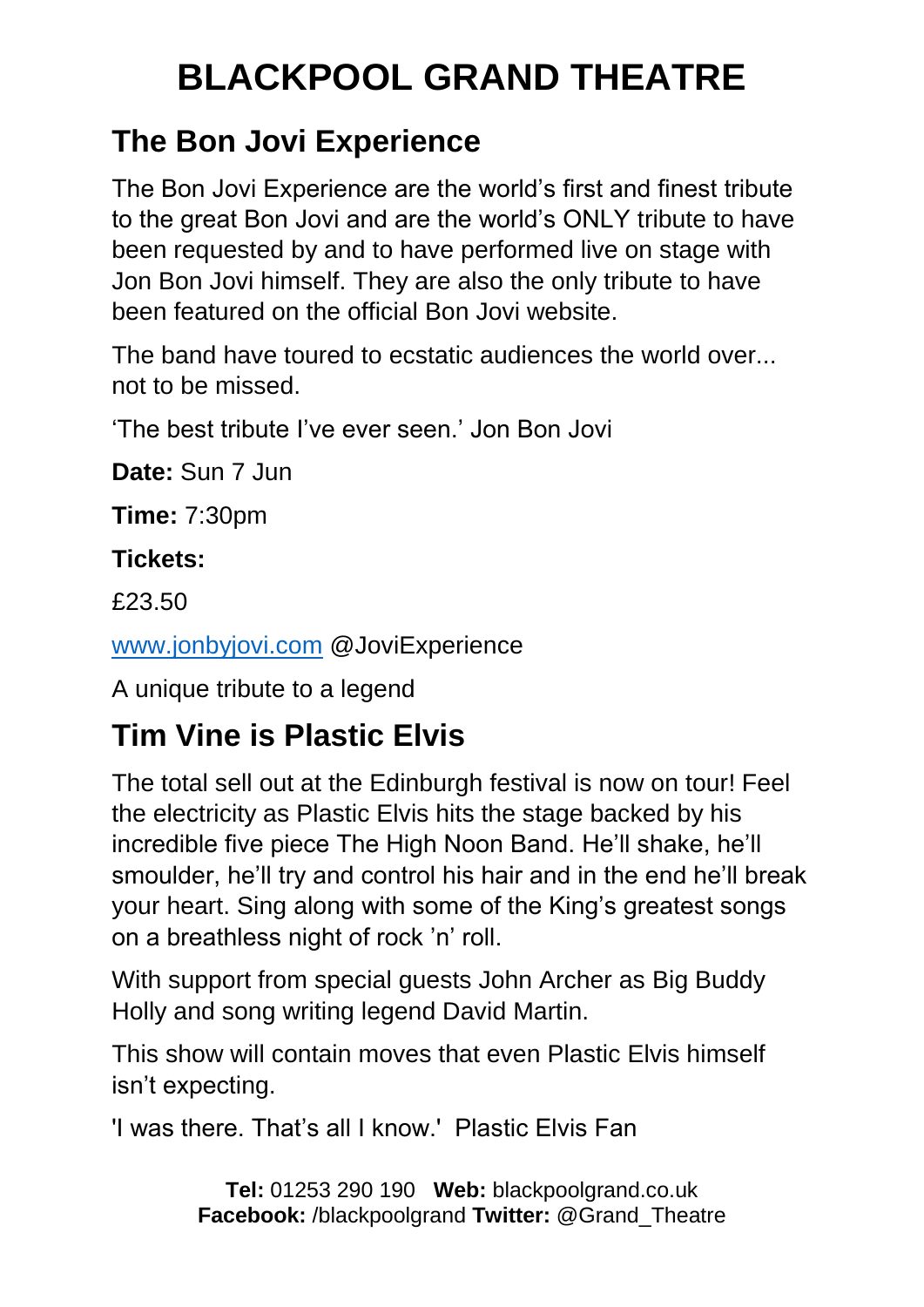'From the opening fanfare to the emotional finale I was hooked.'

The Other Fan

## **Date:**

Sat 20 Jun

## **Time:**

7:30pm

## **Tickets:**

£28.50

[www.timvine.com](http://www.timvine.com/) @RealTimVine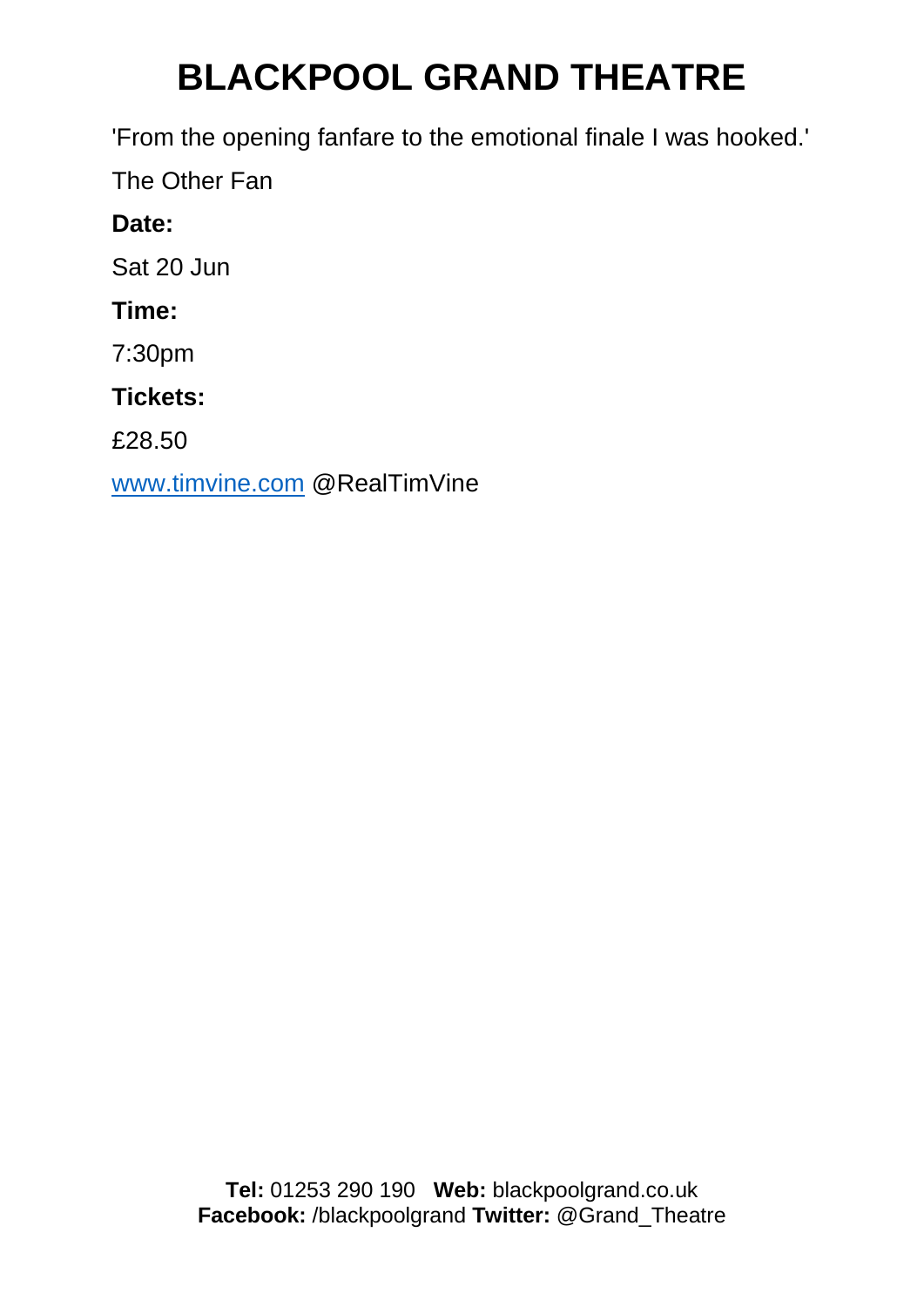## **Friends of The Grand**

Formed in 1973 the Friends of The Grand are a passionate group of theatre-lovers who, over the years, have raised millions of pounds and volunteered thousands of hours to help the theatre operate and improve.

Being a Friend of The Grand, you benefit from special offers that will make your theatre-going experience both more enjoyable and affordable. Become a Friend by calling 01253 290190 or visiting www.friendsofthegrand.co.uk.

## **Full Adult Membership**

Available to anyone over 18 and under 60.

### **Concession Membership**

This membership is only available to anyone under 18 and over 60.

## **Special Events**

## **Coffee Mornings**

**Date:** Oct 17, Nov 21, Dec 13, Jan 16, Feb 20, Mar 19, Apr 16, May 21, Jun 18.

**Time:** 10:30am | Tickets: £4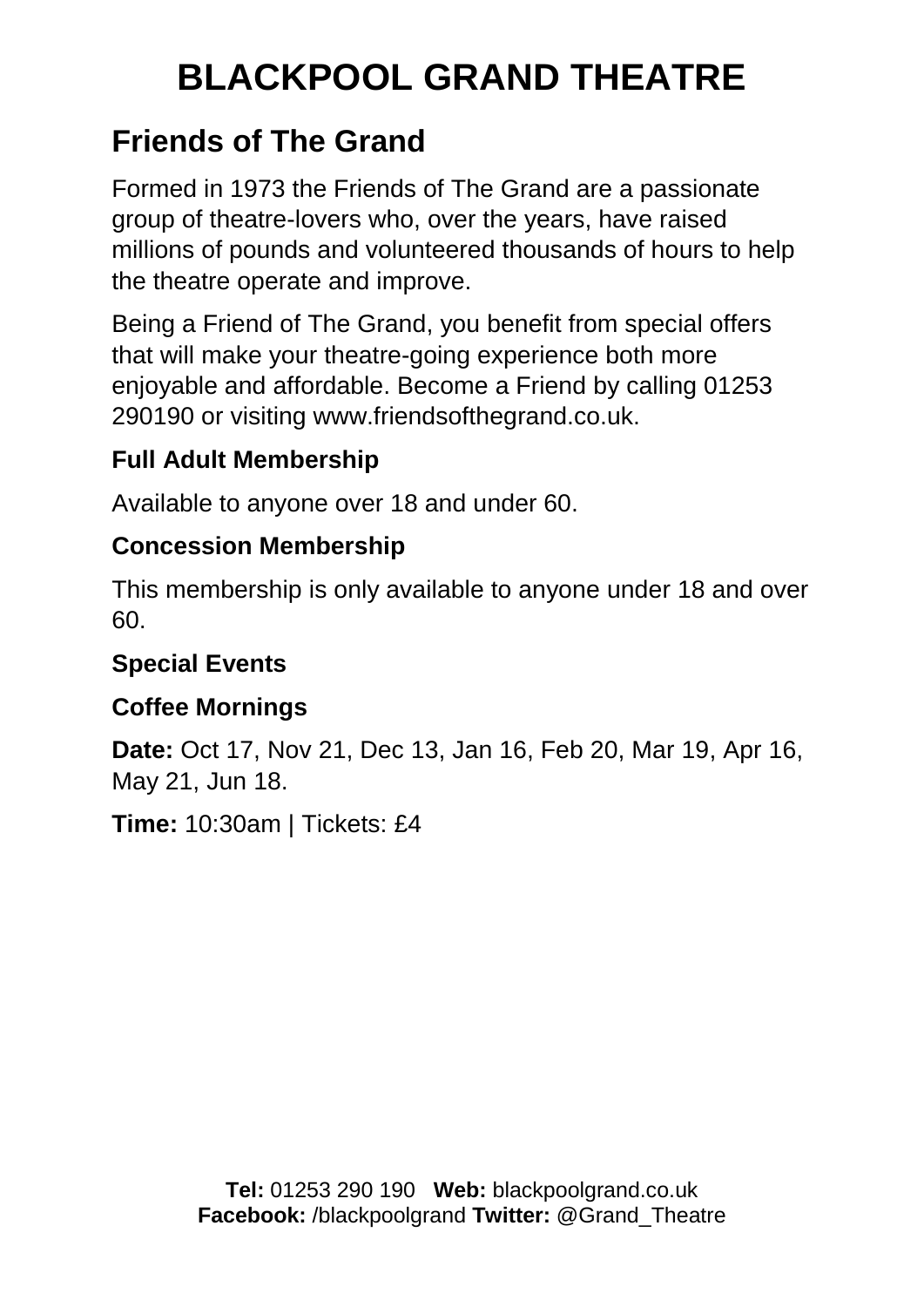Blackpool District Scout Council presents

## **Blackpool Scout Gang Show**

Come along and watch the Scouts and Guides from Blackpool as they take to the stage of the Grand Theatre for their 58th Gang Show, a show of song, dance and comedy.

It truly is a variety show for all the family to enjoy, including our celebration of Halloween, songs about our wonderful world, enjoying a carnival extravaganza and remembering the first man on the moon. Add to that some traditional songs and much more.

Never seen a Gang Show before, not sure what one is, then please book now and come and see us. A Show where you can sit back, relax, join in and be entertained by the members of Blackpool Gang Show – You are in for a real treat!

#### **Date:**

Wed 30 Oct to Sat 2 Nov

### **Time:**

Wed to Fri 7:30pm

Sat 2pm and 7pm

#### **Tickets:**

£12

Concessions £2 Off

Groups 10+ Buy 10 get 1 free

[www.blackpoolgangshow.org.uk](http://www.blackpoolgangshow.org.uk/) @BpoolGangShow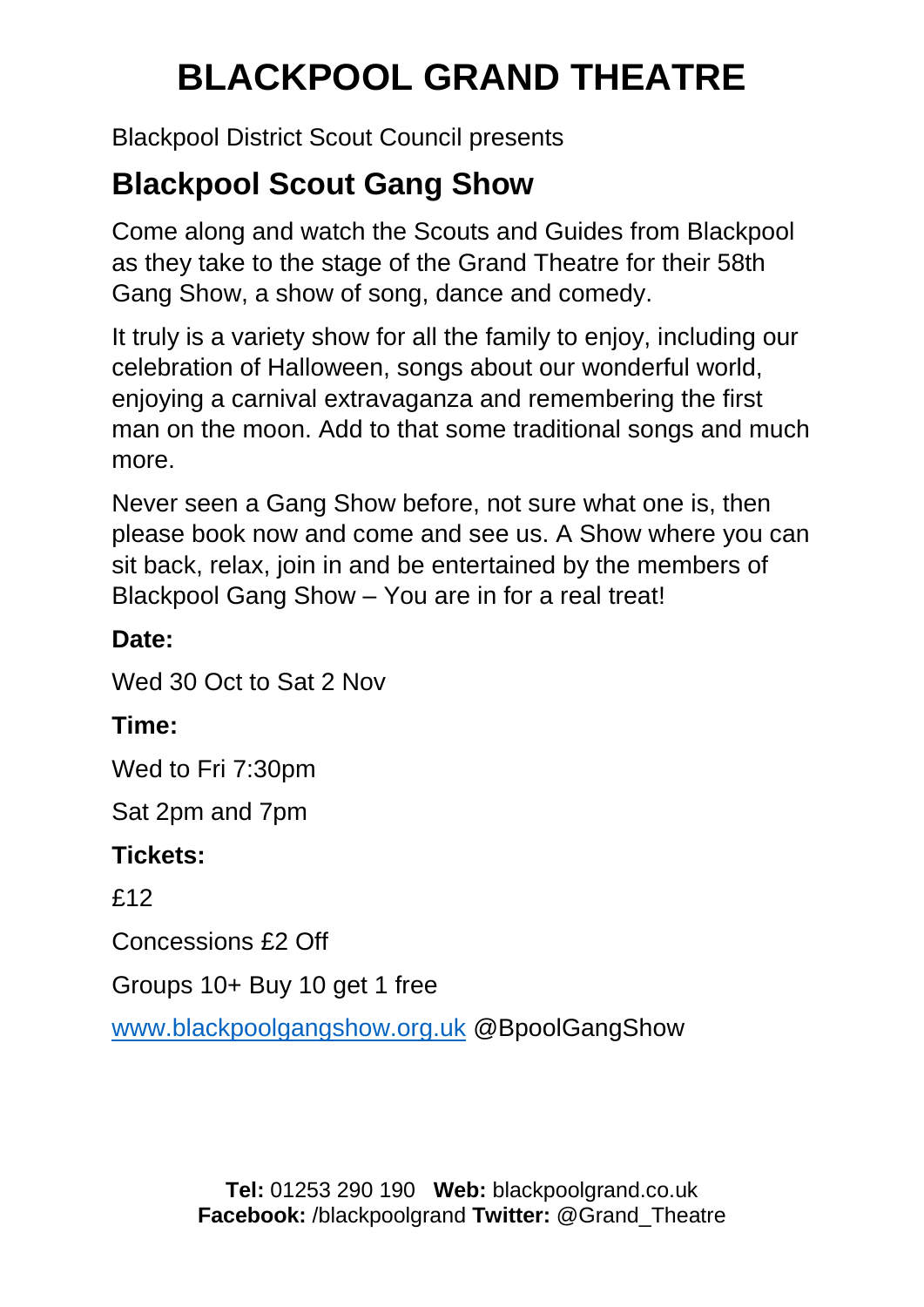## **Strictly Sherlock**

After the terrific success of The Singular Exploits of Sherlock Holmes, we return with this follow-up stage play.

Join the king of the detectives as he brings to life those three startling cases, The Sussex Vampire, The Creeping Man and The Devil's Foot!

Jonathan Goodwin returns as Sherlock Holmes, in a show scripted by himself and co-directed by Goodwin and Gary Archer.

#### **Date:**

Fri 24 Jan

#### **Time:**

7:30pm

#### **Tickets:**

£15.50

[www.dontgointothecellar.com](http://www.dontgointothecellar.com/) @CellarTheatre

## **Schools Alive**

Blackpool Music Service, Blackpool Music Education Hub and The Grand Theatre are delighted to offer every Blackpool school the opportunity to perform on what is recognised as one of the most prestigious stages in the country.

During the week of Schools Alive, 2,000 pupils from virtually every Blackpool school will perform hundreds of songs and dances, play in bands and orchestras and enjoy their wonderful introduction to theatre.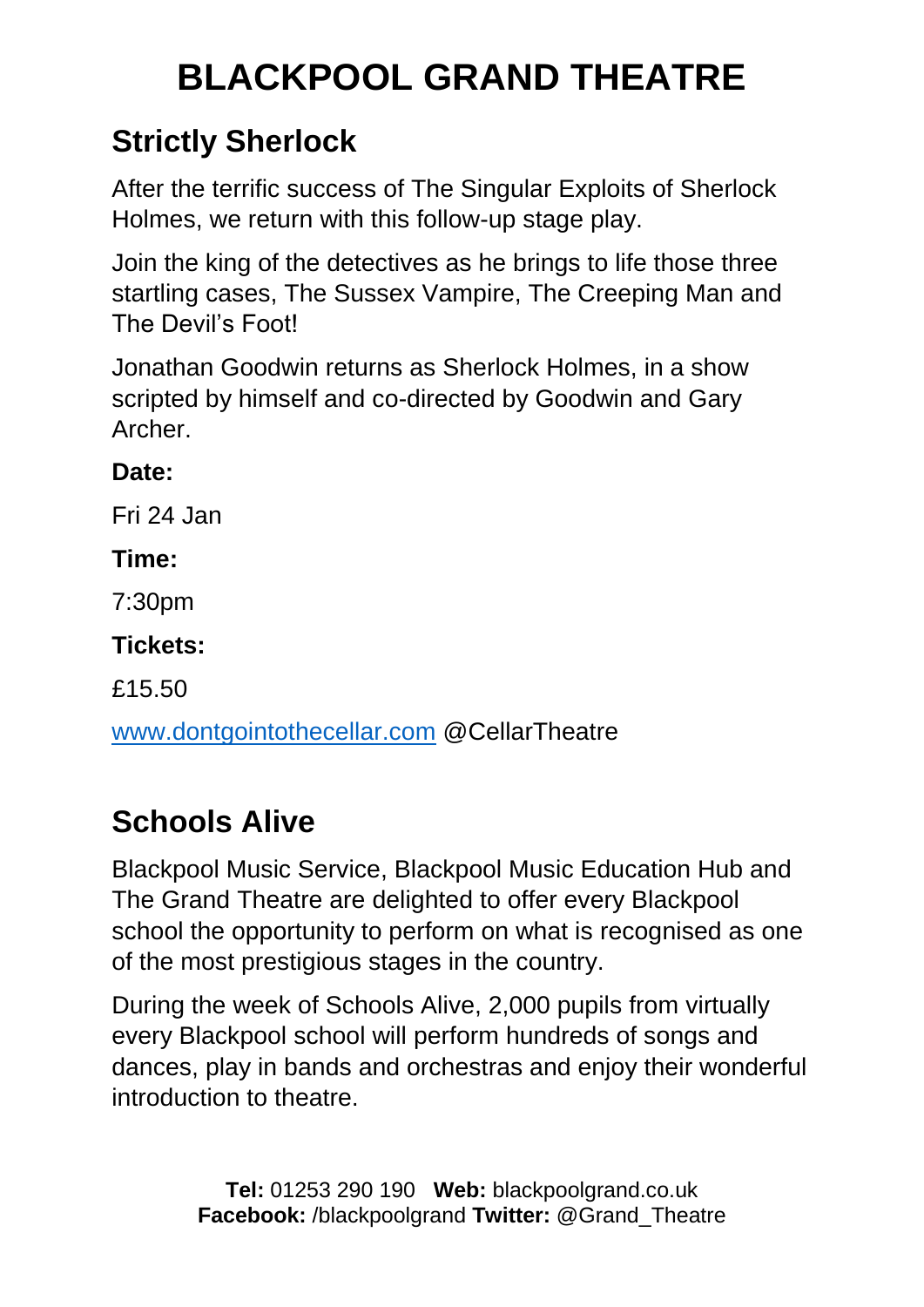**Date:** Mon 10 to Thu 13 Feb

**Time:** 7pm

**Tickets:** £8

Whittaker Dance and Drama Centre presents

### **The World at Your Feet**

The World at Your Feet is a production that celebrates the best of Song and dance including riverdance, tap, ballet, jazz , contemporary and musical theatre by the elite students (young and adult) 2 to 80 years from Blackpool's Whittaker Dance and Drama Centre (Est. 1952)

Whittaker's first show at the Grand Theatre was in November 1981 when it produced My Fair Lady. The shows have continued here ever since. The World at your Feet will be enjoyed by all members of the family. We will see you there.

#### **Date:**

Fri 28 Feb to Sun 1 Mar

**Time:** Evenings 7pm

Sat and Sun Matinees 2pm

#### **Tickets:**

£15.50 to £17.50

Conc. /Under 18s £12.50

Groups 20+ £4 Off

Early Bird Offer £2 Off (Until 1 Nov 2019)

@DanceWhitts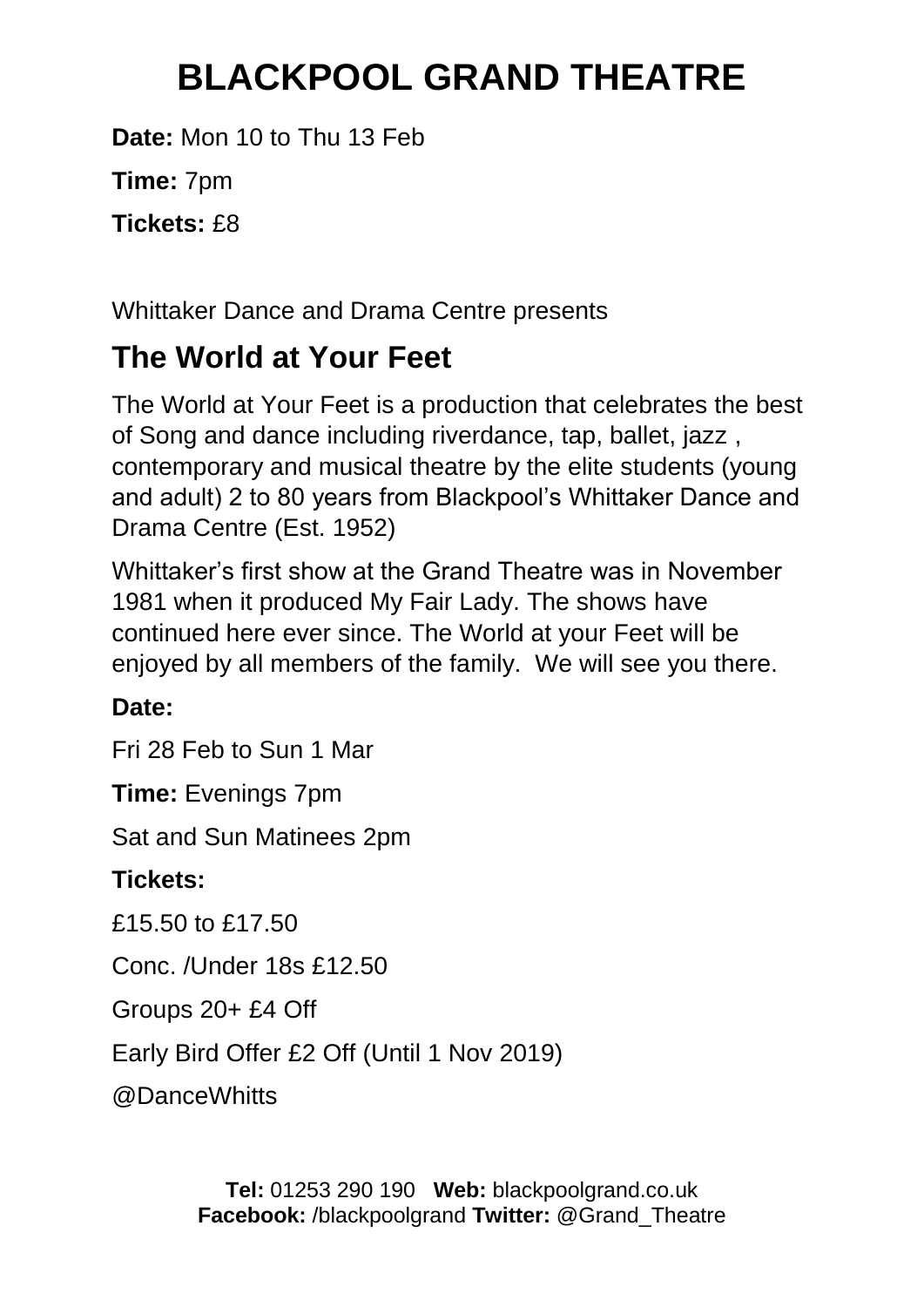## **COMING SOON**

Tue 19 and Wed 20 May

### **The Tiger Who Came to Tea**

A musical play adapted and directed by David Wood Based on the book by Judith Kerr.

Direct from the West End, the Olivier Award nominated smash hit show, The Tiger Who Came to Tea returns on tour, celebrating over 10 years on stage!

Join the tea-guzzling tiger in this delightful family show; packed with oodles of magic, sing-a-long songs and clumsy chaos! A stunning stage adaptation of the classic tale of teatime mayhem... expect to be surprised!

[www.tigerstealive.com](http://www.tigerstealive.com/) @TigersTeaLive

Thu 21 May Lost Dog Dance presents

## **Juliet & Romeo**

Due to popular demand Lost Dog returns with their new show which reveals the real story of Romeo and Juliet. It turns out they didn't die in a tragic misunderstanding, they grew up and lived happily ever after. Well they lived at least. With Lost Dog's blend of dance, theatre and comedy this duet, directed by Olivier Award nominated Ben Duke, takes on our cultural obsession with youth and our inevitable issues with longevity.

Age guidance: 13yrs+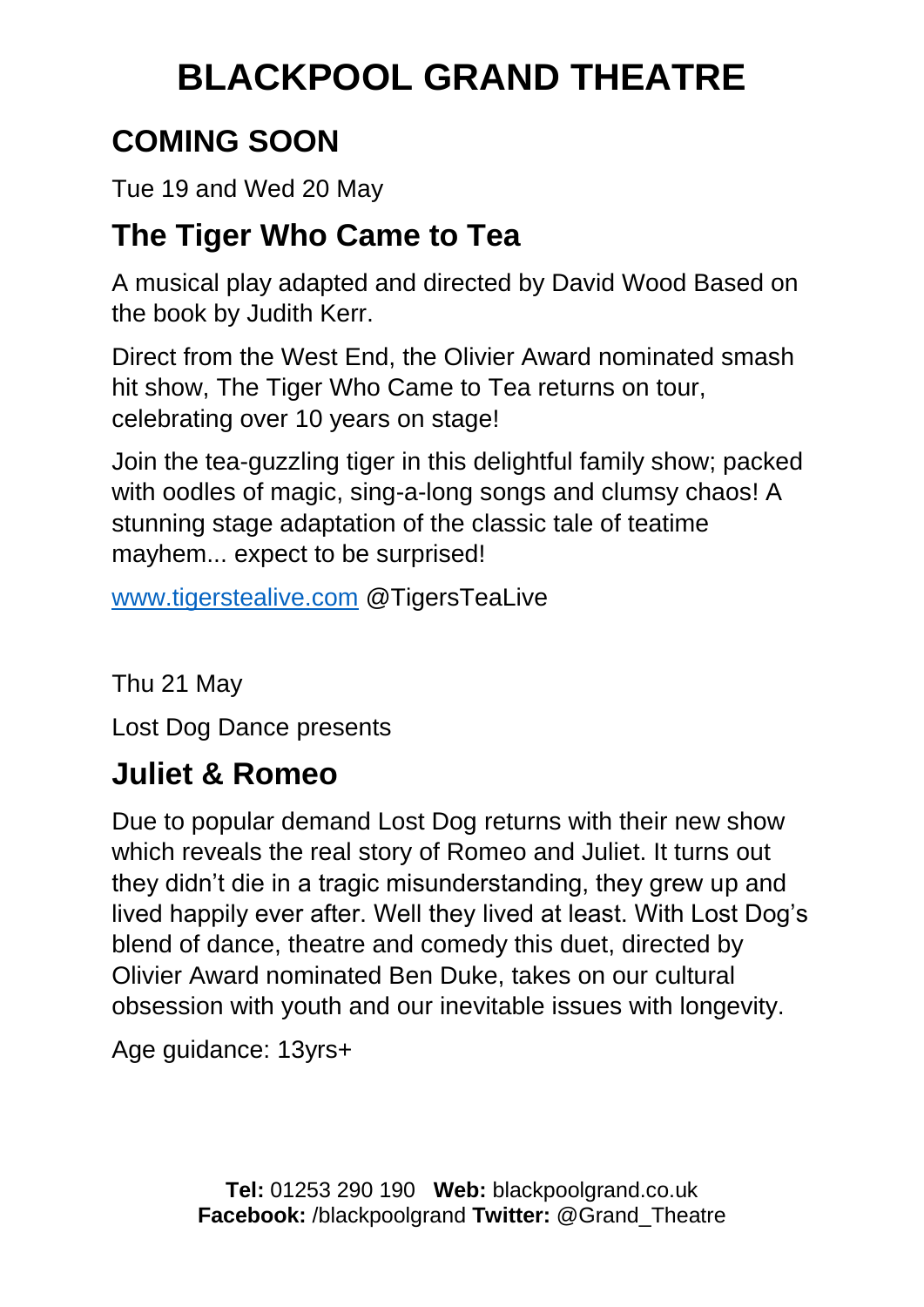Juliet & Romeo is co-commissioned by Battersea Arts Centre, The Place and Warwick Arts Centre. The work is funded by Arts Council England via Grants for the Arts. Production time supported by Lancaster Arts and development time supported by Oval House through FiRST BiTES. Ben Duke is a Work Place artist.

[www.lostdogdance.co.uk](http://www.lostdogdance.co.uk/) @lostdogdance

Sat 13 and Sun 14 Jun

### **Peppa Pig's Best Day Ever**

Peppa Pig is excited to be going on a special day out with George, Mummy Pig and Daddy Pig - it's going to be her best day ever!

Get ready for a road-trip full of fun adventures. From castles to caves, dragons to dinosaurs and ice-creams to muddy puddles – there is something for all of the family and their friends to enjoy.

Prepare for the brand new Peppa Pig live show packed full of songs, games and laughter, it really is the best day ever for Peppa Pig fans!

[www.peppapiglive.com](http://www.peppapiglive.com/) @PeppaPigLive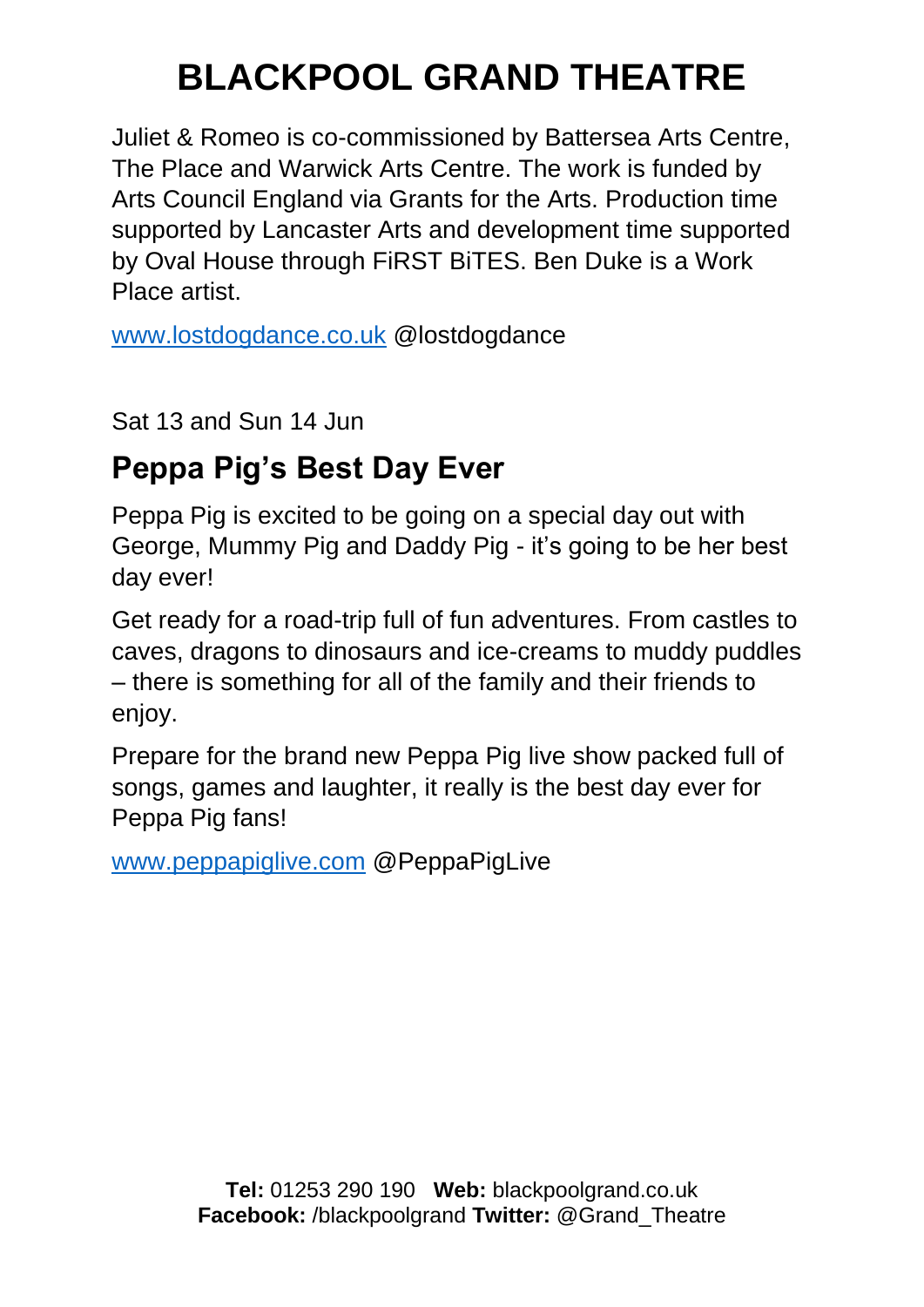### **Diary**

### **November 2019**

Sun 3 Halfway to Paradise 7:30pm Tue 5 The Sound of Springstein 7:30pm Wed 6 Psychic Sally 7:30pm Fri 8 Gary Clarke Wasteland 7:30pm Fri 8 Laugh Out Loud 8pm Sat 9 Liza Pulman sings Streisand 7:30pm Sun 10 Upbeat Beatles 7:30pm Tue 12 Dangerous Obsession 7:30pm Wed 13 Dangerous Obsession 2pm and 7:30pm Thu 14 Dangerous Obsession 7:30pm Fri 15 Dangerous Obsession 7:30pm Sat 16 Dangerous Obsession 2pm and 7:30pm Wed 20 Private Peaceful 1:30pm and 7:30pm Sat 23 Boogie Wonderland 7:30pm Sun 24 Mugenkyo Taiko Drummers 7:30pm Tue 26 A Murder is Announced 7:30pm Wed 27 A Murder is Announced 2:30pm and 7:30pm Thu 28 A Murder is Announced 7:30pm Fri 29 A Murder is Announced 7:30pm Sat 30 A Murder is Announced 2:30pm and 7:30pm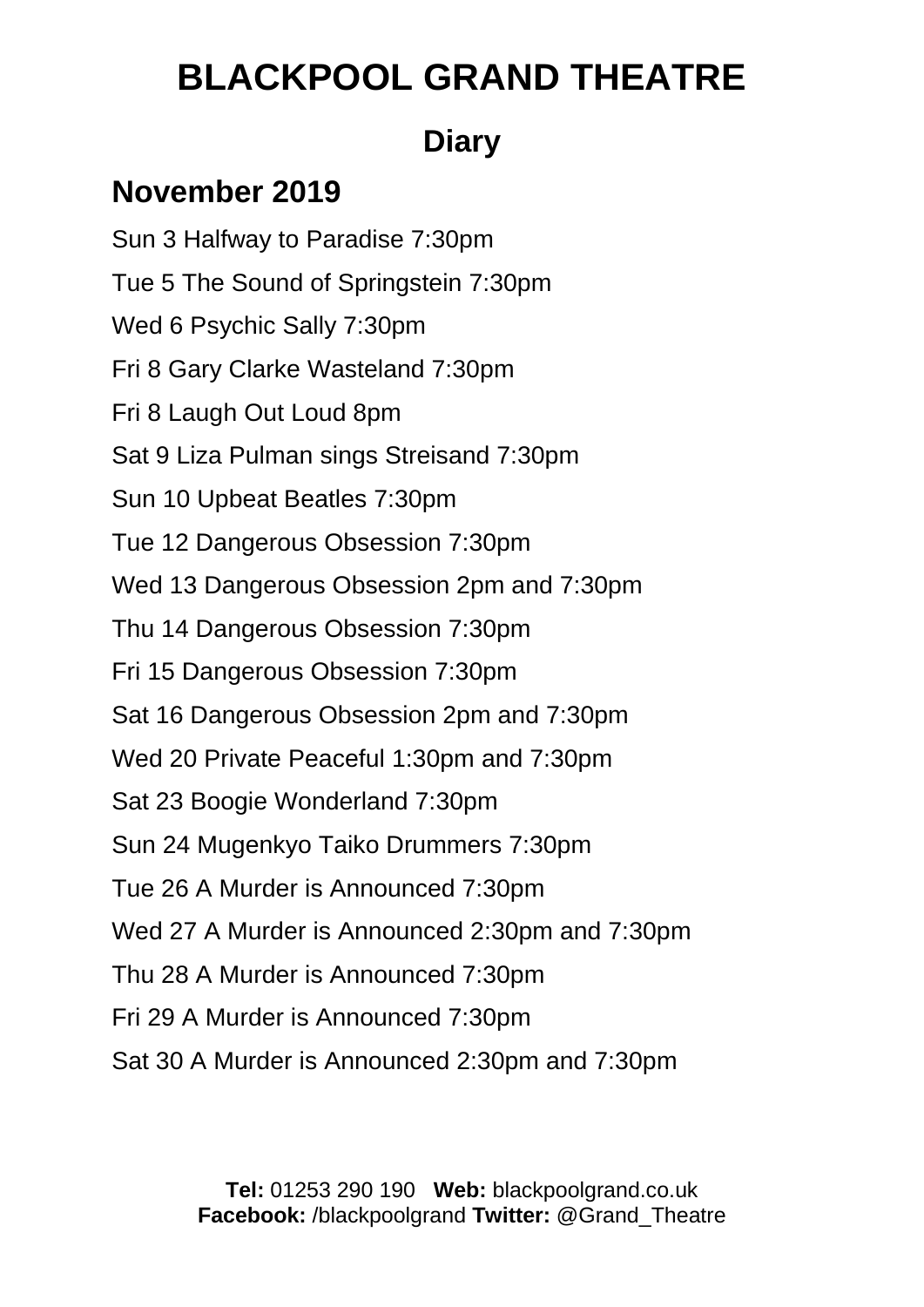### **December 2019**

Fri 6 to Sun 5 Jan Peter Pan Various Times Fri 13 Laugh Out Loud 8pm Wed 18 Grand Christmas Concert 8pm **January 2020** 

Fri 3 Laugh Out Loud 8pm Fri 17 Sleeping Beauty 7:30pm Sat 18 The Nutcracker 2:30pm and 7:30pm Sun 19 Swan Lake 2:30pm and 7:30pm Fri 24 Strictly Sherlock 7:30pm Sat 25 A Country Night in Nashville 7:30pm Sun 26 Grimethorpe Colliery Band 7:30pm Fri 31 Joe Brown 7:30pm

## **February 2020**

**Tel:** 01253 290 190 **Web:** blackpoolgrand.co.uk Sat 1 The Illegal Eagles 7:30pm Sun 2 You Win Again 7:30pm Wed 5 Sing-a-Long-a Bohemian Rhapsody 7:30pm Fri 7 Steve Steinman's Vampires Rock 7:30pm Fri 7 Laugh Out Loud 8pm Sat 8 The Roy Orbison Story 7:30pm Sun 9 Lipstick On Your Collar 7:30pm Mon 10 Schools Alive 7pm Tue 11 Schools Alive 7pm Wed 12 Schools Alive 7pm

**Facebook:** /blackpoolgrand **Twitter:** @Grand\_Theatre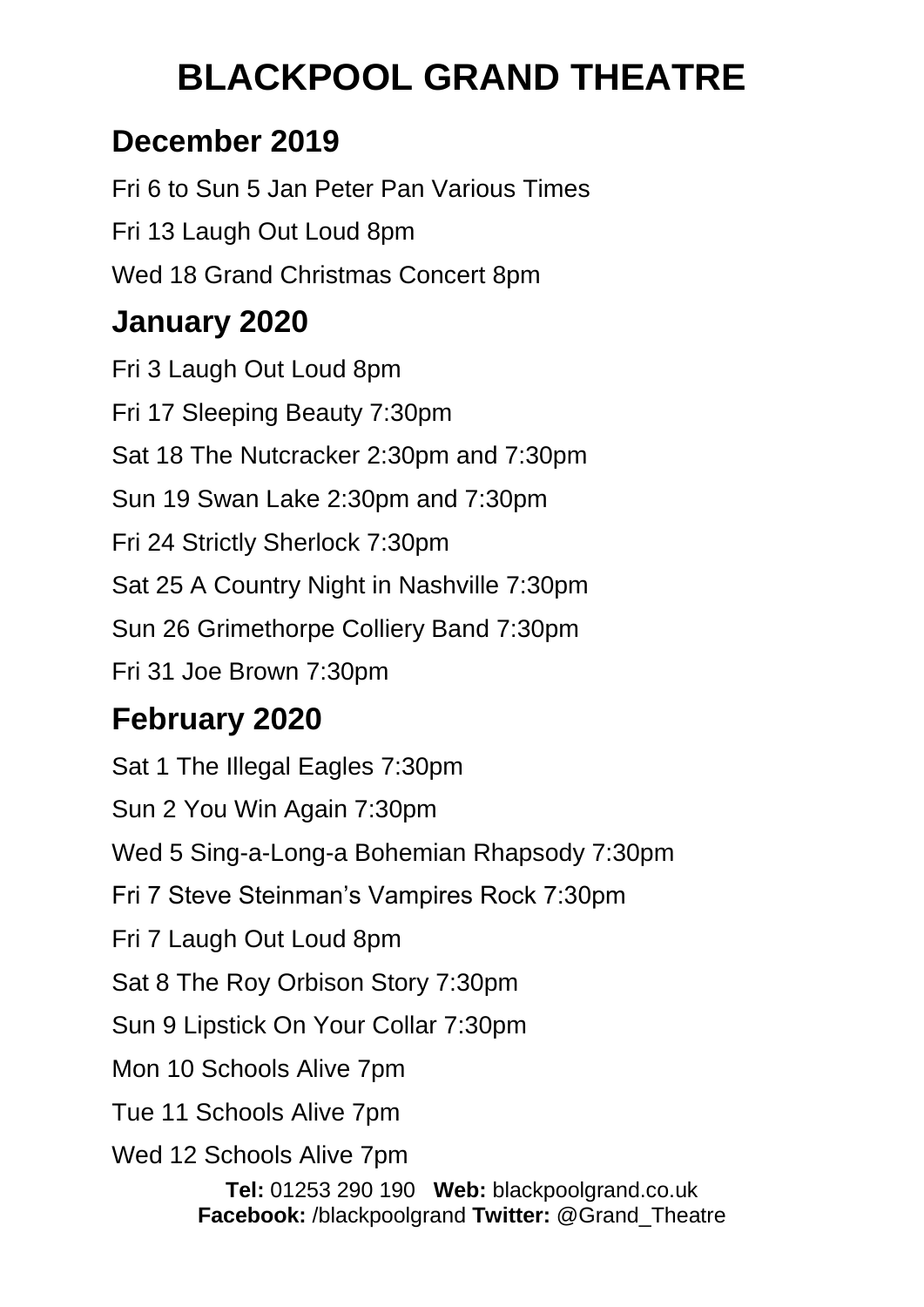Thu 13 Schools Alive 7pm Fri 14 Oh! What A Night 7:30pm Sat 15 Josh Widdicombe: Bit Much 8pm Sun 16 Midge Ure 7:30pm Sun 23 Tango Fire 7:30pm Tue 25 Aida 7:30pm Wed 26 Carmen 7:30pm Fri 28 Whittaker's World At Your Feet 7pm Sat 29 Whittaker's World At Your Feet 2pm and 7pm **March 2020**  Sun 1 Whittaker's World At Your Feet 2pm and 7pm Fri 6 Believe - The Cher Songbook 7:30pm Fri 6 Laugh Out Loud 8pm Sat 7 Count Arthur Strong 8pm Sun 8 Ben Fogle's Tales From The Wilderness 7:30pm Tue 10 Ballet Boyz: Delux 7:30pm Wed 11 Seven Drunken Nights 7:30pm Sat 14 Jack Dee: Off The Telly 8pm Sun 15 Sunday Night At The Grand 7:30pm Mon 16 Educating Rita 7:30pm Tue 17 Educating Rita 7:30pm Wed 18 Educating Rita 2pm and 7:30pm Thu 19 Educating Rita 7:30pm Fri 20 Educating Rita 7:30pm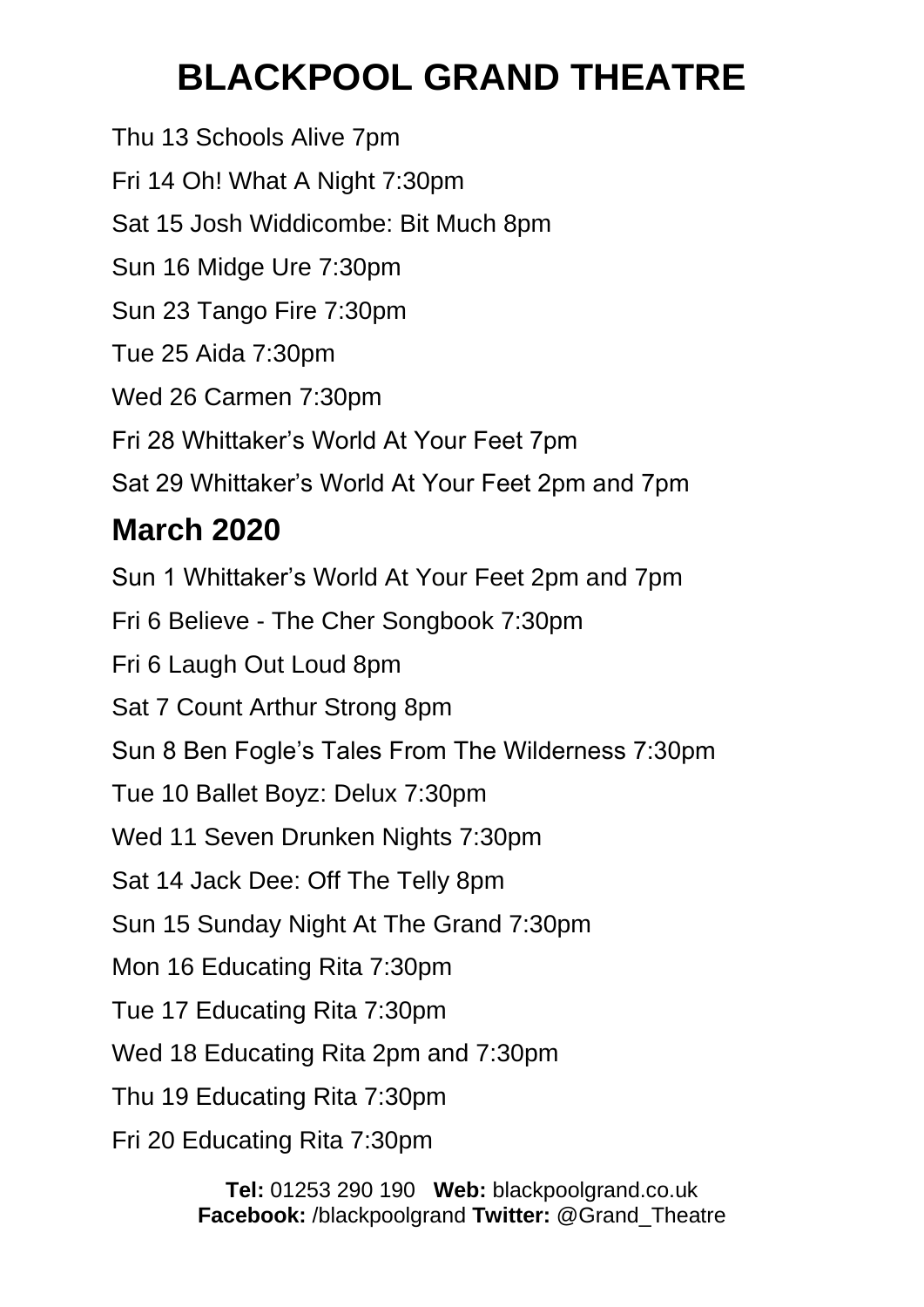Sat 21 Educating Rita 2pm and 7:30pm Wed 25 RSC Measure For Measure 7:30pm Thu 26 RSC Measure For Measure 1:30pm and 7:30pm Sat 28 RSC As You Like It 7:30pm Mon 30 RSC As You Like It 7:30pm Tue 31 RSC As You Like It 7:30pm

## **April 2020**

Wed 1 RSC As You Like It 1:30pm and 7:30pm Fri 3 RSC Taming of The Shrew 7:30pm Sat 4 RSC Taming of The Shrew 1:30pm and 7:30pm Sun 5 Menopause The Musical 2 4pm and 7pm Wed 8 Shrek The Musical 7:30pm Thu 9 Shrek The Musical 2pm and 7:30pm Fri 10 Shrek The Musical 2pm and 7:30pm Sat 11 Shrek The Musical 2pm and 7:30pm Tue 14 Harpy 7:30pm Thu 16 La Boheme 7:30pm Fri 17 Madama Butterfly 7:30pm Sat 18 Red Riding Hood 2pm and 4pm Tue 21 Some Mothers Do 'Ave 'Em 7:30pm Wed 22 Some Mothers Do 'Ave 'Em 2:30pm and 7:30pm Thu 23 Some Mothers Do 'Ave 'Em 7:30pm Fri 24 Some Mothers Do 'Ave 'Em 7:30pm Sat 25 Some Mothers Do 'Ave 'Em 2:30pm and 7:30pm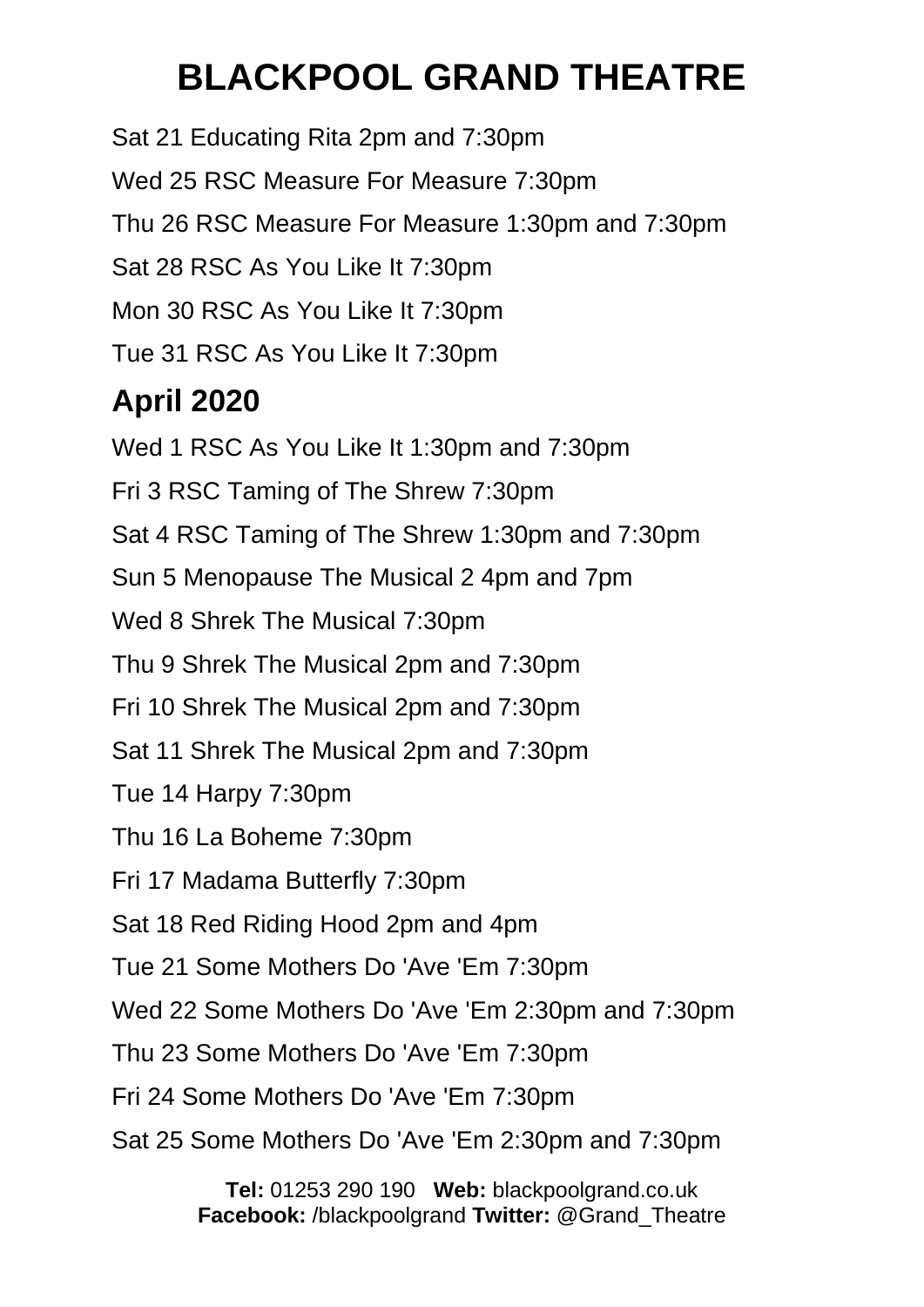Sun 26 Red Hot Chilli Pipers 7:30pm

### **May 2020**

Tue 5 Holes 7pm Wed 6 Holes 1:30pm Thu 7 Holes 10:30am and 2:30pm Fri 8 Holes 7pm Sat 9 Holes 2:30pm and 7pm Sun 10 Julian Clary: Born To Mince 7:30pm Mon 11 By The Waters of Liverpool 7:30pm Tue 12 By The Waters of Liverpool 7:30pm Wed 13 By The Waters of Liverpool 2:30pm and 7:30pm Sat 16 Breakin' Convention 7:30pm Sun 17 Ed Byrne: If I'm Honest 8pm Tue 19 The Tiger Who Came to Tea 1:30pm and 4pm Wed 20 The Tiger Who Came to Tea 1:30pm and 4pm Thu 21 Juliet and Romeo 7:30pm Fri 22 Lost In Music 7:30pm Sat 23 Wilko Johnson 7:30pm Sun 24 Steve Steinman's Anything For Love 7:30pm Wed 27 Boogie Nights 7:30pm Thu 28 Boogie Nights 2pm and 7:30pm Fri 29 Boogie Nights 7:30pm Sat 30 Boogie Nights 2pm and 7:30pm